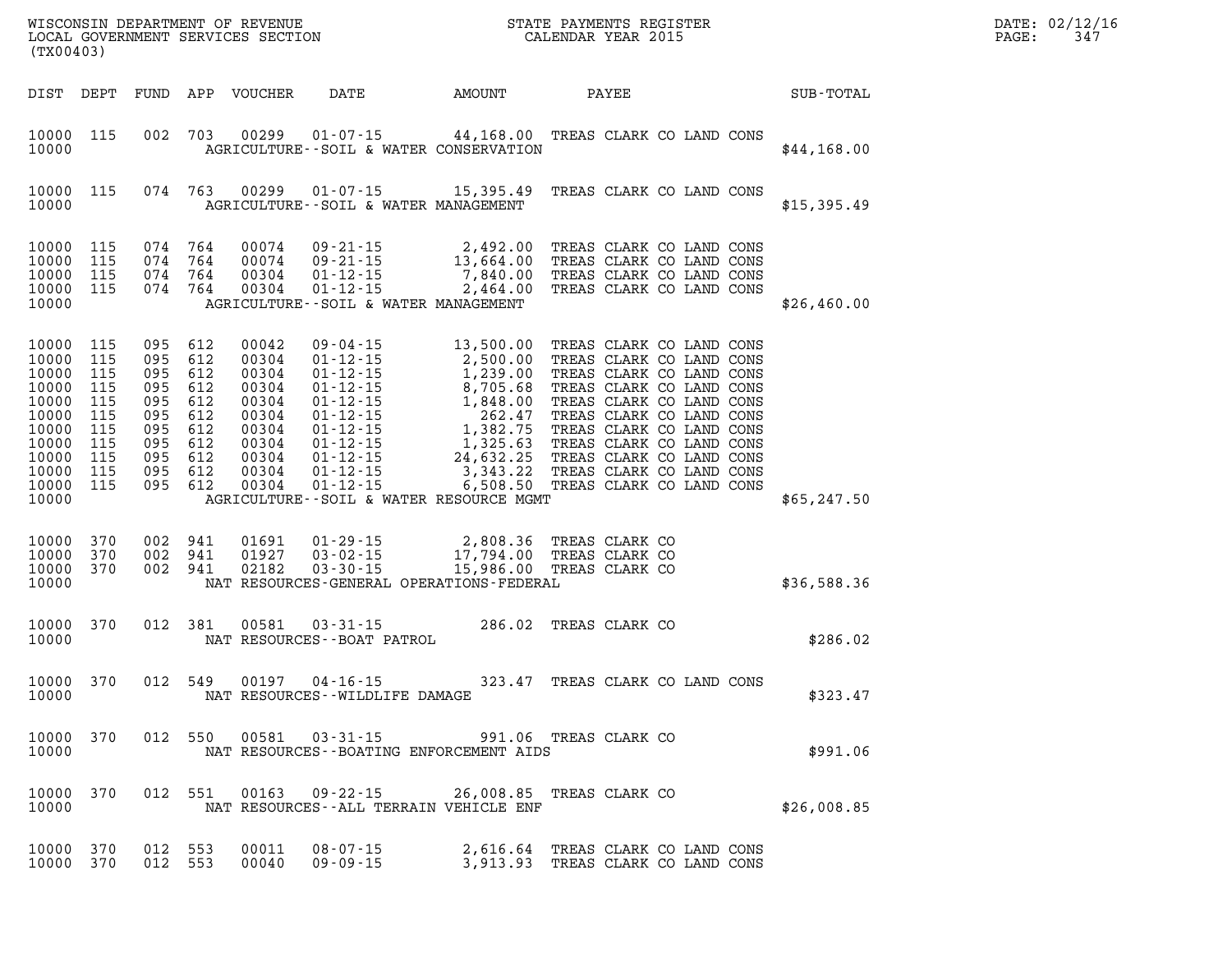| DATE: | 02/12/16 |
|-------|----------|
| PAGE: | 348      |

| (TX00403)                                    |                   |                               |                    | LOCAL GOVERNMENT SERVICES SECTION |                                                                                      | CALENDAR YEAR 2015                                                                                                                                                      |                                                       |              | PAGE: | 348 |
|----------------------------------------------|-------------------|-------------------------------|--------------------|-----------------------------------|--------------------------------------------------------------------------------------|-------------------------------------------------------------------------------------------------------------------------------------------------------------------------|-------------------------------------------------------|--------------|-------|-----|
|                                              |                   |                               |                    |                                   |                                                                                      |                                                                                                                                                                         |                                                       |              |       |     |
| 10000 370<br>10000 370<br>10000 370<br>10000 |                   | 012 553                       | 012 553<br>012 553 | 00197<br>00197<br>00197           |                                                                                      | 04-16-15 4,029.70 TREAS CLARK CO LAND CONS<br>04-16-15 365.08 TREAS CLARK CO LAND CONS<br>04-16-15 00 TREAS CLARK CO LAND CONS<br>NAT RESOURCES--WILDLIFE DAMAGE CLAIMS |                                                       | \$10,925.35  |       |     |
| 10000 370<br>10000                           |                   |                               |                    |                                   |                                                                                      | 012 563 02865 06-12-15 3,271.00 TREAS CLARK CO<br>NAT RESOURCES--COUNTY CONSERVATION AIDS                                                                               |                                                       | \$3,271.00   |       |     |
| 10000 370<br>10000                           |                   |                               |                    |                                   |                                                                                      | 012 564 00555 05-29-15 6,333.45 TREAS CLARK CO<br>NAT RESOURCES -- RECREATION AIDS-FISH                                                                                 |                                                       | \$6,333.45   |       |     |
| 10000                                        |                   |                               |                    |                                   |                                                                                      | 10000 370 012 566 00001 09-17-15 25,401.81 TREAS CLARK CO<br>NAT RESOURCES-FOREST CROP/MANAGED FOREST                                                                   |                                                       | \$25,401.81  |       |     |
| 10000 370<br>10000 370<br>10000              |                   | 012 572                       | 012 572            |                                   |                                                                                      | 00005  04-07-15  52,246.68  TREAS CLARK CO<br>00027  04-30-15  7,000.00  TREAS CLARK CO<br>NAT RESOURCES - URBAN FORESTRY/CO FORESTS                                    |                                                       | \$59,246.68  |       |     |
| 10000 370<br>10000 370<br>10000 370<br>10000 |                   | 012 575<br>012 575<br>012 575 |                    | 00272<br>00306<br>02208           |                                                                                      | 08-24-15   41,662.91 TREAS CLARK CO<br>08-27-15   47,625.00 TREAS CLARK CO<br>04-02-15   11,348.30 TREAS CLARK CO<br>NAT RESOURCES--SNOWMOBILE TRAIL AIDS               |                                                       | \$100,636.21 |       |     |
| 10000 370<br>10000 370<br>10000 370<br>10000 |                   | 012 576                       | 012 576<br>012 576 | 01604<br>01926<br>02183           |                                                                                      | 01-21-15  23,100.00 TREAS CLARK CO<br>03-02-15  4,448.50 TREAS CLARK CO<br>03-30-15  3,996.50 TREAS CLARK CO<br>NAT RESOURCES--ALL-TERRAIN VEHICLE TRAIL                |                                                       | \$31,545.00  |       |     |
| 10000 370<br>10000                           |                   |                               | 012 584            | 00007                             |                                                                                      | 09-01-15 103.00 TREAS CLARK CO<br>NAT RESOURCES--PMT IN LIEU OF TAXES                                                                                                   |                                                       | \$103.00     |       |     |
| 10000 395<br>10000                           |                   |                               |                    |                                   |                                                                                      | 011 168 50010 06-09-15 77,840.00 COUNTY OF CLARK<br>TRANSPORTATION--ELDERLY & DISABLED                                                                                  |                                                       | \$77,840.00  |       |     |
| 10000<br>10000                               | 395               |                               | 011 170            | 40444                             | $02 - 24 - 15$                                                                       | 14,431.96<br>TRANSPORTATION--COUNTY FOREST ROAD AIDS                                                                                                                    | TREAS CLARK CO                                        | \$14,431.96  |       |     |
| 10000<br>10000<br>10000<br>10000             | 395<br>395<br>395 | 011 177<br>011<br>011         | 177<br>177         | 58004<br>60004<br>62004           | $06 - 25 - 15$<br>$07 - 06 - 15$<br>$09 - 30 - 15$<br>TRANSPORTATION - - TRANSIT AID | 11,361.00<br>11,361.00<br>11,361.00                                                                                                                                     | COUNTY OF CLARK<br>COUNTY OF CLARK<br>COUNTY OF CLARK | \$34,083.00  |       |     |
|                                              |                   |                               |                    |                                   |                                                                                      |                                                                                                                                                                         |                                                       |              |       |     |

WISCONSIN DEPARTMENT OF REVENUE **STATE PAYMENTS REGISTER** 

**10000 395 011 182 41874 03-11-15 27,316.00 TREAS CLARK CO**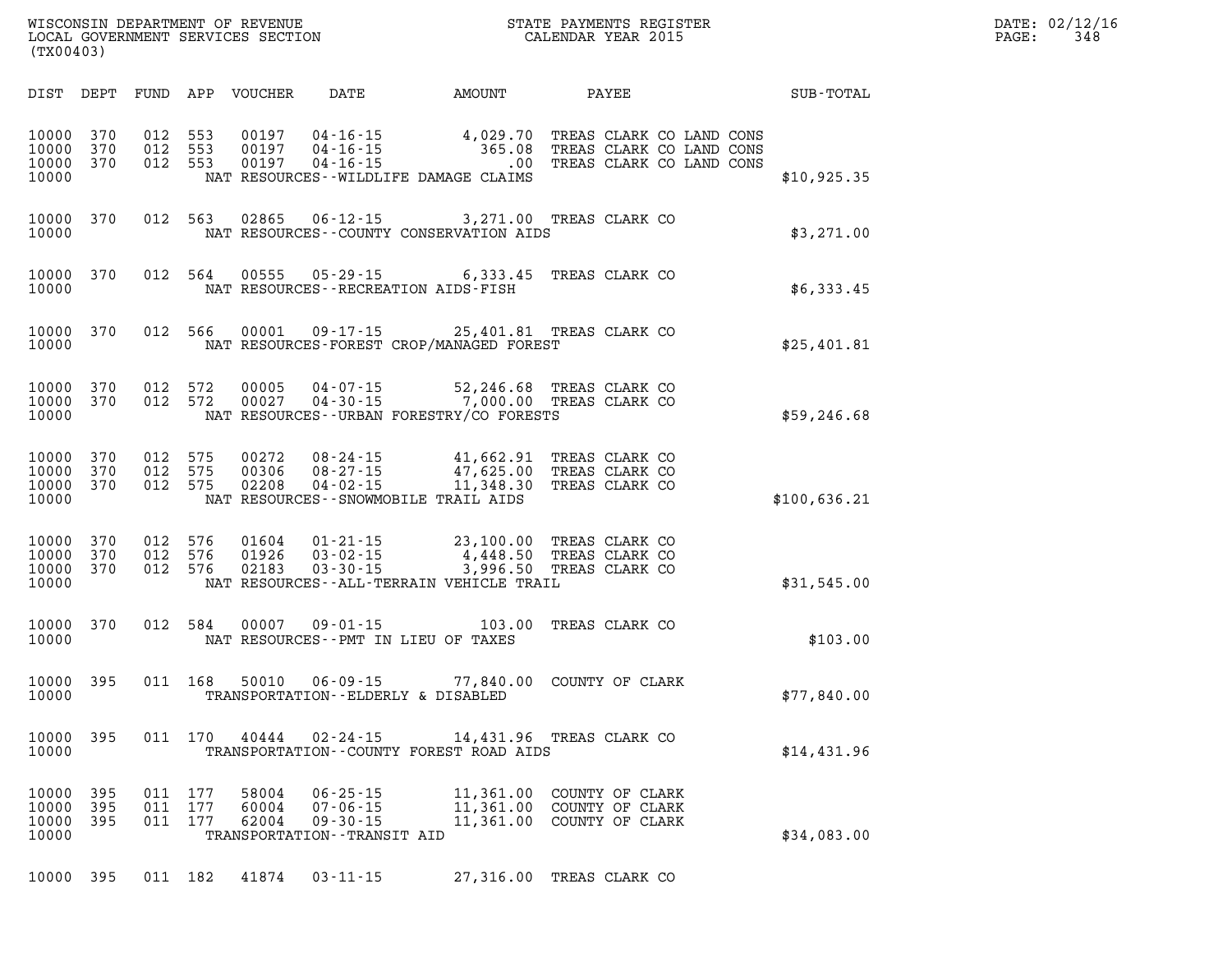| PAGE: | DATE: 02/12/16<br>349 |
|-------|-----------------------|
|       |                       |

| WISCONSIN DEPARTMENT OF REVENUE<br>LOCAL GOVERNMENT SERVICES SECTION<br>(TX00403) |                                                                                                                            |                                                                                         |                                                                                         |                                                                                         |                                                                                                                   |                                                                                                                                                                                                                                                                           | STATE PAYMENTS REGISTER<br>CALENDAR YEAR 2015                                                                                                                           |                                                                                                                                                          |                                                                          |  |
|-----------------------------------------------------------------------------------|----------------------------------------------------------------------------------------------------------------------------|-----------------------------------------------------------------------------------------|-----------------------------------------------------------------------------------------|-----------------------------------------------------------------------------------------|-------------------------------------------------------------------------------------------------------------------|---------------------------------------------------------------------------------------------------------------------------------------------------------------------------------------------------------------------------------------------------------------------------|-------------------------------------------------------------------------------------------------------------------------------------------------------------------------|----------------------------------------------------------------------------------------------------------------------------------------------------------|--------------------------------------------------------------------------|--|
|                                                                                   | DIST                                                                                                                       | DEPT                                                                                    | FUND                                                                                    | APP                                                                                     | <b>VOUCHER</b>                                                                                                    | DATE                                                                                                                                                                                                                                                                      | AMOUNT                                                                                                                                                                  | PAYEE                                                                                                                                                    | SUB-TOTAL                                                                |  |
|                                                                                   | 10000<br>10000<br>10000<br>10000                                                                                           | 395<br>395<br>395                                                                       | 011<br>011<br>011                                                                       | 182<br>182<br>182                                                                       | 64958<br>65088<br>68531                                                                                           | $11 - 05 - 15$<br>$11 - 06 - 15$<br>$12 - 14 - 15$                                                                                                                                                                                                                        | 29,464.00<br>30,815.00<br>30,866.00<br>TRANSPORTATION - - TRANSIT AIDS - FEDERAL                                                                                        | TREAS CLARK CO<br>TREAS CLARK CO<br>TREAS CLARK CO                                                                                                       | \$118,461.00                                                             |  |
|                                                                                   | 10000<br>10000<br>10000<br>10000<br>10000                                                                                  | 395<br>395<br>395<br>395                                                                | 011<br>011<br>011<br>011                                                                | 185<br>185<br>185<br>185                                                                | 40306<br>42800<br>52377<br>65613                                                                                  | $02 - 23 - 15$<br>$03 - 20 - 15$<br>$07 - 03 - 15$<br>$11 - 12 - 15$                                                                                                                                                                                                      | 274.40<br>274.40<br>460.14<br>TRANSPORTATION - - HIGHWAY SAFETY - FEDERAL                                                                                               | CLARK CO REG OF DEEDS<br>CLARK CO CLERK OF COURT<br>CLARK CO CLERK OF COURT<br>463.08 CLARK CO CLERK OF COURT                                            | \$1,472.02                                                               |  |
|                                                                                   | 10000<br>10000<br>10000<br>10000                                                                                           | 395<br>395<br>395                                                                       | 011<br>011<br>011                                                                       | 190<br>190<br>190                                                                       | 36010<br>52010<br>64010                                                                                           | $01 - 05 - 15$<br>$07 - 06 - 15$<br>$10 - 05 - 15$                                                                                                                                                                                                                        | 157,165.02<br>314,330.04<br>TRANSPORTATION--GENERAL TRANSP AIDS-GTA                                                                                                     | COUNTY OF CLARK<br>COUNTY OF CLARK<br>157,165.03 COUNTY OF CLARK                                                                                         | \$628,660.09                                                             |  |
|                                                                                   | 10000<br>10000<br>10000                                                                                                    | 395<br>395                                                                              | 011<br>011                                                                              | 278<br>278                                                                              | 68757<br>68870                                                                                                    | $12 - 11 - 15$<br>$12 - 14 - 15$                                                                                                                                                                                                                                          | 93,710.00<br>7,007.83<br>TRANSPORTATION - - LRIP/TRIP/MSIP GRANTS                                                                                                       | TREAS CLARK CO<br>TREAS CLARK CO                                                                                                                         | \$100, 717.83                                                            |  |
|                                                                                   | 10000<br>10000                                                                                                             | 395                                                                                     | 011                                                                                     | 562                                                                                     | 41490<br>TRANSPORTATION--                                                                                         | $03 - 18 - 15$                                                                                                                                                                                                                                                            | 3,003.10                                                                                                                                                                | TREAS CLARK CO                                                                                                                                           | \$3,003.10                                                               |  |
|                                                                                   | 10000<br>10000<br>10000<br>10000<br>10000<br>10000<br>10000<br>10000<br>10000<br>10000<br>10000<br>10000<br>10000<br>10000 | 435<br>435<br>435<br>435<br>435<br>435<br>435<br>435<br>435<br>435<br>435<br>435<br>435 | 005<br>005<br>005<br>005<br>005<br>005<br>005<br>005<br>005<br>005<br>005<br>005<br>005 | 000<br>000<br>000<br>000<br>000<br>000<br>000<br>000<br>000<br>000<br>000<br>000<br>000 | 90511<br>90514<br>90515<br>90517<br>90518<br>90519<br>90521<br>90600<br>90601<br>90604<br>90607<br>90609<br>90611 | $01 - 01 - 15$<br>$02 - 01 - 15$<br>$03 - 01 - 15$<br>$04 - 01 - 15$<br>$05 - 01 - 15$<br>$06 - 01 - 15$<br>$06 - 29 - 15$<br>$07 - 01 - 15$<br>$08 - 01 - 15$<br>$09 - 01 - 15$<br>$10 - 01 - 15$<br>$11 - 02 - 15$<br>$12 - 01 - 15$<br>HEALTH SERVICES--STATE/FED AIDS | 120,116.00<br>81,416.00<br>35,037.00<br>10,245.00<br>55,732.00<br>68,900.00<br>44,239.00<br>38,491.00<br>40,669.00<br>808,469.00<br>74,376.00<br>38,243.00<br>15,059.00 | CLARK CO<br>CLARK CO<br>CLARK CO<br>CLARK CO<br>CLARK CO<br>CLARK CO<br>CLARK CO<br>CLARK CO<br>CLARK CO<br>CLARK CO<br>CLARK CO<br>CLARK CO<br>CLARK CO | \$1,430,992.00                                                           |  |
|                                                                                   | 10000<br>10000<br>10000<br>10000<br>10000<br>10000<br>10000<br>10000                                                       | 437<br>437<br>437<br>437<br>437<br>437<br>437<br>437                                    | 005<br>005<br>005<br>005<br>005<br>005<br>005<br>005                                    | 000<br>000<br>000<br>000<br>000<br>000<br>000<br>000                                    | 00000<br>00000<br>00000<br>00000<br>00000<br>00000<br>00000<br>00000                                              | $01 - 05 - 15$<br>$01 - 16 - 15$<br>$01 - 30 - 15$<br>$02 - 05 - 15$<br>$02 - 25 - 15$<br>$03 - 05 - 15$<br>$04 - 06 - 15$<br>$04 - 17 - 15$                                                                                                                              | 600.45<br>3,238.46<br>69,857.28<br>7,133.16<br>15,841.50<br>385.28<br>1,237.96<br>146, 213.56                                                                           | CLARK<br>CLARK<br>CLARK CHILD SUPPORT<br>CLARK<br>CLARK CHILD SUPPORT<br>CLARK<br>${\tt CLARK}$<br>CLARK                                                 | $\star$<br>$\star$<br>*<br>$\star$<br>*<br>$\star$<br>$\star$<br>$\star$ |  |

**10000 437 005 000 00000 04-30-15 71,221.74 CLARK CHILD SUPPORT \***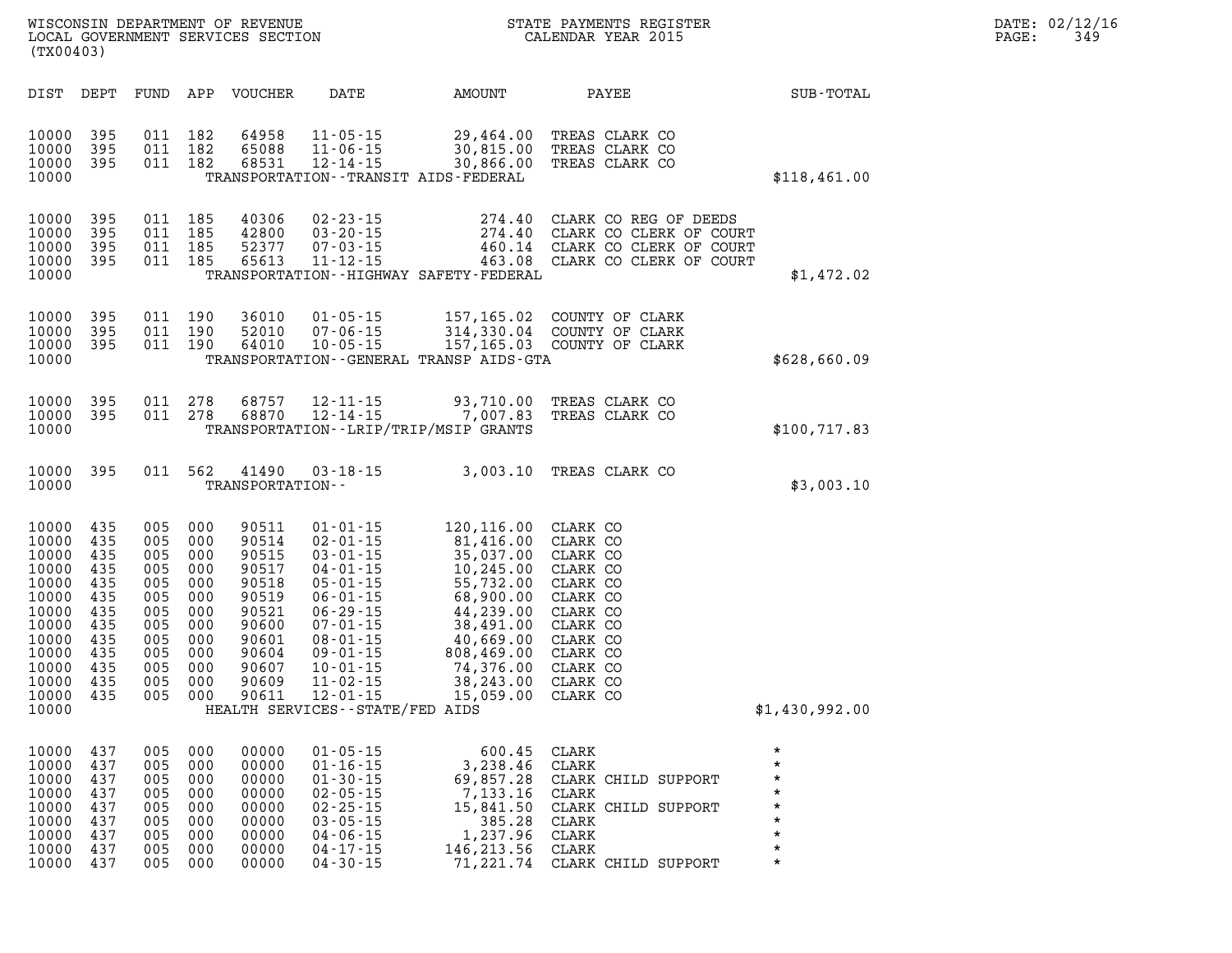| DIST<br>DEPT                                                                                                                                                                                                          | FUND<br>APP                                                                                                                                                                        | DATE<br>VOUCHER                                                                                                                                                                                                                                                                                                                                             | AMOUNT                                                                                                                                                                                                | PAYEE                                                                                                                                                                            | SUB-TOTAL                                                                                                                                                   |
|-----------------------------------------------------------------------------------------------------------------------------------------------------------------------------------------------------------------------|------------------------------------------------------------------------------------------------------------------------------------------------------------------------------------|-------------------------------------------------------------------------------------------------------------------------------------------------------------------------------------------------------------------------------------------------------------------------------------------------------------------------------------------------------------|-------------------------------------------------------------------------------------------------------------------------------------------------------------------------------------------------------|----------------------------------------------------------------------------------------------------------------------------------------------------------------------------------|-------------------------------------------------------------------------------------------------------------------------------------------------------------|
| 10000<br>437<br>10000<br>437<br>10000<br>437<br>10000<br>437<br>10000<br>437<br>10000<br>437<br>10000<br>437<br>10000<br>437<br>10000<br>437<br>10000<br>437<br>10000<br>437<br>10000<br>437<br>10000<br>437<br>10000 | 005<br>000<br>005<br>000<br>005<br>000<br>005<br>000<br>005<br>000<br>005<br>000<br>005<br>000<br>005<br>000<br>005<br>000<br>005<br>000<br>005<br>000<br>005<br>000<br>005<br>000 | 00000<br>$05 - 05 - 15$<br>00000<br>$05 - 22 - 15$<br>00000<br>$06 - 05 - 15$<br>$06 - 19 - 15$<br>00000<br>00000<br>$06 - 26 - 15$<br>$07 - 06 - 15$<br>00000<br>$07 - 20 - 15$<br>00000<br>00000<br>$07 - 30 - 15$<br>$08 - 14 - 15$<br>00000<br>$08 - 21 - 15$<br>00000<br>00000<br>$09 - 08 - 15$<br>$09 - 14 - 15$<br>00000<br>$09 - 25 - 15$<br>00000 | 1,703.96<br>19,842.48<br>470.41<br>4,271.88<br>1,127.00<br>273.60<br>4,645.95<br>90,182.53<br>9,647.37<br>1,643.00<br>274.87<br>378,848.00<br>11,794.47<br>CHILDREN & FAMILIES - - STATE/FEDERAL AIDS | CLARK<br>CLARK<br>CLARK<br><b>CLARK</b><br><b>CLARK</b><br><b>CLARK</b><br><b>CLARK</b><br>CLARK CHILD SUPPORT<br>CLARK<br>CLARK CHILD SUPPORT<br><b>CLARK</b><br>CLARK<br>CLARK | $\star$<br>$\star$<br>$\star$<br>$\star$<br>$\star$<br>$\star$<br>$\star$<br>$\star$<br>$\star$<br>$\star$<br>$\star$<br>$\star$<br>$\star$<br>\$840,454.91 |
| 10000<br>455<br>10000                                                                                                                                                                                                 | 002<br>202                                                                                                                                                                         | 06926                                                                                                                                                                                                                                                                                                                                                       | $06 - 24 - 15$<br>455.39<br>JUSTICE -- LAW ENFORCEMENT TRAINING REIMB                                                                                                                                 | TREAS CLARK CNTY                                                                                                                                                                 | \$455.39                                                                                                                                                    |
| 455<br>10000<br>10000                                                                                                                                                                                                 | 002<br>221                                                                                                                                                                         | 14<br>$07 - 21 - 15$                                                                                                                                                                                                                                                                                                                                        | 490.00<br>JUSTICE -- LAW ENFORCEMENT SERVICES AID                                                                                                                                                     | TREAS CLARK CNTY                                                                                                                                                                 | \$490.00                                                                                                                                                    |
| 455<br>10000<br>10000                                                                                                                                                                                                 | 002<br>231                                                                                                                                                                         | 06926<br>$06 - 24 - 15$                                                                                                                                                                                                                                                                                                                                     | 1,426.23<br>JUSTICE - - LAW ENFORCEMENT TRAINING                                                                                                                                                      | TREAS CLARK CNTY                                                                                                                                                                 | \$1,426.23                                                                                                                                                  |
| 10000<br>455<br>10000                                                                                                                                                                                                 | 002<br>532                                                                                                                                                                         | 12<br>07-27-15                                                                                                                                                                                                                                                                                                                                              | JUSTICE -- VICTIM/WITNESS ASSISTANCE SERV                                                                                                                                                             | 13,928.28 TREAS CLARK CO                                                                                                                                                         | \$13,928.28                                                                                                                                                 |
| 10000<br>455<br>10000                                                                                                                                                                                                 | 002<br>539                                                                                                                                                                         | 03<br>JUSTICE - - VICTIM/WITNESS SERVICES                                                                                                                                                                                                                                                                                                                   | $03 - 09 - 15$                                                                                                                                                                                        | 15,573.83 TREAS CLARK CO                                                                                                                                                         | \$15, 573.83                                                                                                                                                |
| 455<br>10000<br>10000                                                                                                                                                                                                 | 002<br>543                                                                                                                                                                         | 04285                                                                                                                                                                                                                                                                                                                                                       | $02 - 10 - 15$<br>11,875.29<br>JUSTICE--CHILD ABUSE PROGRAM GRANTS                                                                                                                                    | TREAS CLARK COUNTY                                                                                                                                                               | \$11,875.29                                                                                                                                                 |
| 10000<br>465<br>10000                                                                                                                                                                                                 | 002<br>308                                                                                                                                                                         | 00231<br>$09 - 23 - 15$                                                                                                                                                                                                                                                                                                                                     | MILITARY AFFAIRS-EMER MGMT-RESPONSE EOMT                                                                                                                                                              | 5,854.60 TREAS CLARK CO                                                                                                                                                          | \$5,854.60                                                                                                                                                  |
| 10000<br>465<br>10000                                                                                                                                                                                                 | 002<br>337                                                                                                                                                                         | 01327                                                                                                                                                                                                                                                                                                                                                       | $06 - 24 - 15$<br>MILITARY AFFAIRS-EMERGENCY MGMT PLANNING                                                                                                                                            | 6,016.00 TREAS CLARK CO                                                                                                                                                          | \$6,016.00                                                                                                                                                  |
| 10000<br>465<br>10000<br>465<br>10000                                                                                                                                                                                 | 002<br>342<br>002<br>342                                                                                                                                                           | 00891<br>$01 - 15 - 15$<br>$06 - 25 - 15$<br>01399                                                                                                                                                                                                                                                                                                          | 21, 211.40<br>22,551.34<br>MILITARY AFFAIRS-EMERGENCY MGMT-FED FUND                                                                                                                                   | TREAS CLARK CO<br>TREAS CLARK CO                                                                                                                                                 | \$43,762.74                                                                                                                                                 |

**10000 465 072 364 00974 01-20-15 5,491.00 TREAS CLARK CO**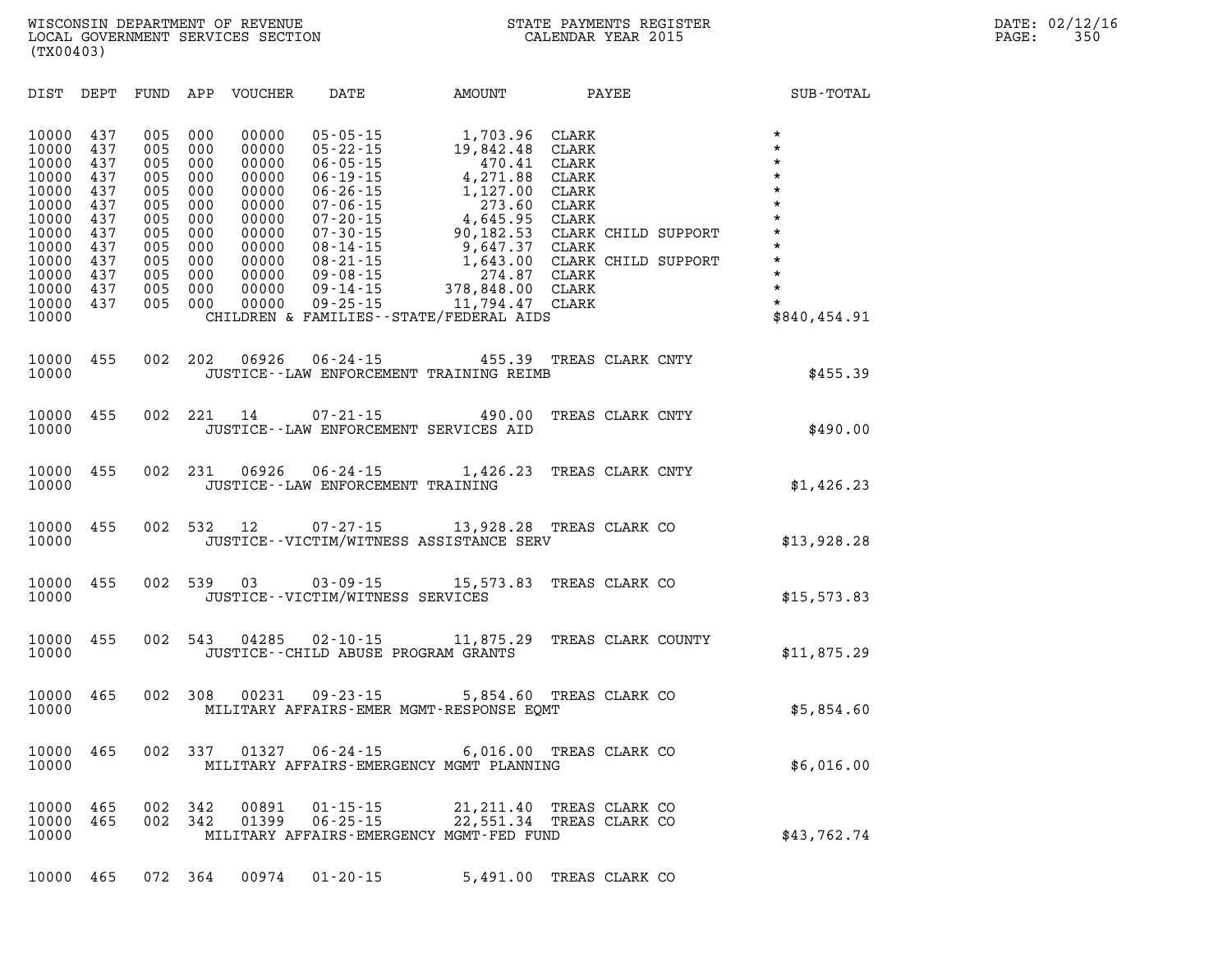|                                                                                                                                                                         | WISCONSIN DEPARTMENT OF REVENUE<br>LOCAL GOVERNMENT SERVICES SECTION CALENDAR YEAR 2015<br>(TX00403)                       |                                                                           |                                                                                                                                                                                                    |                                                                                                                                                                |                                                                                                                                                                                                                      | STATE PAYMENTS REGISTER                                                                                                                                                                                                                                                                                                                                 |                                                                                                                                                                                                                                                                                                                                  |  |             | DATE: 02/12/16<br>PAGE: | 351 |
|-------------------------------------------------------------------------------------------------------------------------------------------------------------------------|----------------------------------------------------------------------------------------------------------------------------|---------------------------------------------------------------------------|----------------------------------------------------------------------------------------------------------------------------------------------------------------------------------------------------|----------------------------------------------------------------------------------------------------------------------------------------------------------------|----------------------------------------------------------------------------------------------------------------------------------------------------------------------------------------------------------------------|---------------------------------------------------------------------------------------------------------------------------------------------------------------------------------------------------------------------------------------------------------------------------------------------------------------------------------------------------------|----------------------------------------------------------------------------------------------------------------------------------------------------------------------------------------------------------------------------------------------------------------------------------------------------------------------------------|--|-------------|-------------------------|-----|
|                                                                                                                                                                         | DIST DEPT                                                                                                                  |                                                                           |                                                                                                                                                                                                    | FUND APP VOUCHER                                                                                                                                               |                                                                                                                                                                                                                      |                                                                                                                                                                                                                                                                                                                                                         | DATE AMOUNT PAYEE                                                                                                                                                                                                                                                                                                                |  | SUB-TOTAL   |                         |     |
|                                                                                                                                                                         |                                                                                                                            |                                                                           |                                                                                                                                                                                                    |                                                                                                                                                                |                                                                                                                                                                                                                      |                                                                                                                                                                                                                                                                                                                                                         | 10000 MILITARY AFFAIRS-EMER MGMT-PLANNING AID                                                                                                                                                                                                                                                                                    |  | \$5,491.00  |                         |     |
| 10000<br>10000                                                                                                                                                          | 485                                                                                                                        |                                                                           | 002 127                                                                                                                                                                                            | 06010                                                                                                                                                          | VETERANS AFFAIRS GRANTS                                                                                                                                                                                              |                                                                                                                                                                                                                                                                                                                                                         | 06-12-15 1,000.00 TREAS CLARK CO                                                                                                                                                                                                                                                                                                 |  | \$1,000.00  |                         |     |
| 10000<br>10000                                                                                                                                                          | 485                                                                                                                        |                                                                           | 082 267                                                                                                                                                                                            | 06010                                                                                                                                                          | VETERANS AFFAIRS -- GRANTS TO COUNTIES                                                                                                                                                                               |                                                                                                                                                                                                                                                                                                                                                         | 06-12-15 4,500.00 TREAS CLARK CO                                                                                                                                                                                                                                                                                                 |  | \$4,500.00  |                         |     |
| 10000<br>10000                                                                                                                                                          | 485                                                                                                                        |                                                                           | 083 370                                                                                                                                                                                            | 06010                                                                                                                                                          | VETERANS AFFAIRS -- GRANTS TO COUNTIES                                                                                                                                                                               |                                                                                                                                                                                                                                                                                                                                                         | 06-12-15 4,500.00 TREAS CLARK CO                                                                                                                                                                                                                                                                                                 |  | \$4,500.00  |                         |     |
| 10000<br>10000<br>10000<br>10000<br>10000<br>10000<br>10000<br>10000<br>10000<br>10000<br>10000<br>10000<br>10000<br>10000<br>10000<br>10000<br>10000<br>10000<br>10000 | 505<br>505<br>505<br>505<br>505<br>505<br>505<br>505<br>505<br>505<br>505<br>505<br>505<br>505<br>505<br>505<br>505<br>505 |                                                                           | 002 155<br>002 155<br>002 155<br>002 155<br>002 155<br>002 155<br>002 155<br>002 155<br>002 155<br>002 155<br>002 155<br>002 155<br>002 155<br>002 155<br>002 155<br>002 155<br>002 155<br>002 155 | 60012<br>60012<br>60074<br>60074<br>60403<br>60403<br>60433<br>60433<br>60607<br>60607<br>60719<br>60719<br>60754<br>60754<br>60838<br>60838<br>60876<br>60876 | DOA-HOUSING ASSISTANCE-FEDERAL FUNDS                                                                                                                                                                                 | $\begin{array}{cccc} 07\text{-}24\text{-}15 & 2,434\text{-}00 \\ 07\text{-}24\text{-}15 & 2,250\text{-}00 \\ 08\text{-}26\text{-}15 & 1,284\text{-}00 \\ 08\text{-}26\text{-}15 & 1,120\text{-}00 \\ 01\text{-}07\text{-}15 & 3,201\text{-}00 \\ 01\text{-}26\text{-}15 & 1,818\text{-}00 \\ 01\text{-}26\text{-}15 & 1,818\text{-}00 \\ 03\text{-}25\$ | TREAS CLARK CO<br>TREAS CLARK CO<br>TREAS CLARK CO<br>TREAS CLARK CO<br>TREAS CLARK CO<br>TREAS CLARK CO<br>TREAS CLARK CO<br>TREAS CLARK CO<br>TREAS CLARK CO<br>TREAS CLARK CO<br>TREAS CLARK CO<br>TREAS CLARK CO<br>TREAS CLARK CO<br>TREAS CLARK CO<br>TREAS CLARK CO<br>TREAS CLARK CO<br>TREAS CLARK CO<br>TREAS CLARK CO |  | \$25,627.00 |                         |     |
| 10000<br>10000<br>10000<br>10000<br>10000<br>10000 505<br>10000<br>10000<br>10000<br>10000<br>10000<br>10000<br>10000<br>10000<br>10000<br>10000<br>10000               | 505<br>505<br>505<br>505<br>505<br>505<br>505<br>505<br>505<br>505<br>505<br>505<br>505<br>505<br>505<br>505               | 035<br>035<br>035<br>035<br>035<br>035<br>035<br>035<br>035<br>035<br>035 | 035 371<br>035 371<br>035 371<br>035 371<br>035 371<br>371<br>371<br>371<br>371<br>371<br>371<br>371<br>371<br>371<br>371<br>371                                                                   | 60012<br>60403<br>60403<br>60403<br>60433<br>035 371 60433<br>60433<br>60607<br>60607<br>60607<br>60719<br>60719<br>60719<br>60754<br>60754<br>60754<br>60838  | $01 - 26 - 15$<br>$01 - 26 - 15$<br>$03 - 25 - 15$<br>$03 - 25 - 15$<br>$03 - 25 - 15$<br>$05 - 22 - 15$<br>$05 - 22 - 15$<br>$05 - 22 - 15$<br>$05 - 22 - 15$<br>$05 - 22 - 15$<br>$05 - 22 - 15$<br>$06 - 24 - 15$ | 07-24-15<br>01-07-15<br>01-07-15<br>01-07-15<br>01-26-15<br>01-26-15<br>01-26-15<br>01-26-15<br>01-26-15<br>01-26-15<br>01-26-15<br>02.618.00<br>$2$ ,618.00<br>1,819.00<br>1,874.00<br>1,875.00<br>2,090.00<br>254.00<br>798.00<br>798.00<br>113.00<br>437.00<br>1,969.00<br>1,871.00                                                                  | TREAS CLARK CO<br>TREAS CLARK CO<br>TREAS CLARK CO<br>TREAS CLARK CO<br>TREAS CLARK CO<br>TREAS CLARK CO<br>TREAS CLARK CO<br>TREAS CLARK CO<br>TREAS CLARK CO<br>TREAS CLARK CO<br>TREAS CLARK CO<br>TREAS CLARK CO<br>TREAS CLARK CO<br>TREAS CLARK CO<br>TREAS CLARK CO<br>TREAS CLARK CO<br>TREAS CLARK CO                   |  |             |                         |     |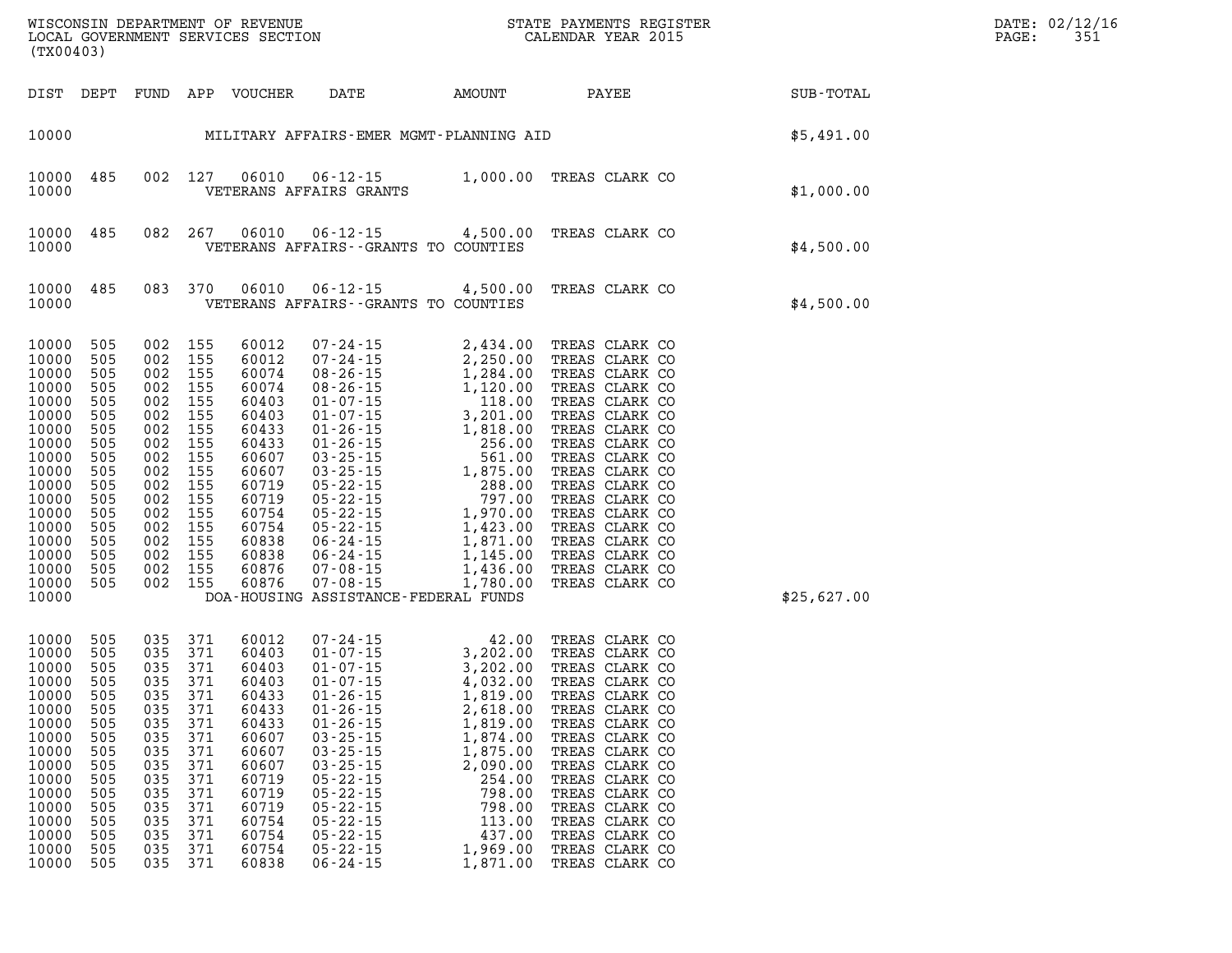| WISCONSIN DEPARTMENT OF REVENUE   | STATE PAYMENTS REGISTER | DATE: | : 02/12/16     |
|-----------------------------------|-------------------------|-------|----------------|
| LOCAL GOVERNMENT SERVICES SECTION | CALENDAR YEAR 2015      | PAGE: | $\sim$ $ \sim$ |

| LOCAL GOVERNMENT SERVICES SECTION<br>(TX00403)                                                                                                  | CALENDAR YEAR 2015                                                   |                | 352<br>PAGE: |
|-------------------------------------------------------------------------------------------------------------------------------------------------|----------------------------------------------------------------------|----------------|--------------|
| DIST DEPT<br>FUND<br>APP VOUCHER<br>DATE                                                                                                        | AMOUNT<br>PAYEE                                                      | SUB-TOTAL      |              |
| 10000<br>505<br>035<br>371<br>60876<br>07-08-15<br>10000<br>DOA--PUBLIC BENEFITS FUND                                                           | 1,435.00<br>TREAS CLARK CO                                           | \$30, 248.00   |              |
| 505<br>089<br>166<br>10000<br>04905<br>01-21-15<br>10000<br>505<br>089<br>166<br>09092<br>$06 - 23 - 15$<br>10000<br>DOA--LAND INFORMATION FUND | 1,000.00 TREAS CLARK CO<br>53, 232.00 TREAS CLARK CO                 | \$54,232.00    |              |
| 10000 835<br>002<br>105<br>43169<br>10000<br>REVENUE - - STATE SHARED REVENUES                                                                  | 07-27-15 294,049.54 TREAS CLARK CO                                   | \$294,049.54   |              |
| 835<br>10000<br>002<br>109<br>01010<br>10000<br>REVENUE--EXEMPT COMPUTER AID                                                                    | 07-27-15 18,223.00 TREAS CLARK CO                                    | \$18, 223.00   |              |
| 10000<br>835<br>002<br>302<br>10017<br>302<br>10000<br>835<br>002<br>11017<br>07-27-15<br>10000<br>REVENUE-FIRST DOLLAR/SCHOOL LEVY CREDITS     | 07-27-15 2,662,714.63 TREAS CLARK CO<br>TREAS CLARK CO<br>938,734.99 | \$3,601,449.62 |              |
| 835<br>021<br>363<br>37156<br>10000<br>03-23-15<br>10000<br>REVENUE - - LOTTERY CREDIT -                                                        | 961,474.98 TREAS CLARK CO                                            | \$961,474.98   |              |
| 10000<br>DISTRICT TOTAL APPROPRIATIONS                                                                                                          |                                                                      | \$8,803,224.66 |              |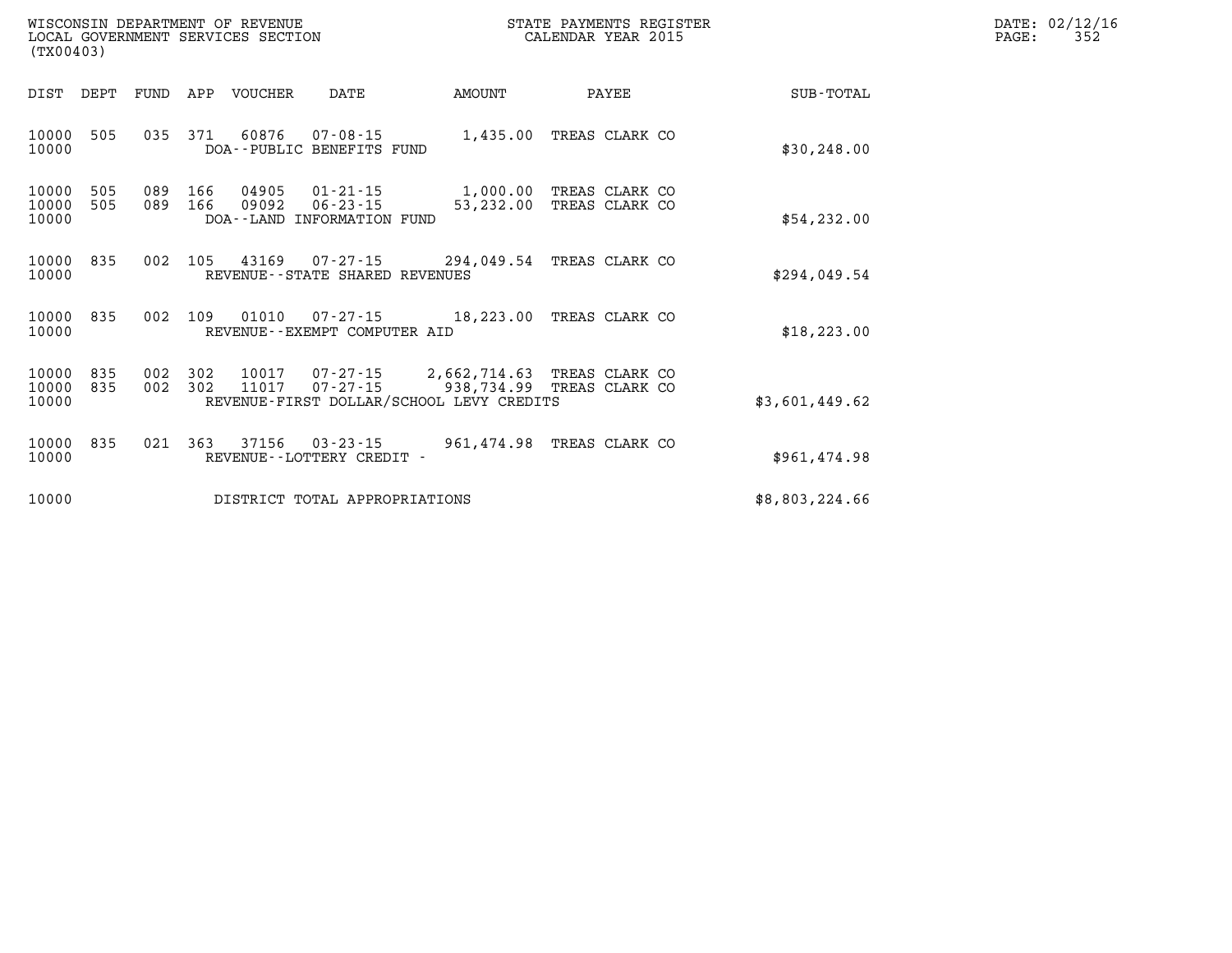|                                      | WISCONSIN DEPARTMENT OF REVENUE<br>LOCAL GOVERNMENT SERVICES SECTION<br>(TX00403) |                               |         | STATE PAYMENTS REGISTER<br>CALENDAR YEAR 2015 | DATE: 02/12/16<br>PAGE:                                |                                                                                                                                 |                                                 |              |  |
|--------------------------------------|-----------------------------------------------------------------------------------|-------------------------------|---------|-----------------------------------------------|--------------------------------------------------------|---------------------------------------------------------------------------------------------------------------------------------|-------------------------------------------------|--------------|--|
|                                      |                                                                                   |                               |         | DIST DEPT FUND APP VOUCHER                    | DATE                                                   | AMOUNT                                                                                                                          | PAYEE                                           | SUB-TOTAL    |  |
| 10002                                | 10002 165                                                                         |                               |         |                                               |                                                        | SAFETY/PROF SERV--FIRE INSURANCE DUES                                                                                           | 002 225 00215 06-25-15 1,570.41 TREAS TN BEAVER | \$1,570.41   |  |
| 10002 370<br>10002                   |                                                                                   |                               | 012 571 |                                               |                                                        | NAT RESOURCES - - FOREST CROP/MFL/CO FOREST                                                                                     | 38654 06-02-15 85.38 TREAS TN BEAVER            | \$85.38      |  |
| 10002                                | 10002 370                                                                         | 074 670                       |         |                                               | NAT RESOURCES--RU RECYCLING GRANT                      |                                                                                                                                 | 42333  05-29-15  579.82  TREAS TN BEAVER        | \$579.82     |  |
| 10002 395<br>10002<br>10002<br>10002 | 395<br>395<br>395                                                                 | 011 191<br>011 191<br>011 191 | 011 191 | 66218                                         |                                                        | 38218  01-05-15  34,263.12  TOWN OF BEAVER<br>46218  04-06-15  34, 263. 12  TOWN OF BEAVER<br>10-05-15 34,263.12 TOWN OF BEAVER | 54218  07-06-15  34,263.12  TOWN OF BEAVER      |              |  |
| 10002                                |                                                                                   |                               |         |                                               |                                                        | TRANSPORTATION--GENERAL TRANSP AIDS-GTA                                                                                         |                                                 | \$137,052.48 |  |
| 10002                                | 10002 835                                                                         |                               | 002 105 |                                               | REVENUE--STATE SHARED REVENUES                         |                                                                                                                                 |                                                 | \$11,776.26  |  |
| 10002                                | 10002 835                                                                         |                               |         |                                               | 002 109 02200 07-27-15<br>REVENUE--EXEMPT COMPUTER AID |                                                                                                                                 | 5.00 TREAS TN BEAVER                            | \$5.00       |  |
| 10002                                |                                                                                   |                               |         |                                               | DISTRICT TOTAL APPROPRIATIONS                          |                                                                                                                                 |                                                 | \$151,069.35 |  |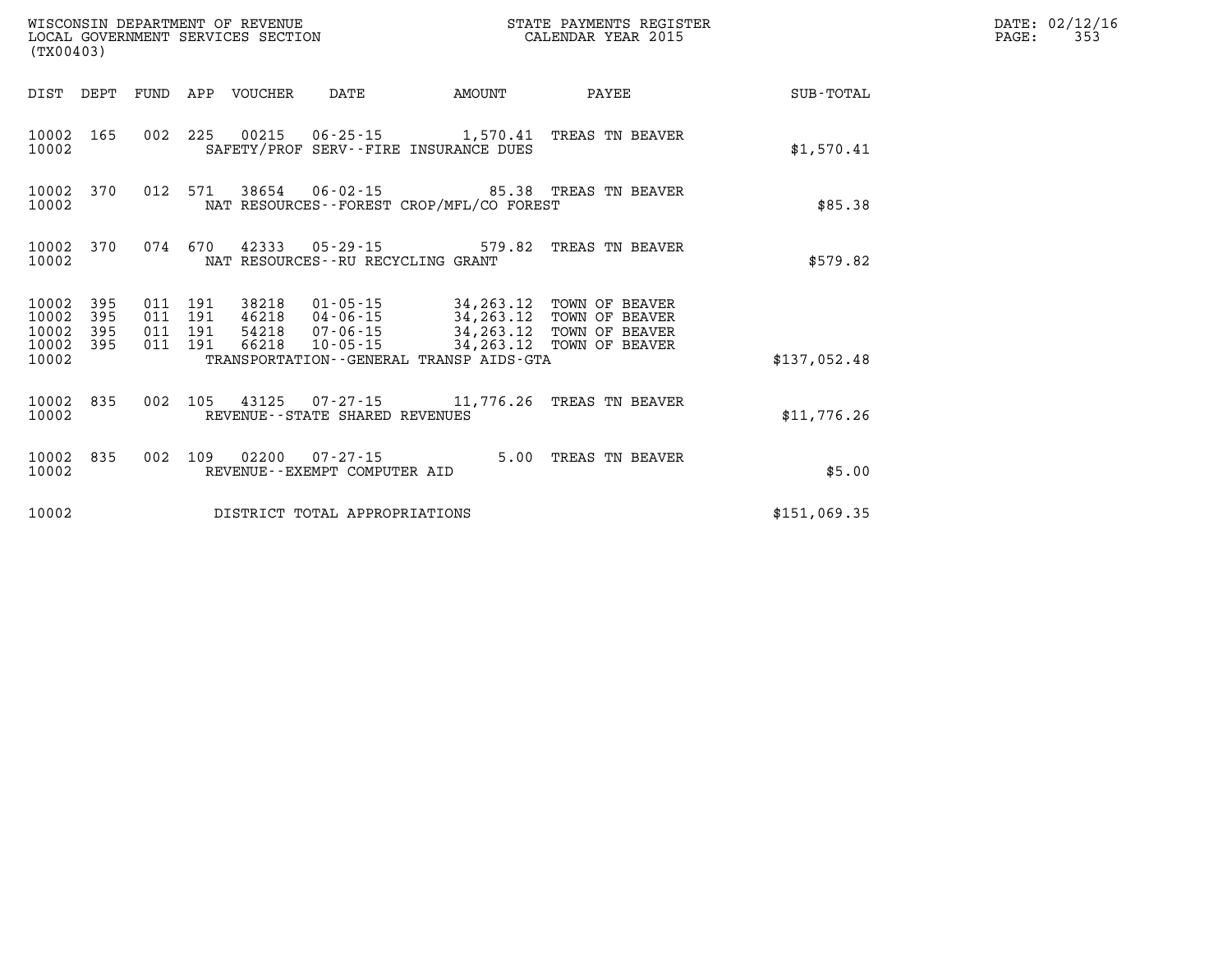| WISCONSIN DEPARTMENT OF REVENUE   | STATE PAYMENTS REGISTER | DATE: 02/12/16 |
|-----------------------------------|-------------------------|----------------|
| LOCAL GOVERNMENT SERVICES SECTION | CALENDAR YEAR 2015      | PAGE:          |
| (TX00403)                         |                         |                |

| (TX00403)                                                             |                          |                                                                                                                                      |                                                                                |                                                                                |                  |
|-----------------------------------------------------------------------|--------------------------|--------------------------------------------------------------------------------------------------------------------------------------|--------------------------------------------------------------------------------|--------------------------------------------------------------------------------|------------------|
| DEPT<br>DIST                                                          | FUND                     | APP<br>VOUCHER<br>DATE                                                                                                               | AMOUNT                                                                         | PAYEE                                                                          | <b>SUB-TOTAL</b> |
| 165<br>10004<br>10004                                                 | 002                      | 225<br>00216                                                                                                                         | $06 - 25 - 15$<br>230.92<br>SAFETY/PROF SERV--FIRE INSURANCE DUES              | TREAS TN BUTLER                                                                | \$230.92         |
| 370<br>10004<br>10004<br>370<br>10004                                 | 000<br>000               | $04 - 09 - 15$<br>001<br>01DNR<br>001<br>05DNR<br>$09 - 28 - 15$                                                                     | 371.05<br>629.18<br>NAT RESOURCES-SEVERANCE/YIELD/WITHDRAWAL                   | TREAS TOWN BUTLER<br>TREAS TOWN BUTLER                                         | \$1,000.23       |
| 10004<br>370<br>10004<br>370<br>10004                                 | 012<br>012               | 571<br>38655<br>$06 - 02 - 15$<br>571<br>38655<br>$06 - 02 - 15$                                                                     | 684.72<br>NAT RESOURCES--FOREST CROP/MFL/CO FOREST                             | TREAS TN BUTLER<br>4,067.99 TREAS TN BUTLER                                    | \$4,752.71       |
| 370<br>10004<br>10004                                                 | 012                      | 579<br>20073<br>$04 - 03 - 15$                                                                                                       | 40.00<br>NAT RESOURCES -- AIDS IN LIEU OF TAXES                                | TREAS TN BUTLER                                                                | \$40.00          |
| 10004<br>370<br>10004                                                 | 074                      | 670<br>42334<br>NAT RESOURCES - - RU RECYCLING GRANT                                                                                 | 336.87<br>$05 - 29 - 15$                                                       | TREAS TN BUTLER                                                                | \$336.87         |
| 10004<br>395<br>10004<br>395<br>10004<br>395<br>395<br>10004<br>10004 | 011<br>011<br>011<br>011 | 191<br>38219<br>$01 - 05 - 15$<br>191<br>46219<br>$04 - 06 - 15$<br>191<br>54219<br>$07 - 06 - 15$<br>191<br>$10 - 05 - 15$<br>66219 | 11,934.84<br>11,934.84<br>11,934.84<br>TRANSPORTATION--GENERAL TRANSP AIDS-GTA | 11,934.84 TOWN OF BUTLER<br>TOWN OF BUTLER<br>TOWN OF BUTLER<br>TOWN OF BUTLER | \$47,739.36      |
| 10004<br>835<br>10004                                                 | 002                      | 105<br>43126<br>$07 - 27 - 15$<br>REVENUE - - STATE SHARED REVENUES                                                                  | 2,796.95                                                                       | TREAS TN BUTLER                                                                | \$2,796.95       |
| 835<br>10004<br>10004                                                 | 002                      | 109<br>02201<br>$07 - 27 - 15$<br>REVENUE--EXEMPT COMPUTER AID                                                                       | 1.00                                                                           | TREAS TN BUTLER                                                                | \$1.00           |
| 10004                                                                 |                          | DISTRICT TOTAL APPROPRIATIONS                                                                                                        |                                                                                |                                                                                | \$56,898.04      |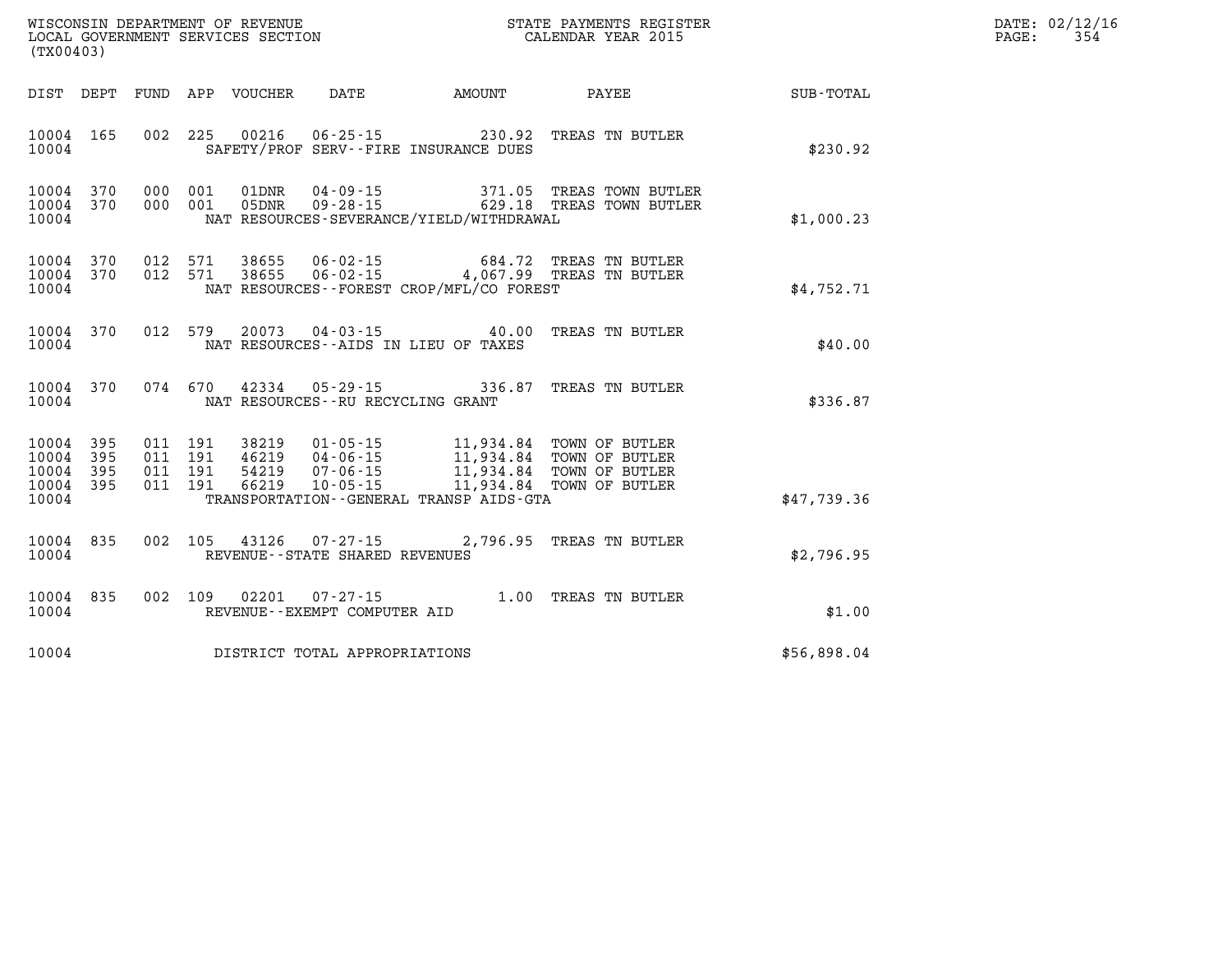| (TX00403)                                         |            |                    |                    |                            | WISCONSIN DEPARTMENT OF REVENUE<br>LOCAL GOVERNMENT SERVICES SECTION |               | STATE PAYMENTS REGISTER<br>CALENDAR YEAR 2015                                                                                                                              |              | DATE: 02/12/16<br>PAGE:<br>355 |
|---------------------------------------------------|------------|--------------------|--------------------|----------------------------|----------------------------------------------------------------------|---------------|----------------------------------------------------------------------------------------------------------------------------------------------------------------------------|--------------|--------------------------------|
|                                                   |            |                    |                    | DIST DEPT FUND APP VOUCHER | DATE                                                                 | <b>AMOUNT</b> | PAYEE                                                                                                                                                                      | SUB-TOTAL    |                                |
| 10006 165<br>10006                                |            |                    |                    |                            | SAFETY/PROF SERV--FIRE INSURANCE DUES                                |               | 002 225 00217 06-25-15 1,402.50 TREAS TN COLBY                                                                                                                             | \$1,402.50   |                                |
| 10006                                             | 10006 370  |                    |                    |                            | NAT RESOURCES - - FOREST CROP/MFL/CO FOREST                          |               | 012 571 38656 06-02-15 65.20 TREAS TN COLBY                                                                                                                                | \$65.20      |                                |
| 10006                                             | 10006 370  |                    |                    |                            | NAT RESOURCES - - RU RECYCLING GRANT                                 |               | 074 670 42335 05-29-15 1,563.92 TREAS TN COLBY                                                                                                                             | \$1,563.92   |                                |
| 10006 395<br>10006<br>10006<br>10006 395<br>10006 | 395<br>395 | 011 191<br>011 191 | 011 191<br>011 191 |                            | TRANSPORTATION--GENERAL TRANSP AIDS-GTA                              |               | 38220  01-05-15  25,746.88  TOWN OF COLBY<br>46220 04-06-15 25,746.88 TOWN OF COLBY<br>54220  07-06-15  25,746.88  TOWN OF COLBY<br>66220 10-05-15 25,746.90 TOWN OF COLBY | \$102,987.54 |                                |
| 10006 505<br>10006                                |            |                    |                    |                            | DOA--TRANSMISSION LINE FEE DISTRIBUTION                              |               | 002 174 58240 04-30-15 30,959.00 TREAS TN COLBY                                                                                                                            | \$30,959.00  |                                |
| 10006                                             | 10006 835  |                    |                    |                            | REVENUE--STATE SHARED REVENUES                                       |               | 002 105 43127 07-27-15 12,545.99 TREAS TN COLBY                                                                                                                            | \$12,545.99  |                                |
| 10006 835<br>10006                                |            |                    |                    |                            | REVENUE--EXEMPT COMPUTER AID                                         |               | 002 109 02202 07-27-15 13.00 TREAS TN COLBY                                                                                                                                | \$13.00      |                                |
| 10006                                             |            |                    |                    |                            | DISTRICT TOTAL APPROPRIATIONS                                        |               |                                                                                                                                                                            | \$149.537.15 |                                |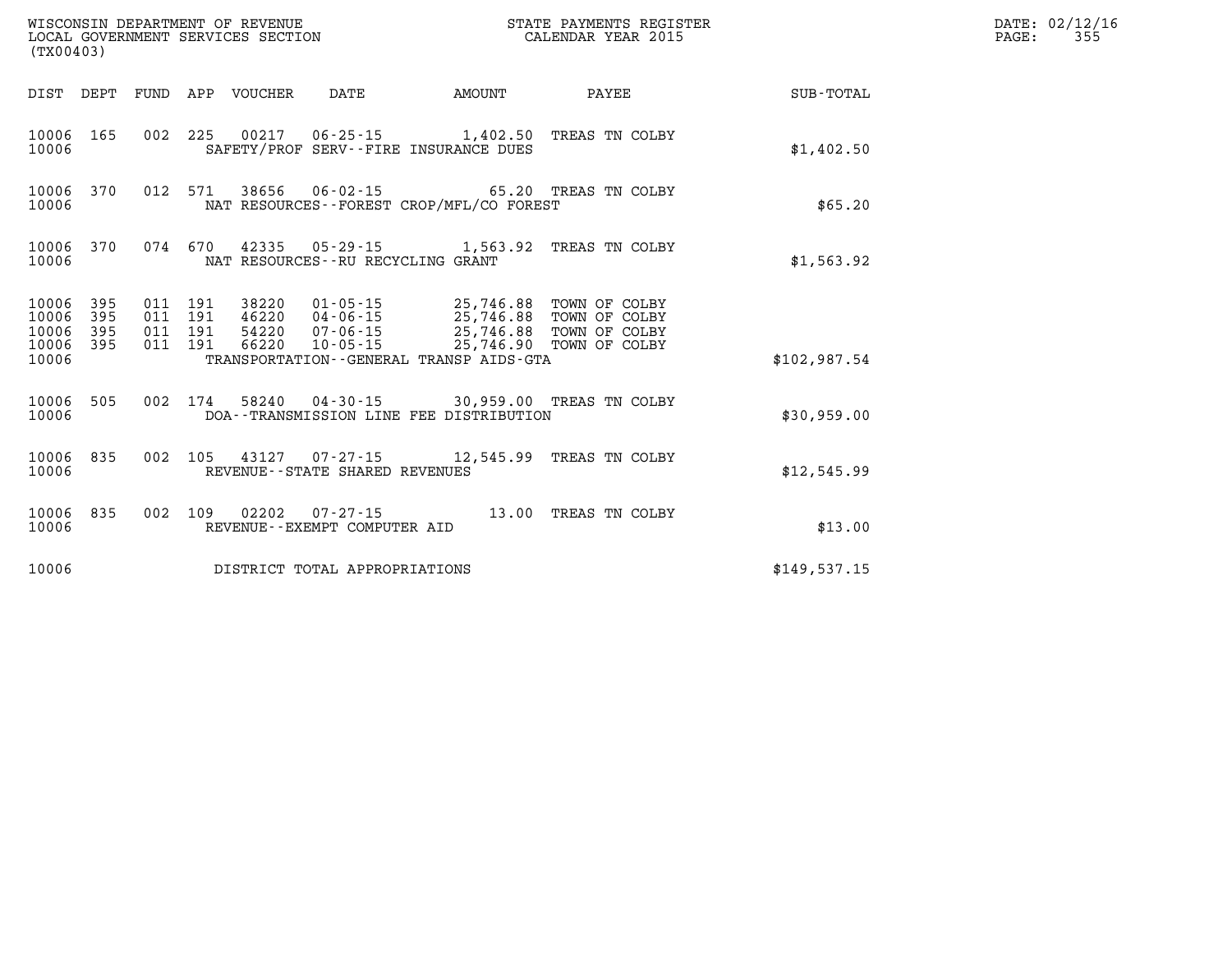| (TX00403)                                 |                          |                          |                          | WISCONSIN DEPARTMENT OF REVENUE<br>LOCAL GOVERNMENT SERVICES SECTION |                                                                      |                                                                                             | STATE PAYMENTS REGISTER<br>CALENDAR YEAR 2015                                |                  |
|-------------------------------------------|--------------------------|--------------------------|--------------------------|----------------------------------------------------------------------|----------------------------------------------------------------------|---------------------------------------------------------------------------------------------|------------------------------------------------------------------------------|------------------|
| DIST                                      | DEPT                     | FUND                     | APP                      | VOUCHER                                                              | DATE                                                                 | AMOUNT                                                                                      | PAYEE                                                                        | <b>SUB-TOTAL</b> |
| 10008<br>10008                            | 165                      | 002                      | 225                      | 00218                                                                | $06 - 25 - 15$                                                       | 2,235.36<br>SAFETY/PROF SERV--FIRE INSURANCE DUES                                           | TREAS TN DEWHURST                                                            | \$2,235.36       |
| 10008<br>10008                            | 370                      | 002                      | 503                      | 17356                                                                | $01 - 12 - 15$<br>NAT RESOURCES -- AIDS IN LIEU OF TAXES             | 27,931.24                                                                                   | TREAS TN DEWHURST<br>1845.19 TOWN SHARE                                      | \$27,931.24      |
| 10008<br>10008<br>10008                   | 370<br>370               | 012<br>012               | 571<br>571               | 38657<br>38657                                                       | 06-02-15                                                             | 525.70<br>$06 - 02 - 15$ 4, 109.84<br>NAT RESOURCES - - FOREST CROP/MFL/CO FOREST           | TREAS TN DEWHURST<br>TREAS TN DEWHURST                                       | \$4,635.54       |
| 10008<br>10008                            | 370                      | 074                      | 670                      | 42336                                                                | $05 - 29 - 15$<br>NAT RESOURCES - - RU RECYCLING GRANT               | 940.07                                                                                      | TREAS TN DEWHURST                                                            | \$940.07         |
| 10008<br>10008<br>10008<br>10008<br>10008 | 395<br>395<br>395<br>395 | 011<br>011<br>011<br>011 | 191<br>191<br>191<br>191 | 38221<br>46221<br>54221<br>66221                                     | $01 - 05 - 15$<br>$04 - 06 - 15$<br>$07 - 06 - 15$<br>$10 - 05 - 15$ | 21,974.69<br>21,974.69<br>21,974.69<br>21,974.71<br>TRANSPORTATION--GENERAL TRANSP AIDS-GTA | TOWN OF DEWHURST<br>TOWN OF DEWHURST<br>TOWN OF DEWHURST<br>TOWN OF DEWHURST | \$87,898.78      |
| 10008<br>10008                            | 835                      | 002                      | 105                      | 43128                                                                | $07 - 27 - 15$<br>REVENUE - - STATE SHARED REVENUES                  | 622.96                                                                                      | TREAS TN DEWHURST                                                            | \$622.96         |
| 10008<br>10008                            | 835                      | 002                      | 109                      | 02203                                                                | $07 - 27 - 15$<br>REVENUE--EXEMPT COMPUTER AID                       | 3.00                                                                                        | TREAS TN DEWHURST                                                            | \$3.00           |
| 10008                                     |                          |                          |                          |                                                                      | DISTRICT TOTAL APPROPRIATIONS                                        |                                                                                             |                                                                              | \$124, 266.95    |

**LOCAL GOVER SERVICE:** 02/12/16<br>PAGE: 356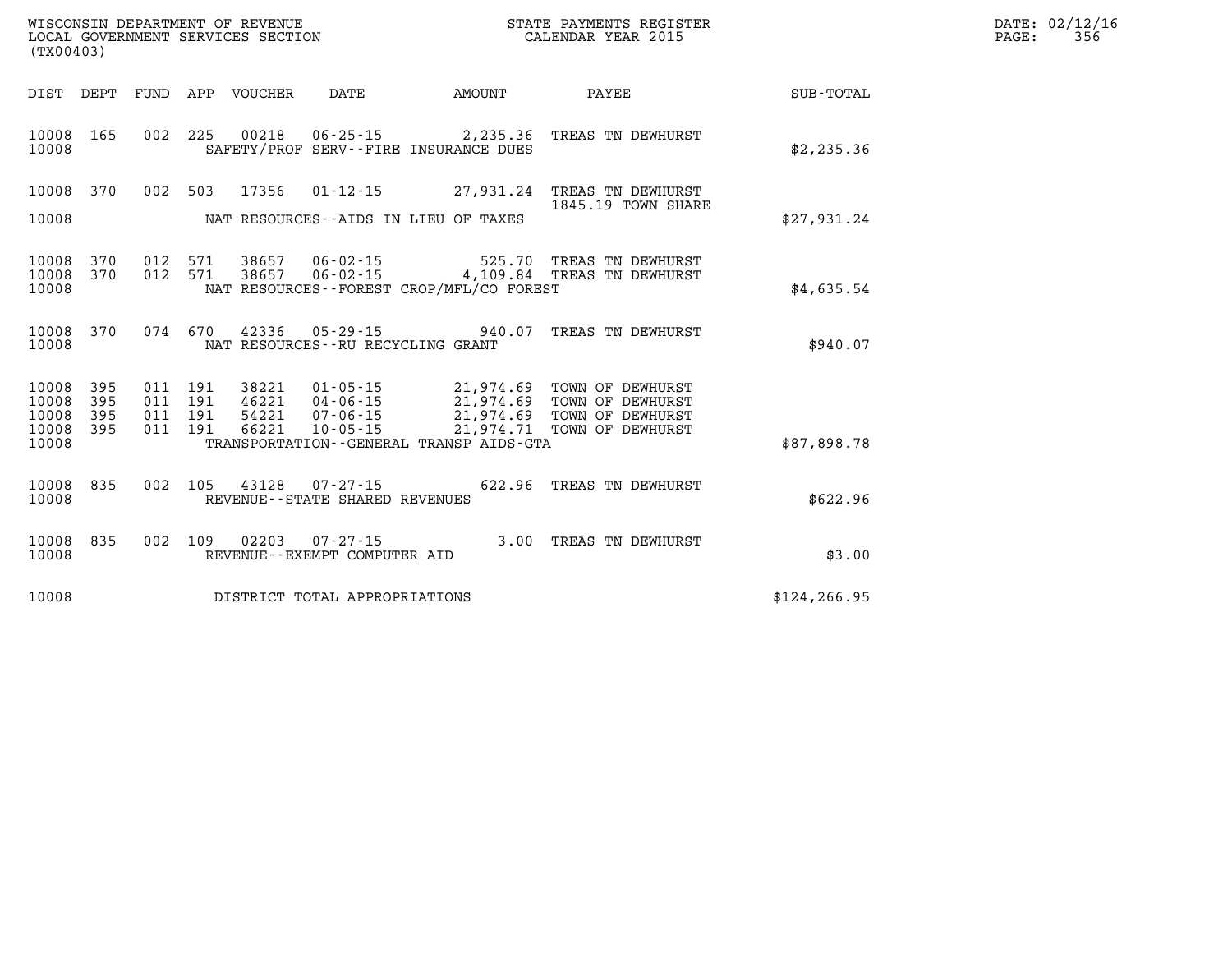| WISCONSIN DEPARTMENT OF REVENUE<br>LOCAL GOVERNMENT SERVICES SECTION<br>(TX00403) |            |                                          |         |                            |                                   |                                              | STATE PAYMENTS REGISTER<br>CALENDAR YEAR 2015                                                                                      |              | DATE: 02/12/16<br>PAGE:<br>357 |
|-----------------------------------------------------------------------------------|------------|------------------------------------------|---------|----------------------------|-----------------------------------|----------------------------------------------|------------------------------------------------------------------------------------------------------------------------------------|--------------|--------------------------------|
|                                                                                   |            |                                          |         | DIST DEPT FUND APP VOUCHER | DATE                              | <b>AMOUNT</b>                                | PAYEE                                                                                                                              | SUB-TOTAL    |                                |
| 10010                                                                             | 10010 165  |                                          |         |                            |                                   | SAFETY/PROF SERV--FIRE INSURANCE DUES        | 002 225 00219 06-25-15 2,183.45 TREAS TN EATON                                                                                     | \$2,183.45   |                                |
| 10010                                                                             | 10010 370  |                                          |         |                            |                                   | NAT RESOURCES - - FOREST CROP/MFL/CO FOREST  | 012 571 38658 06-02-15 394.85 TREAS TN EATON                                                                                       | \$394.85     |                                |
| 10010                                                                             | 10010 370  |                                          | 074 670 |                            | NAT RESOURCES--RU RECYCLING GRANT |                                              | 42337 05-29-15 2,159.94 TREAS TN EATON                                                                                             | \$2,159.94   |                                |
| 10010 395<br>10010<br>10010<br>10010 395                                          | 395<br>395 | 011 191<br>011 191<br>011 191<br>011 191 |         | 38222<br>66222             |                                   | 46222  04-06-15  23,908.21                   | 01-05-15 23,908.21 TOWN OF EATON<br>TOWN OF EATON<br>54222  07-06-15  23,908.21  TOWN OF EATON<br>10-05-15 23,908.23 TOWN OF EATON |              |                                |
| 10010                                                                             |            |                                          |         |                            |                                   | TRANSPORTATION - - GENERAL TRANSP AIDS - GTA |                                                                                                                                    | \$95,632.86  |                                |
| 10010 835<br>10010                                                                |            |                                          |         |                            | REVENUE--STATE SHARED REVENUES    |                                              | 002 105 43129 07-27-15 7,337.16 TREAS TN EATON                                                                                     | \$7,337.16   |                                |
| 10010                                                                             | 10010 835  | 002 109                                  |         |                            | REVENUE--EXEMPT COMPUTER AID      |                                              | 02204  07-27-15  233.00 TREAS TN EATON                                                                                             | \$233.00     |                                |
| 10010                                                                             |            |                                          |         |                            | DISTRICT TOTAL APPROPRIATIONS     |                                              |                                                                                                                                    | \$107,941.26 |                                |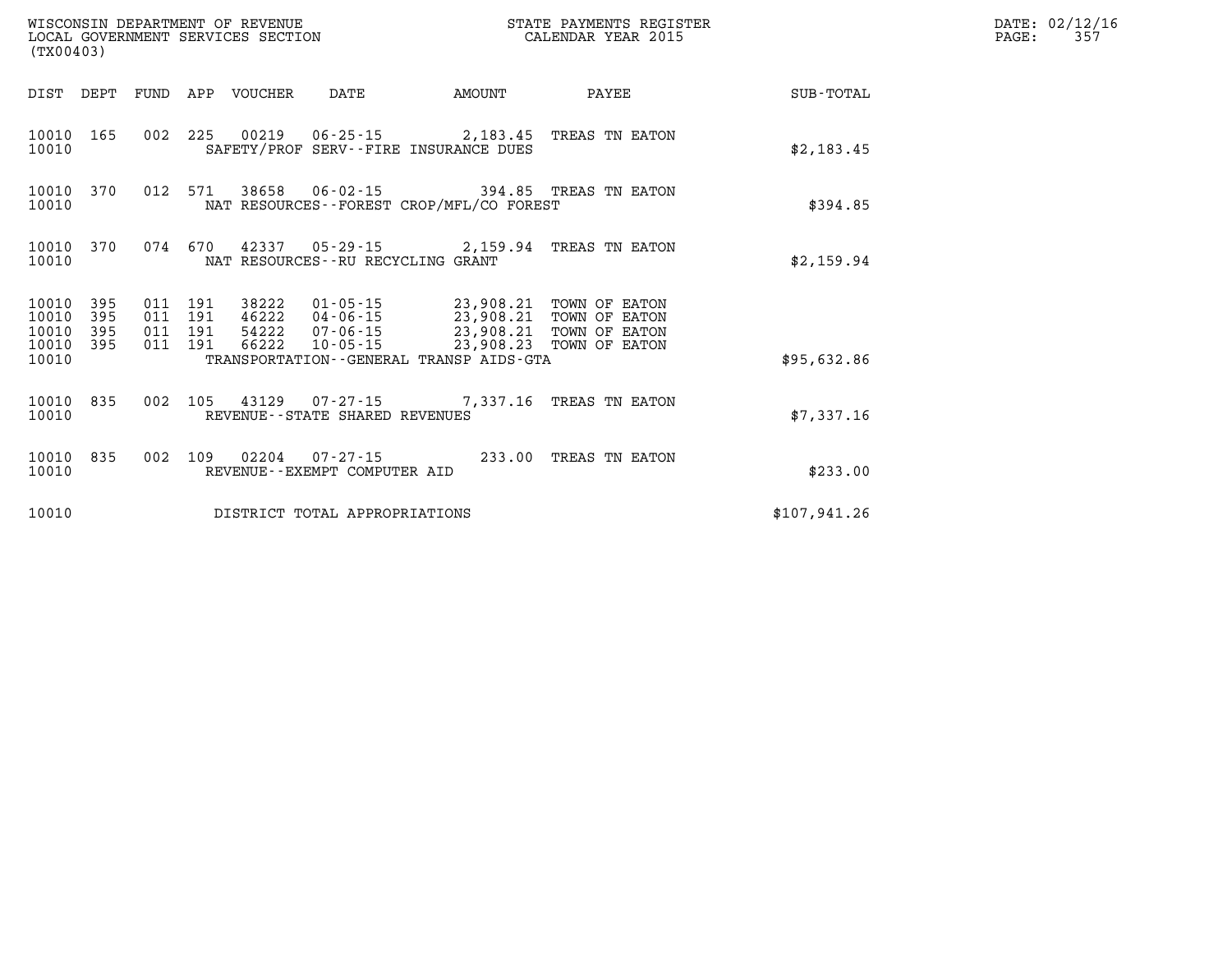| WISCONSIN DEPARTMENT OF REVENUE<br>LOCAL GOVERNMENT SERVICES SECTION<br>(TX00403)                                                          |                                                                                                                                                                                                                                  | STATE PAYMENTS REGISTER<br>CALENDAR YEAR 2015 |              | DATE: 02/12/16<br>358<br>$\mathtt{PAGE}$ : |
|--------------------------------------------------------------------------------------------------------------------------------------------|----------------------------------------------------------------------------------------------------------------------------------------------------------------------------------------------------------------------------------|-----------------------------------------------|--------------|--------------------------------------------|
| FUND APP VOUCHER<br>DIST DEPT                                                                                                              | DATE AMOUNT                                                                                                                                                                                                                      | PAYEE                                         | SUB-TOTAL    |                                            |
| 002 225 00220 06-25-15 871.85 TREAS TN FOSTER<br>10012 165<br>10012                                                                        | SAFETY/PROF SERV--FIRE INSURANCE DUES                                                                                                                                                                                            |                                               | \$871.85     |                                            |
| 000 001 01DNR 04-09-15 2,793.31 TREAS TOWN FOSTER<br>10012 370<br>10012                                                                    | NAT RESOURCES-SEVERANCE/YIELD/WITHDRAWAL                                                                                                                                                                                         |                                               | \$2,793.31   |                                            |
| 012 571 38659 06-02-15 154.38 TREAS TN FOSTER<br>012 571 38659 06-02-15 12,875.09 TREAS TN FOSTER<br>10012<br>370<br>10012<br>370<br>10012 | NAT RESOURCES - - FOREST CROP/MFL/CO FOREST                                                                                                                                                                                      |                                               | \$13,029.47  |                                            |
| 074 670 42338 05-29-15 301.20 TREAS TN FOSTER<br>10012 370<br>10012<br>NAT RESOURCES -- RU RECYCLING GRANT                                 |                                                                                                                                                                                                                                  |                                               | \$301.20     |                                            |
| 011 191 38223<br>10012<br>- 395<br>10012<br>395<br>011 191<br>10012<br>395<br>011 191<br>011 191<br>66223<br>10012<br>395<br>10012         | 38223  01-05-15  9,820.92  TOWN OF FOSTER<br>46223  04-06-15  9,820.92  TOWN OF FOSTER<br>54223  07-06-15  9,820.92  TOWN OF FOSTER<br>$10 - 05 - 15$<br>9,820.92 TOWN OF FOSTER<br>TRANSPORTATION - - GENERAL TRANSP AIDS - GTA |                                               | \$39, 283.68 |                                            |
| 002 105 43130 07-27-15 1,780.61 TREAS TN FOSTER<br>10012 835<br>10012<br>REVENUE--STATE SHARED REVENUES                                    |                                                                                                                                                                                                                                  |                                               | \$1,780.61   |                                            |
| 10012<br>DISTRICT TOTAL APPROPRIATIONS                                                                                                     |                                                                                                                                                                                                                                  |                                               | \$58,060.12  |                                            |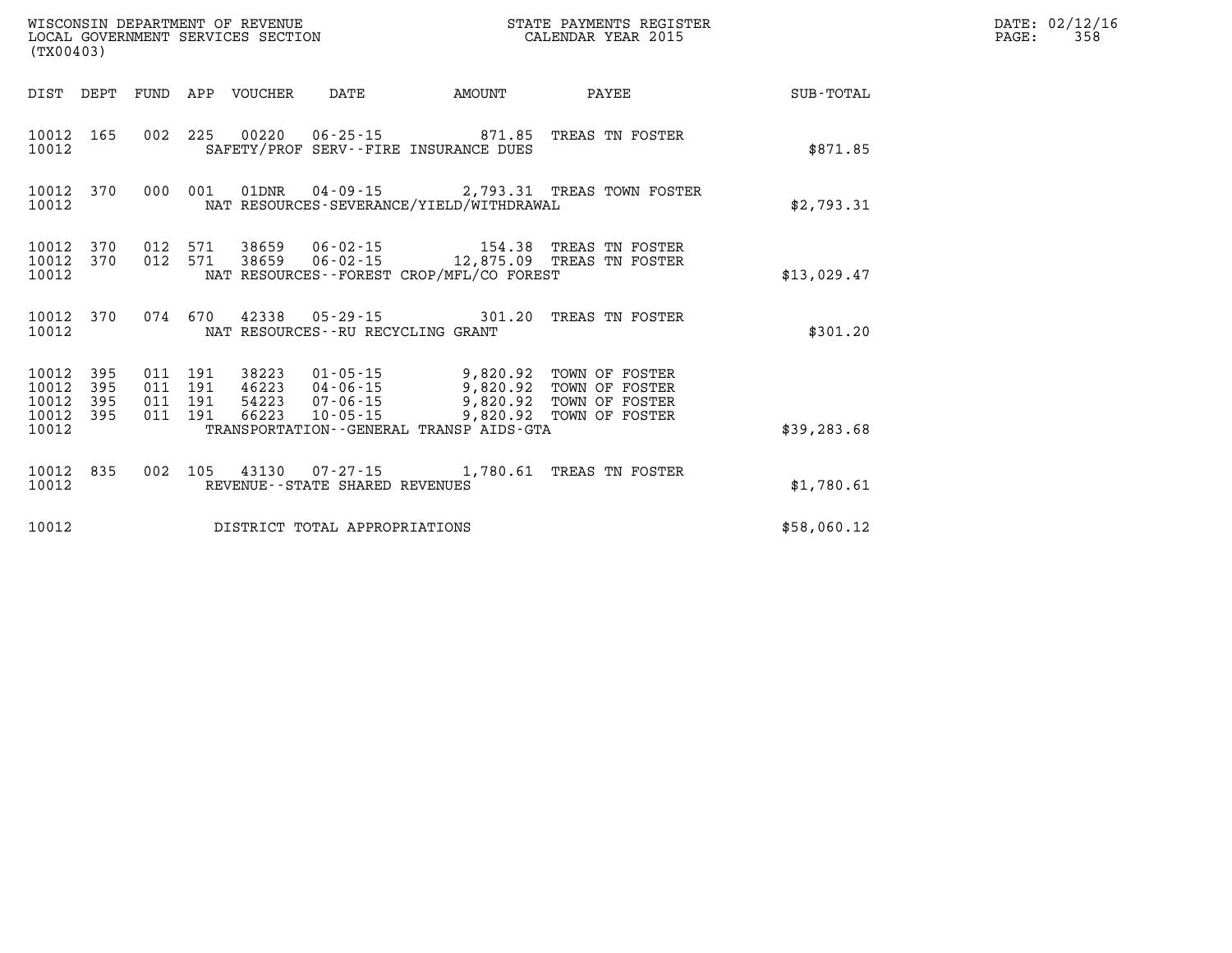|                                           | WISCONSIN DEPARTMENT OF REVENUE<br>STATE PAYMENTS REGISTER<br>LOCAL GOVERNMENT SERVICES SECTION<br>CALENDAR YEAR 2015<br>(TX00403) |                          |                          |                         |                                                                      |                                                      |                                                                                                        |                  |  |
|-------------------------------------------|------------------------------------------------------------------------------------------------------------------------------------|--------------------------|--------------------------|-------------------------|----------------------------------------------------------------------|------------------------------------------------------|--------------------------------------------------------------------------------------------------------|------------------|--|
| DIST                                      | DEPT                                                                                                                               | FUND                     | APP                      | VOUCHER                 | DATE                                                                 | AMOUNT                                               | PAYEE                                                                                                  | <b>SUB-TOTAL</b> |  |
| 10014<br>10014                            | 165                                                                                                                                | 002                      | 225                      | 00221                   |                                                                      | SAFETY/PROF SERV--FIRE INSURANCE DUES                | 06-25-15 2,118.99 TREAS TN FREMONT                                                                     | \$2,118.99       |  |
| 10014<br>10014                            | 370                                                                                                                                | 000                      | 001                      | 01DNR                   | $04 - 09 - 15$                                                       | NAT RESOURCES-SEVERANCE/YIELD/WITHDRAWAL             | 1,065.06 TREAS TOWN FREMONT                                                                            | \$1,065.06       |  |
| 10014<br>10014                            | 370                                                                                                                                | 012                      | 571                      |                         |                                                                      | NAT RESOURCES - - FOREST CROP/MFL/CO FOREST          | 38660  06-02-15  187.04  TREAS TN FREMONT                                                              | \$187.04         |  |
| 10014<br>10014                            | 370                                                                                                                                | 074                      | 670                      | 42339                   | NAT RESOURCES - - RU RECYCLING GRANT                                 | $05 - 29 - 15$ 694.35                                | TREAS TN FREMONT                                                                                       | \$694.35         |  |
| 10014<br>10014<br>10014<br>10014<br>10014 | 395<br>395<br>395<br>395                                                                                                           | 011<br>011<br>011<br>011 | 191<br>191<br>191<br>191 | 46224<br>54224<br>66224 | 38224 01-05-15<br>$04 - 06 - 15$<br>$07 - 06 - 15$<br>$10 - 05 - 15$ | 34,863.18<br>TRANSPORTATION--GENERAL TRANSP AIDS-GTA | 34,863.16 TOWN OF FREMONT<br>34,863.16 TOWN OF FREMONT<br>34,863.16 TOWN OF FREMONT<br>TOWN OF FREMONT | \$139,452.66     |  |
| 10014<br>10014                            | 835                                                                                                                                | 002                      | 105                      | 43131                   | REVENUE - - STATE SHARED REVENUES                                    |                                                      | 07-27-15 9,454.04 TREAS TN FREMONT                                                                     | \$9,454.04       |  |
| 10014<br>10014                            | 835                                                                                                                                | 002                      | 109                      | 02205                   | $07 - 27 - 15$<br>REVENUE - - EXEMPT COMPUTER AID                    | 33.00                                                | TREAS TN FREMONT                                                                                       | \$33.00          |  |
| 10014                                     |                                                                                                                                    |                          |                          |                         | DISTRICT TOTAL APPROPRIATIONS                                        |                                                      |                                                                                                        | \$153,005.14     |  |

**LOCAL GOVER SERVICE: 02/12/16<br>PAGE: 359**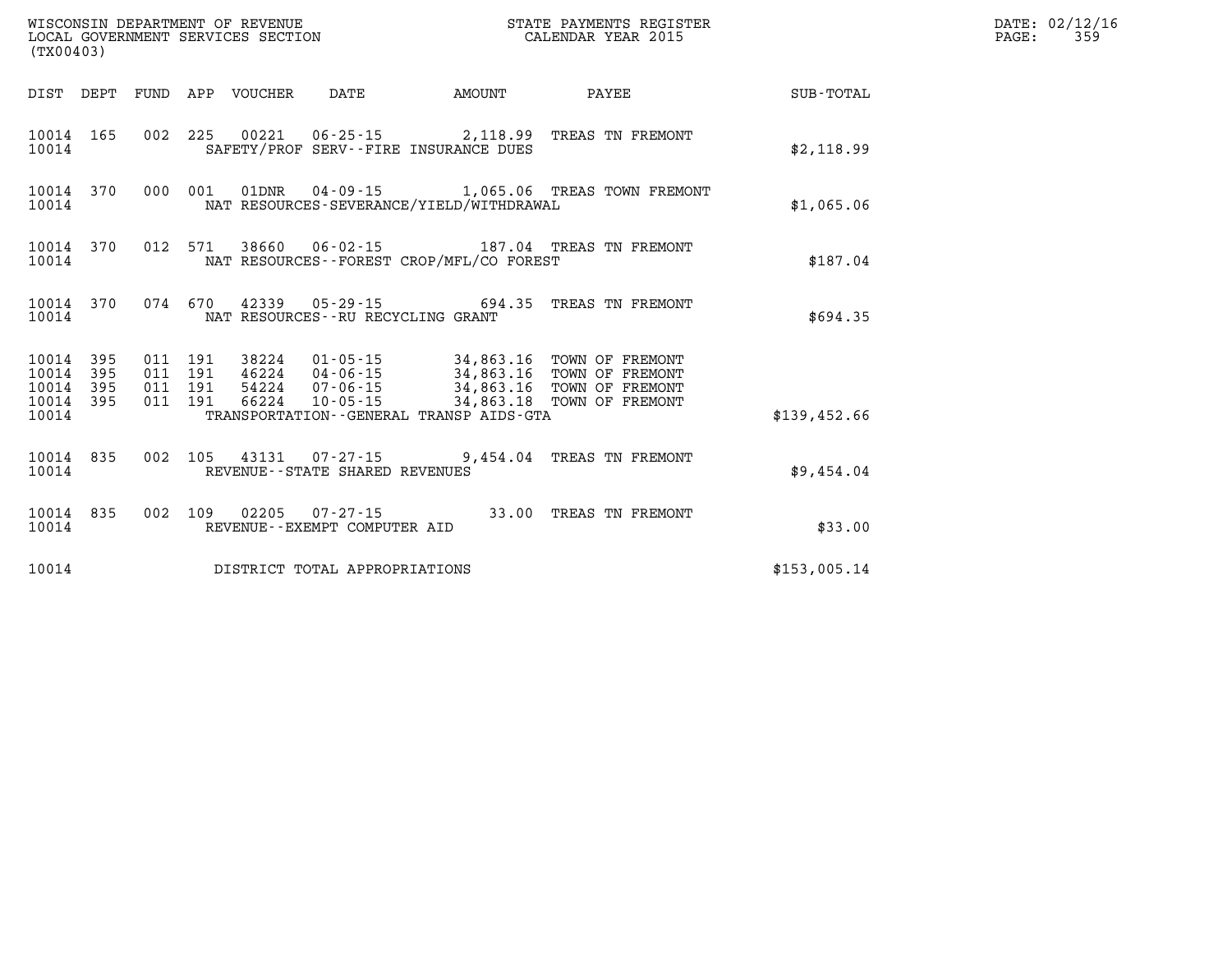| (TX00403)                            |                   |                                          |         | WISCONSIN DEPARTMENT OF REVENUE<br>LOCAL GOVERNMENT SERVICES SECTION |                                                        |                                                                                                                                | STATE PAYMENTS REGISTER<br>CALENDAR YEAR 2015 |              | DATE: 02/12/16<br>360<br>$\mathtt{PAGE}$ : |
|--------------------------------------|-------------------|------------------------------------------|---------|----------------------------------------------------------------------|--------------------------------------------------------|--------------------------------------------------------------------------------------------------------------------------------|-----------------------------------------------|--------------|--------------------------------------------|
|                                      |                   |                                          |         | DIST DEPT FUND APP VOUCHER                                           | DATE                                                   | AMOUNT                                                                                                                         | PAYEE                                         | SUB-TOTAL    |                                            |
| 10016 165<br>10016                   |                   |                                          |         | 002 225 00222                                                        |                                                        | 06-25-15 1,710.87 TREAS TN GRANT<br>SAFETY/PROF SERV--FIRE INSURANCE DUES                                                      |                                               | \$1,710.87   |                                            |
| 10016                                | 10016 370         |                                          |         | 000 001 05DNR                                                        | 09 - 28 - 15                                           | NAT RESOURCES-SEVERANCE/YIELD/WITHDRAWAL                                                                                       | 2,545.57 TREAS TOWN GRANT                     | \$2,545.57   |                                            |
| 10016                                | 10016 370         | 012 571                                  |         | 38661                                                                |                                                        | 06-02-15 269.06 TREAS TN GRANT<br>NAT RESOURCES--FOREST CROP/MFL/CO FOREST                                                     |                                               | \$269.06     |                                            |
| 10016                                | 10016 370         | 074 670                                  |         | 42340                                                                | NAT RESOURCES--RU RECYCLING GRANT                      | 05-29-15 409.00 TREAS TN GRANT                                                                                                 |                                               | \$409.00     |                                            |
| 10016                                | 10016 370         |                                          | 074 673 |                                                                      |                                                        | 42340  05-29-15  241.58  TREAS TN GRANT<br>NAT RESOURCES - - RU CONSOLIDATED GRANT                                             |                                               | \$241.58     |                                            |
| 10016 395<br>10016<br>10016<br>10016 | 395<br>395<br>395 | 011 191<br>011 191<br>011 191<br>011 191 |         | 38225<br>46225<br>54225<br>66225                                     | $04 - 06 - 15$                                         | $01 - 05 - 15$ 34,863.16<br>04-06-15<br>07-06-15<br>07-06-15<br>34,863.16 TOWN OF GRANT<br>10-05-15<br>34,863.18 TOWN OF GRANT | TOWN OF GRANT                                 |              |                                            |
| 10016                                |                   |                                          |         |                                                                      |                                                        | TRANSPORTATION - - GENERAL TRANSP AIDS - GTA                                                                                   |                                               | \$139,452.66 |                                            |
| 10016                                | 10016 395         |                                          |         |                                                                      |                                                        | 011 278 37589 01-26-15 90,599.90 TREAS TN GRANT<br>TRANSPORTATION - - LRIP/TRIP/MSIP GRANTS                                    |                                               | \$90,599.90  |                                            |
| 10016 835<br>10016                   |                   |                                          |         |                                                                      | REVENUE - - STATE SHARED REVENUES                      | 002 105 43132 07-27-15 12,841.76 TREAS TN GRANT                                                                                |                                               | \$12,841.76  |                                            |
| 10016                                | 10016 835         |                                          |         |                                                                      | 002 109 02206 07-27-15<br>REVENUE--EXEMPT COMPUTER AID |                                                                                                                                | 8.00 TREAS TN GRANT                           | \$8.00       |                                            |
| 10016                                | 10016 835         |                                          |         |                                                                      | 021 363 35539 03-23-15<br>REVENUE--LOTTERY CREDIT -    | 469.80 TREAS TN GRANT                                                                                                          |                                               | \$469.80     |                                            |
| 10016                                |                   |                                          |         |                                                                      | DISTRICT TOTAL APPROPRIATIONS                          |                                                                                                                                |                                               | \$248,548.20 |                                            |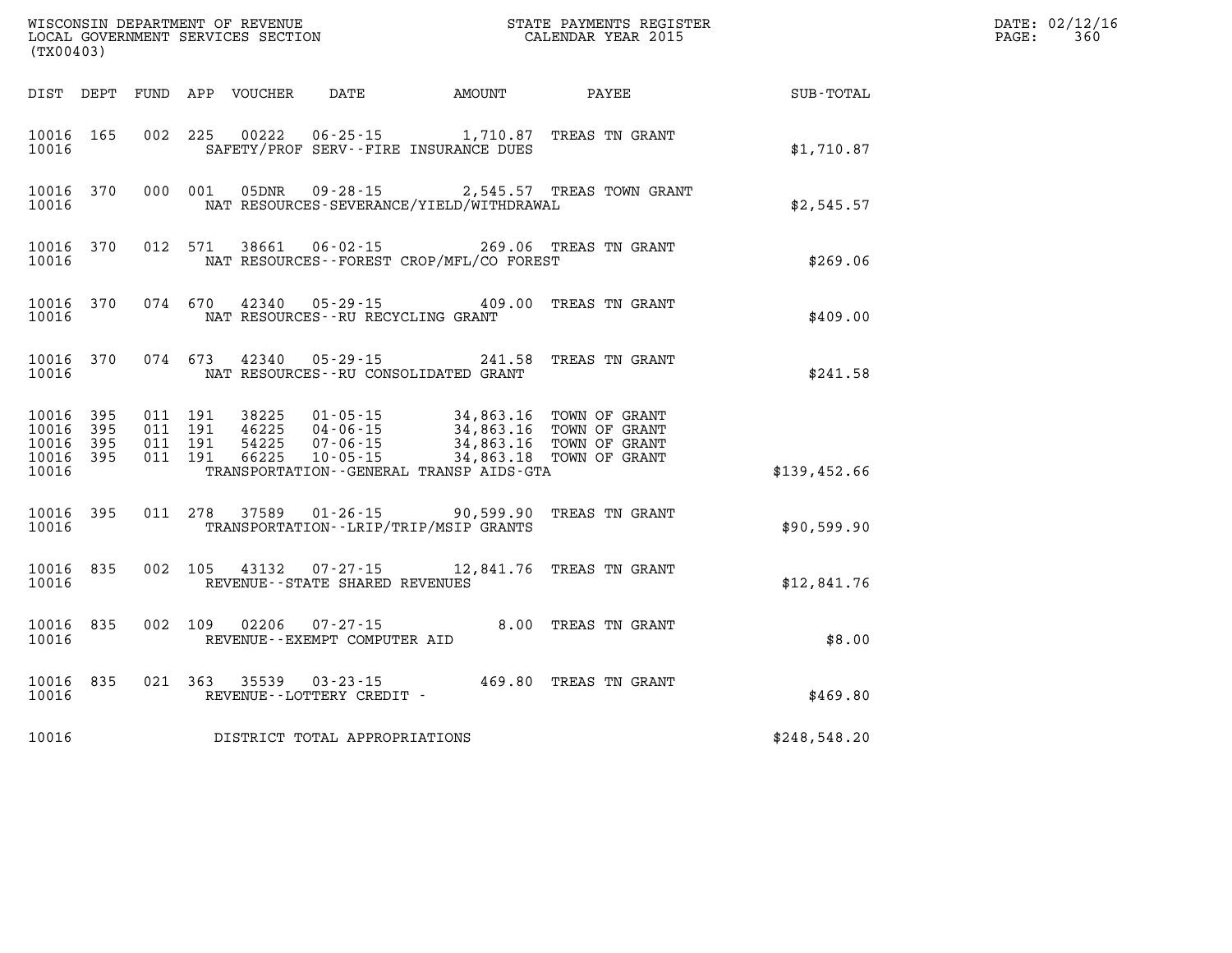| (TX00403)                            |                   |                                          |                                |                                             | WISCONSIN DEPARTMENT OF REVENUE<br>LOCAL GOVERNMENT SERVICES SECTION CALENDAR YEAR 2015<br>STATE PAYMENTS REGISTER                                                                                       |              | DATE: 02/12/16<br>$\mathtt{PAGE}$ :<br>361 |
|--------------------------------------|-------------------|------------------------------------------|--------------------------------|---------------------------------------------|----------------------------------------------------------------------------------------------------------------------------------------------------------------------------------------------------------|--------------|--------------------------------------------|
|                                      |                   | DIST DEPT FUND APP VOUCHER DATE AMOUNT   |                                |                                             | <b>PAYEE</b>                                                                                                                                                                                             | SUB-TOTAL    |                                            |
| 10018 165<br>10018                   |                   |                                          |                                | SAFETY/PROF SERV--FIRE INSURANCE DUES       | 002 225 00223 06-25-15 1,262.28 TREAS TN GREEN GROVE                                                                                                                                                     | \$1,262.28   |                                            |
| 10018 370<br>10018                   |                   | 012 571                                  |                                | NAT RESOURCES - - FOREST CROP/MFL/CO FOREST | 38662  06-02-15   110.64   TREAS TN GREEN GROVE                                                                                                                                                          | \$110.64     |                                            |
| 10018 370<br>10018 370<br>10018      |                   | 012 579 20074<br>012 579 20074           |                                | NAT RESOURCES -- AIDS IN LIEU OF TAXES      | TREAS TN GREEN GROVE<br>TREAS TN GREEN GROVE                                                                                                                                                             | \$153.93     |                                            |
| 10018 370<br>10018                   |                   | NAT RESOURCES--RU RECYCLING GRANT        |                                |                                             | 074 670 42341 05-29-15 2,417.80 TREAS TN GREEN GROVE                                                                                                                                                     | \$2,417.80   |                                            |
| 10018<br>10018<br>10018<br>10018 395 | 395<br>395<br>395 | 011 191<br>011 191<br>011 191<br>011 191 |                                |                                             | 38226  01-05-15  26,704.75  TOWN OF GREEN GROVE<br>46226  04-06-15  26,704.75  TOWN OF GREEN GROVE<br>54226  07-06-15  26,704.75  TOWN OF GREEN GROVE<br>66226  10-05-15  26,704.77  TOWN OF GREEN GROVE |              |                                            |
| 10018                                |                   |                                          |                                | TRANSPORTATION--GENERAL TRANSP AIDS-GTA     |                                                                                                                                                                                                          | \$106,819.02 |                                            |
| 10018 505<br>10018                   |                   |                                          |                                | DOA--TRANSMISSION LINE FEE DISTRIBUTION     | 002 174 58240 04-30-15 30,814.00 TREAS TN GREEN GROVE                                                                                                                                                    | \$30,814.00  |                                            |
| 10018<br>10018                       | 835               | 002 105 43133 07-27-15                   | REVENUE--STATE SHARED REVENUES |                                             | 6,092.20 TREAS TN GREEN GROVE                                                                                                                                                                            | \$6,092.20   |                                            |
| 10018<br>10018                       | 835               |                                          | REVENUE--EXEMPT COMPUTER AID   |                                             | 002 109 02207 07-27-15 4.00 TREAS TN GREEN GROVE                                                                                                                                                         | \$4.00       |                                            |
| 10018                                |                   | DISTRICT TOTAL APPROPRIATIONS            |                                |                                             |                                                                                                                                                                                                          | \$147,673.87 |                                            |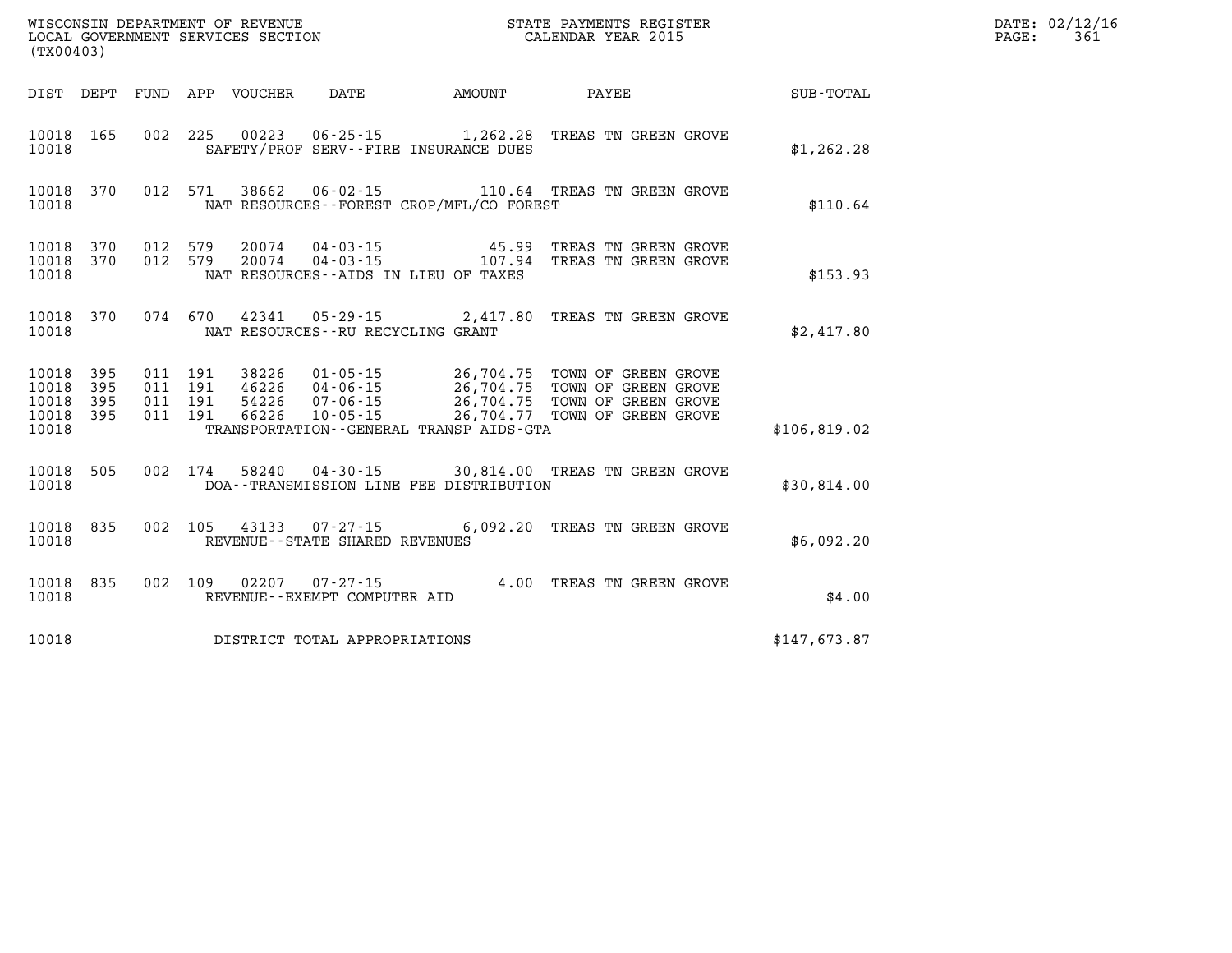| DATE: | 02/12/16 |
|-------|----------|
| PAGE: | 362      |

| (TX00403)                                                             |                                                                                          |                                                                      |                                                                          |                                                                                              |                  |
|-----------------------------------------------------------------------|------------------------------------------------------------------------------------------|----------------------------------------------------------------------|--------------------------------------------------------------------------|----------------------------------------------------------------------------------------------|------------------|
| DIST<br>DEPT<br>FUND                                                  | APP<br>VOUCHER                                                                           | DATE                                                                 | AMOUNT                                                                   | PAYEE                                                                                        | <b>SUB-TOTAL</b> |
| 10020<br>165<br>10020                                                 | 002<br>225<br>00224                                                                      | $06 - 25 - 15$ 1,026.00<br>SAFETY/PROF SERV--FIRE INSURANCE DUES     |                                                                          | TREAS TN HENDREN                                                                             | \$1,026.00       |
| 370<br>10020<br>10020<br>370<br>10020<br>370<br>10020                 | 000<br>001<br>01DNR<br>000<br>001<br>$04$ DNR<br>000<br>001<br>05DNR                     | $04 - 09 - 15$<br>$06 - 03 - 15$<br>$09 - 28 - 15$                   | 475.48<br>2,240.11<br>219.36<br>NAT RESOURCES-SEVERANCE/YIELD/WITHDRAWAL | TREAS TOWN HENDREN<br>TREAS TOWN HENDREN<br>TREAS TOWN HENDREN                               | \$2,934.95       |
| 10020<br>370<br>10020                                                 | 012<br>571<br>38663                                                                      | $06 - 02 - 15$                                                       | 976.25<br>NAT RESOURCES - - FOREST CROP/MFL/CO FOREST                    | TREAS TN HENDREN                                                                             | \$976.25         |
| 10020<br>370<br>10020                                                 | 074 670<br>42342                                                                         | $05 - 29 - 15$<br>NAT RESOURCES -- RU RECYCLING GRANT                | 1,601.13                                                                 | TREAS TN HENDREN                                                                             | \$1,601.13       |
| 10020<br>395<br>10020<br>395<br>10020<br>395<br>10020<br>395<br>10020 | 011<br>191<br>38227<br>191<br>011<br>46227<br>191<br>54227<br>011<br>191<br>66227<br>011 | $01 - 05 - 15$<br>$04 - 06 - 15$<br>$07 - 06 - 15$<br>$10 - 05 - 15$ | 25,884.51<br>25,884.51<br>TRANSPORTATION--GENERAL TRANSP AIDS-GTA        | TOWN OF HENDREN<br>25,884.51 TOWN OF HENDREN<br>25,884.51 TOWN OF HENDREN<br>TOWN OF HENDREN | \$103,538.04     |
| 395<br>10020<br>10020                                                 | 011<br>278<br>67380                                                                      | $11 - 25 - 15$<br>TRANSPORTATION - - LRIP/TRIP/MSIP GRANTS           | 30,000.00                                                                | TREAS TN HENDREN                                                                             | \$30,000.00      |
| 10020<br>835<br>10020                                                 | 002<br>105<br>43134                                                                      | $07 - 27 - 15$<br>REVENUE - - STATE SHARED REVENUES                  | 1,588.54                                                                 | TREAS TN HENDREN                                                                             | \$1,588.54       |
| 10020<br>835<br>10020                                                 | 002<br>109<br>02208                                                                      | $07 - 27 - 15$<br>REVENUE - - EXEMPT COMPUTER AID                    | 3.00                                                                     | TREAS TN HENDREN                                                                             | \$3.00           |
| 10020                                                                 |                                                                                          | DISTRICT TOTAL APPROPRIATIONS                                        |                                                                          |                                                                                              | \$141,667.91     |

WISCONSIN DEPARTMENT OF REVENUE **STATE PAYMENTS REGISTER**<br>LOCAL GOVERNMENT SERVICES SECTION

LOCAL GOVERNMENT SERVICES SECTION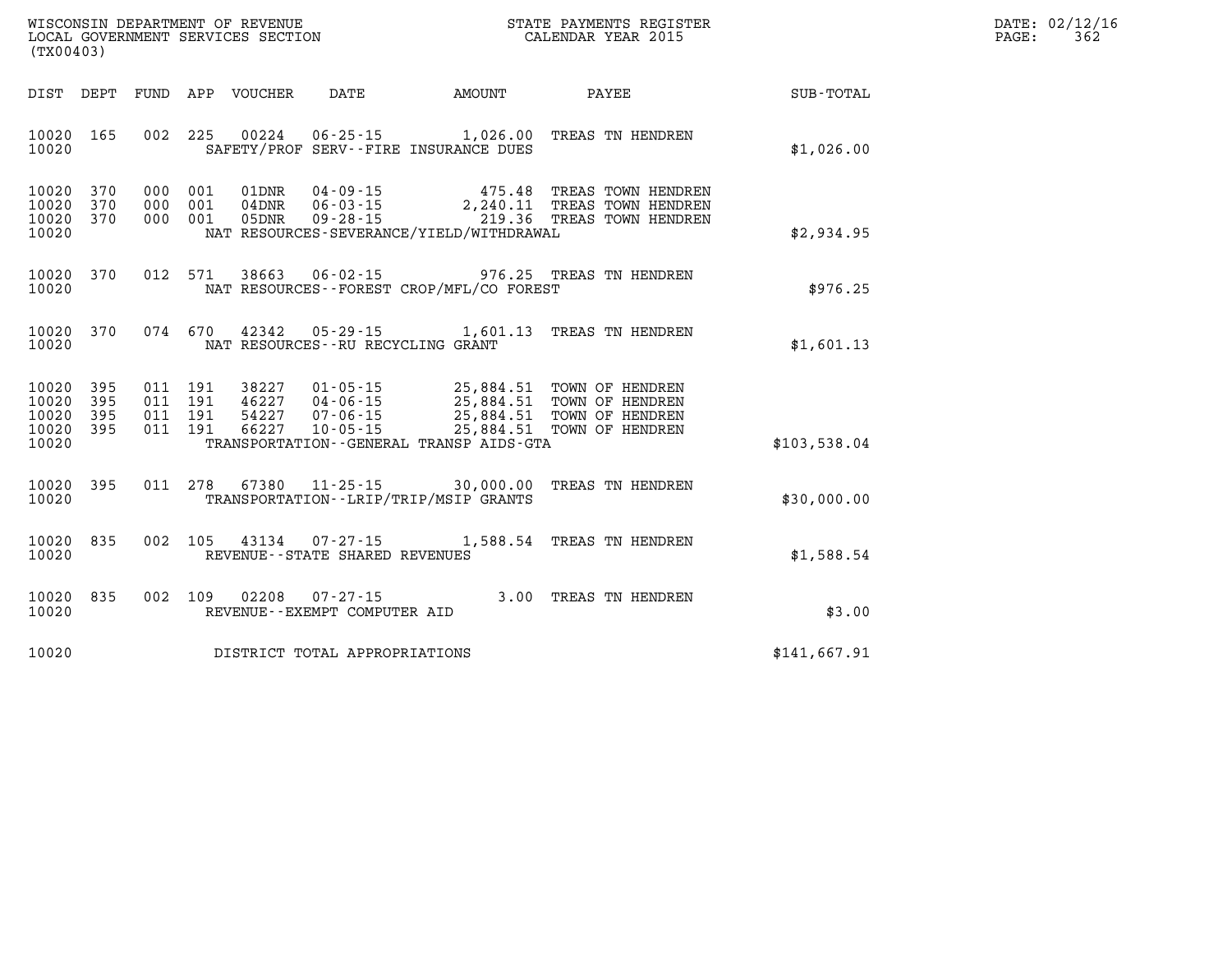| WISCONSIN DEPARTMENT OF REVENUE<br>LOCAL GOVERNMENT SERVICES SECTION<br>(TX00403) |                          |                                          |  |                                 |                                      | STATE PAYMENTS REGISTER<br>CALENDAR YEAR 2015                                                                                                                                                                               |                                                 |             | DATE: 02/12/16<br>363<br>$\mathtt{PAGE:}$ |
|-----------------------------------------------------------------------------------|--------------------------|------------------------------------------|--|---------------------------------|--------------------------------------|-----------------------------------------------------------------------------------------------------------------------------------------------------------------------------------------------------------------------------|-------------------------------------------------|-------------|-------------------------------------------|
|                                                                                   |                          |                                          |  | DIST DEPT FUND APP VOUCHER DATE |                                      | AMOUNT                                                                                                                                                                                                                      | PAYEE                                           | SUB-TOTAL   |                                           |
| 10022 165<br>10022                                                                |                          |                                          |  |                                 |                                      | SAFETY/PROF SERV--FIRE INSURANCE DUES                                                                                                                                                                                       | 002 225 00225 06-25-15 798.10 TREAS TN HEWETT   | \$798.10    |                                           |
| 10022<br>10022                                                                    | 370                      | 10022 370 000 001<br>000 001             |  | $04$ DNR                        |                                      | NAT RESOURCES-SEVERANCE/YIELD/WITHDRAWAL                                                                                                                                                                                    | 06-03-15 738.30 TREAS TOWN HEWETT               | \$1,076.45  |                                           |
| 10022<br>10022<br>10022                                                           |                          |                                          |  |                                 |                                      | NAT RESOURCES - - FOREST CROP/MFL/CO FOREST                                                                                                                                                                                 |                                                 | \$5,194.34  |                                           |
| 10022                                                                             | 10022 370                |                                          |  |                                 | NAT RESOURCES - - RU RECYCLING GRANT |                                                                                                                                                                                                                             | 074 670 42343 05-29-15 803.74 TREAS TN HEWETT   | \$803.74    |                                           |
| 10022<br>10022<br>10022<br>10022<br>10022                                         | 395<br>395<br>395<br>395 | 011 191<br>011 191<br>011 191<br>011 191 |  |                                 |                                      | 38228  01-05-15  9,695.03  TOWN OF HEWETT<br>46228  04-06-15  9,695.03  TOWN OF HEWETT<br>54228  07-06-15  9,695.03  TOWN OF HEWETT<br>66228  10-05-15  9,695.03  TOWN OF HEWETT<br>TRANSPORTATION--GENERAL TRANSP AIDS-GTA |                                                 | \$38,780.12 |                                           |
| 10022 835<br>10022                                                                |                          |                                          |  |                                 | REVENUE - - STATE SHARED REVENUES    |                                                                                                                                                                                                                             | 002 105 43135 07-27-15 1,404.83 TREAS TN HEWETT | \$1,404.83  |                                           |
| 10022                                                                             |                          |                                          |  |                                 | DISTRICT TOTAL APPROPRIATIONS        |                                                                                                                                                                                                                             |                                                 | \$48,057.58 |                                           |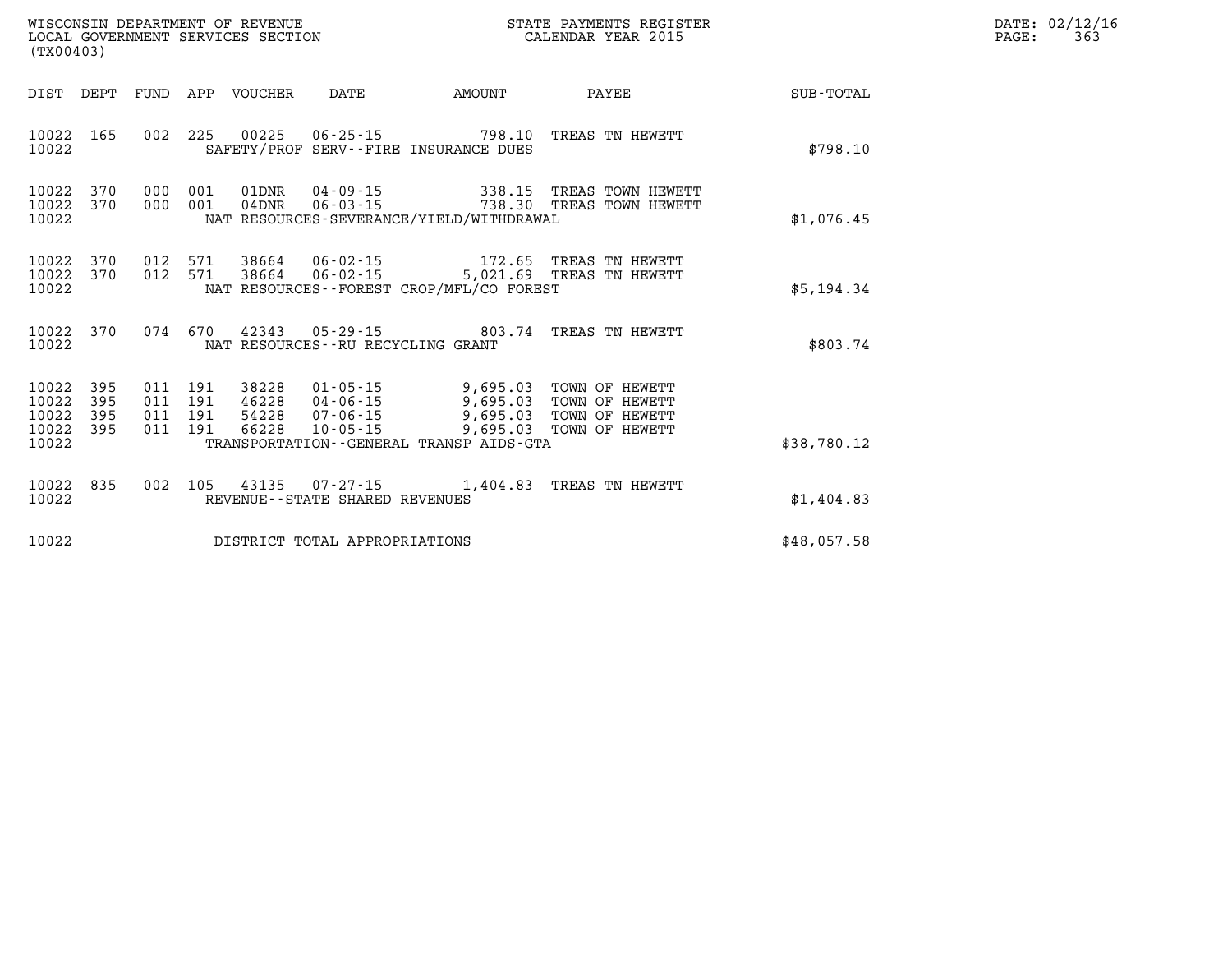| (TX00403)          |                                     |                                          |  |                                                          |                                                                                                                                                                                                                             |                                                |              | DATE: 02/12/16<br>364<br>PAGE: |
|--------------------|-------------------------------------|------------------------------------------|--|----------------------------------------------------------|-----------------------------------------------------------------------------------------------------------------------------------------------------------------------------------------------------------------------------|------------------------------------------------|--------------|--------------------------------|
|                    |                                     |                                          |  |                                                          |                                                                                                                                                                                                                             | DIST DEPT FUND APP VOUCHER DATE AMOUNT PAYEE   | SUB-TOTAL    |                                |
| 10024              | 10024 165                           |                                          |  |                                                          | 002 225 00226 06-25-15 1,350.24 TREAS TN HIXON<br>SAFETY/PROF SERV--FIRE INSURANCE DUES                                                                                                                                     |                                                | \$1,350.24   |                                |
| 10024              | 10024 370                           |                                          |  |                                                          | NAT RESOURCES-SEVERANCE/YIELD/WITHDRAWAL                                                                                                                                                                                    | 000 001 04DNR 06-03-15 849.60 TREAS TOWN HIXON | \$849.60     |                                |
| 10024              | 10024 370                           | 10024 370 012 571                        |  |                                                          | 012 571 38665 06-02-15 129.55 TREAS TN HIXON<br>012 571 38665 06-02-15 79.82 TREAS TN HIXON<br>NAT RESOURCES - - FOREST CROP/MFL/CO FOREST                                                                                  |                                                | \$209.37     |                                |
| 10024              | 10024 370                           |                                          |  | NAT RESOURCES -- RU RECYCLING GRANT                      | 074 670 42344 05-29-15 1,750.81 TREAS TN HIXON                                                                                                                                                                              |                                                | \$1,750.81   |                                |
| 10024 395<br>10024 | 10024 395<br>10024 395<br>10024 395 | 011 191<br>011 191<br>011 191<br>011 191 |  |                                                          | 38229  01-05-15  25,256.94  TOWN OF HIXON<br>46229  04-06-15  25,256.94  TOWN OF HIXON<br>54229  07-06-15  25,256.94  TOWN OF HIXON<br>66229  10-05-15  25,256.94  TOWN OF HIXON<br>TRANSPORTATION--GENERAL TRANSP AIDS-GTA |                                                | \$101,027.76 |                                |
| 10024              | 10024 505                           |                                          |  |                                                          | 002 174 58240 04-30-15 31,759.00 TREAS TN HIXON<br>DOA--TRANSMISSION LINE FEE DISTRIBUTION                                                                                                                                  |                                                | \$31,759.00  |                                |
| 10024              | 10024 835                           |                                          |  | 002 105 43136 07-27-15<br>REVENUE--STATE SHARED REVENUES |                                                                                                                                                                                                                             | 7,578.16 TREAS TN HIXON                        | \$7,578.16   |                                |
| 10024              | 10024 835                           |                                          |  | REVENUE--EXEMPT COMPUTER AID                             | 002 109 02209 07-27-15 43.00 TREAS TN HIXON                                                                                                                                                                                 |                                                | \$43.00      |                                |
| 10024              |                                     |                                          |  | DISTRICT TOTAL APPROPRIATIONS                            |                                                                                                                                                                                                                             |                                                | \$144,567.94 |                                |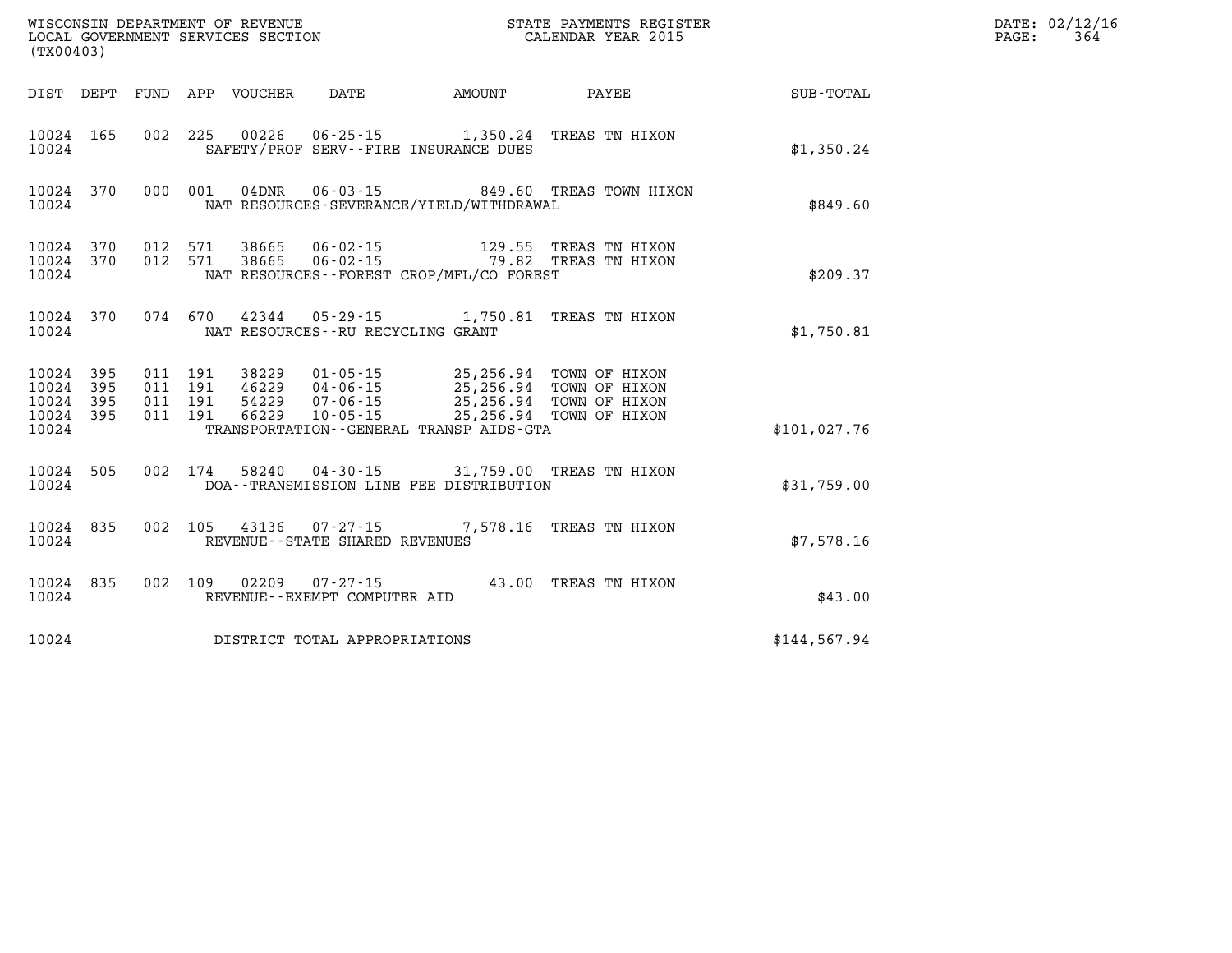| WISCONSIN DEPARTMENT OF REVENUE<br>LOCAL GOVERNMENT SERVICES SECTION<br>(TX00403) |                          |                          |                          |                                  |                                                          |                                                                                                                                       | STATE PAYMENTS REGISTER<br>CALENDAR YEAR 2015 |              | DATE: 02/12/16<br>365<br>PAGE: |
|-----------------------------------------------------------------------------------|--------------------------|--------------------------|--------------------------|----------------------------------|----------------------------------------------------------|---------------------------------------------------------------------------------------------------------------------------------------|-----------------------------------------------|--------------|--------------------------------|
| DIST                                                                              | DEPT                     | FUND                     | APP                      | VOUCHER                          | DATE                                                     | AMOUNT                                                                                                                                | PAYEE                                         | SUB-TOTAL    |                                |
| 10026 165<br>10026                                                                |                          |                          |                          | 002 225 00227                    |                                                          | 06-25-15 1,049.30 TREAS TN HOARD<br>SAFETY/PROF SERV--FIRE INSURANCE DUES                                                             |                                               | \$1,049.30   |                                |
| 10026<br>10026<br>10026                                                           | 370<br>370               | 012<br>012               | 571<br>571               | 38666<br>38666                   | $06 - 02 - 15$                                           | 273.39<br>06-02-15 48.40 TREAS TN HOARD<br>NAT RESOURCES - - FOREST CROP/MFL/CO FOREST                                                | TREAS TN HOARD                                | \$321.79     |                                |
| 10026 370<br>10026                                                                |                          | 074                      |                          |                                  | NAT RESOURCES - - RU RECYCLING GRANT                     | 670 42345 05-29-15 2,473.83 TREAS TN HOARD                                                                                            |                                               | \$2,473.83   |                                |
| 10026<br>10026<br>10026<br>10026<br>10026                                         | 395<br>395<br>395<br>395 | 011<br>011<br>011<br>011 | 191<br>191<br>191<br>191 | 38230<br>46230<br>54230<br>66230 | $01 - 05 - 15$<br>04-06-15<br>07-06-15<br>$10 - 05 - 15$ | 31,075.72<br>31,075.72 TOWN OF HOARD<br>31,075.72 TOWN OF HOARD<br>31,075.72 TOWN OF HOARD<br>TRANSPORTATION--GENERAL TRANSP AIDS-GTA | TOWN OF HOARD                                 | \$124,302.90 |                                |
| 10026<br>10026                                                                    | 835                      | 002                      | 105                      |                                  | REVENUE--STATE SHARED REVENUES                           | 43137    07-27-15    7,447.95    TREAS TN HOARD                                                                                       |                                               | \$7,447.95   |                                |
| 10026                                                                             |                          |                          |                          |                                  | DISTRICT TOTAL APPROPRIATIONS                            |                                                                                                                                       |                                               | \$135,595.77 |                                |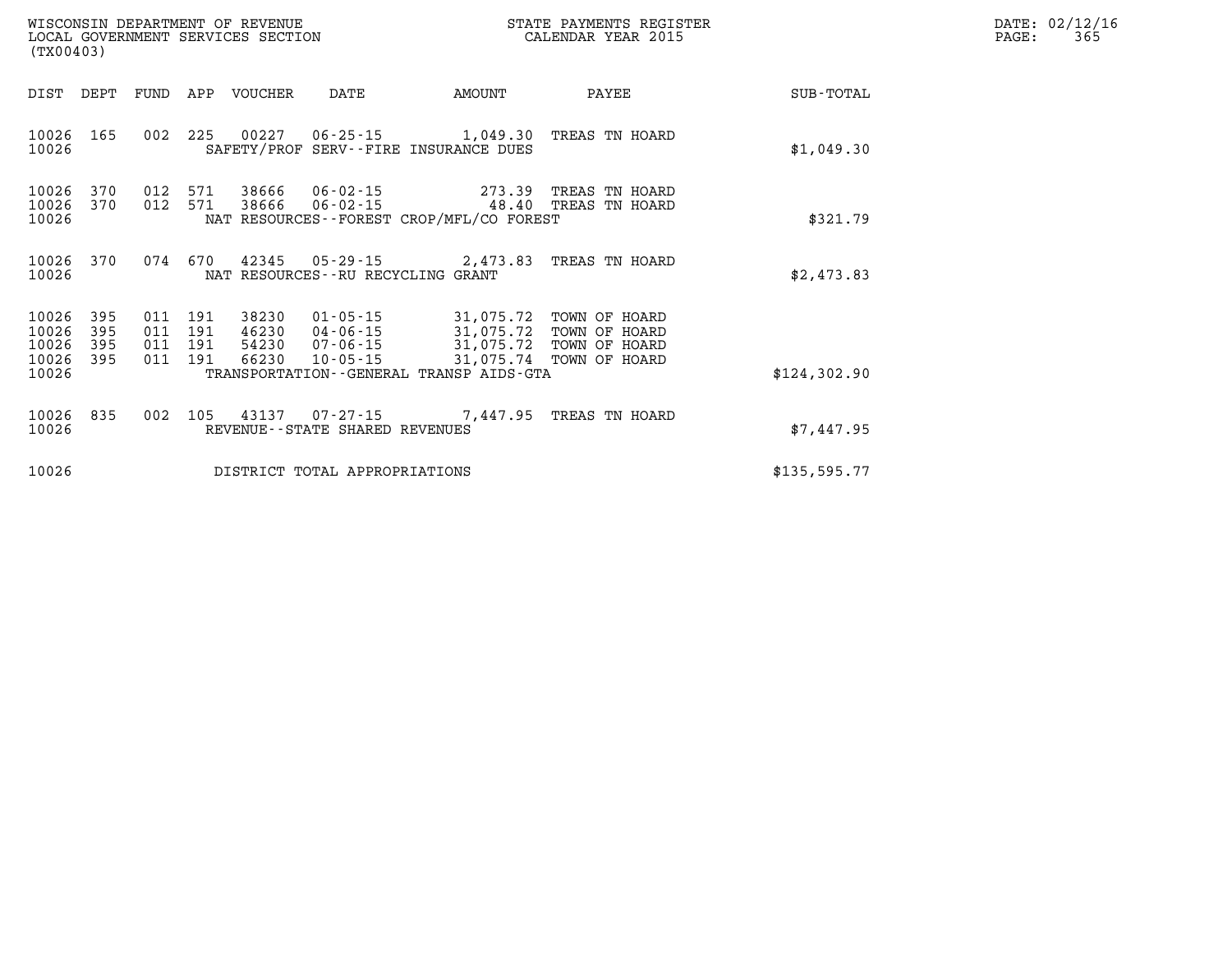| (TX00403)                                |            |                                          | WISCONSIN DEPARTMENT OF REVENUE<br>LOCAL GOVERNMENT SERVICES SECTION |                                                                |                                                                                                                                                              | STATE PAYMENTS REGISTER<br>DN CALENDAR YEAR 2015          |              | DATE: 02/12/16<br>366<br>PAGE: |
|------------------------------------------|------------|------------------------------------------|----------------------------------------------------------------------|----------------------------------------------------------------|--------------------------------------------------------------------------------------------------------------------------------------------------------------|-----------------------------------------------------------|--------------|--------------------------------|
|                                          |            |                                          | DIST DEPT FUND APP VOUCHER                                           | DATE                                                           | AMOUNT                                                                                                                                                       | PAYEE                                                     | SUB-TOTAL    |                                |
| 10028 165<br>10028                       |            | 002 225                                  |                                                                      |                                                                | SAFETY/PROF SERV--FIRE INSURANCE DUES                                                                                                                        | 00228  06-25-15  1,167.68  TREAS TN LEVIS                 | \$1,167.68   |                                |
| 10028 370<br>10028                       |            | 000 001                                  | 01DNR                                                                |                                                                | NAT RESOURCES-SEVERANCE/YIELD/WITHDRAWAL                                                                                                                     | 04-09-15 1,350.20 TREAS TOWN LEVIS                        | \$1,350.20   |                                |
| 10028 370                                |            | 002 503                                  | 17357                                                                |                                                                |                                                                                                                                                              | 01-12-15 252.38 TREAS TN LEVIS                            |              |                                |
| 10028                                    |            |                                          |                                                                      |                                                                | NAT RESOURCES--AIDS IN LIEU OF TAXES                                                                                                                         | 17.94 TOWN SHARE                                          | \$252.38     |                                |
| 10028 370<br>10028 370<br>10028          |            | 012 571<br>012 571                       | 38667<br>38667                                                       | 06-02-15                                                       | NAT RESOURCES--FOREST CROP/MFL/CO FOREST                                                                                                                     | 791.51 TREAS TN LEVIS<br>06-02-15 1,395.73 TREAS TN LEVIS | \$2,187.24   |                                |
| 10028 370<br>10028                       |            | 074 670                                  |                                                                      | NAT RESOURCES - - RU RECYCLING GRANT                           |                                                                                                                                                              | 42346  05-29-15  1,581.40  TREAS TN LEVIS                 | \$1,581.40   |                                |
| 10028 395<br>10028<br>10028<br>10028 395 | 395<br>395 | 011 191<br>011 191<br>011 191<br>011 191 | 38231<br>54231<br>66231                                              | 01-05-15<br>46231 04-06-15<br>$07 - 06 - 15$<br>$10 - 05 - 15$ | 24,857.25   TOWN OF LEVIS<br>24,857.25   TOWN OF LEVIS<br>24,857.25 TOWN OF LEVIS<br>24,857.28 TOWN OF LEVIS<br>TRANSPORTATION - - GENERAL TRANSP AIDS - GTA |                                                           |              |                                |
| 10028                                    |            |                                          |                                                                      |                                                                |                                                                                                                                                              |                                                           | \$99,429.03  |                                |
| 10028 395<br>10028                       |            | 011 278                                  | 55163                                                                |                                                                | TRANSPORTATION - - LRIP/TRIP/MSIP GRANTS                                                                                                                     | 07-23-15 132,057.30 TREAS TN LEVIS                        | \$132,057.30 |                                |
| 10028 835<br>10028                       |            | 002 105                                  | 43138                                                                | $07 - 27 - 15$<br>REVENUE - - STATE SHARED REVENUES            |                                                                                                                                                              | 6,407.27 TREAS TN LEVIS                                   | \$6,407.27   |                                |
| 10028 835<br>10028                       |            | 002 109                                  | 02210                                                                | 07-27-15<br>REVENUE--EXEMPT COMPUTER AID                       |                                                                                                                                                              | 5.00 TREAS TN LEVIS                                       | \$5.00       |                                |
| 10028                                    |            |                                          |                                                                      | DISTRICT TOTAL APPROPRIATIONS                                  |                                                                                                                                                              |                                                           | \$244,437.50 |                                |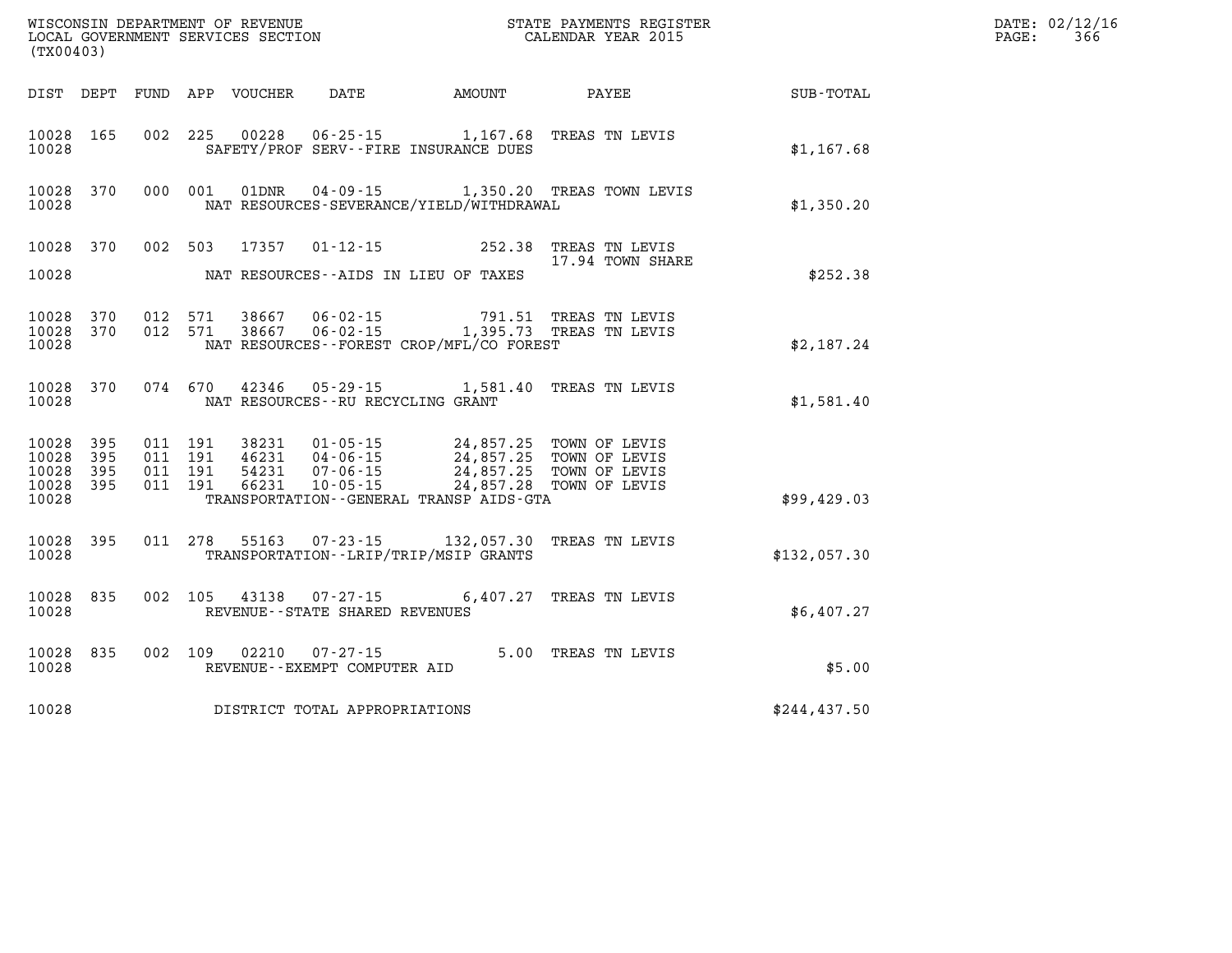| WISCONSIN DEPARTMENT OF REVENUE<br>LOCAL GOVERNMENT SERVICES SECTION<br>CALENDAR YEAR 2015<br>(TX00403) |           |                               |  |  |                                                          |                                          |                                                                                                                                                                                              |                 | DATE: 02/12/16<br>$\mathtt{PAGE:}$<br>367 |
|---------------------------------------------------------------------------------------------------------|-----------|-------------------------------|--|--|----------------------------------------------------------|------------------------------------------|----------------------------------------------------------------------------------------------------------------------------------------------------------------------------------------------|-----------------|-------------------------------------------|
|                                                                                                         |           |                               |  |  |                                                          | DIST DEPT FUND APP VOUCHER DATE AMOUNT   |                                                                                                                                                                                              | PAYEE SUB-TOTAL |                                           |
| 10030                                                                                                   | 10030 165 |                               |  |  |                                                          | SAFETY/PROF SERV--FIRE INSURANCE DUES    | 002 225 00229 06-25-15 1,473.99 TREAS TN LONGWOOD                                                                                                                                            | \$1,473.99      |                                           |
| 10030                                                                                                   |           |                               |  |  |                                                          | NAT RESOURCES--FOREST CROP/MFL/CO FOREST | 10030 370 012 571 38668 06-02-15 197.99 TREAS TN LONGWOOD                                                                                                                                    | \$197.99        |                                           |
| 10030                                                                                                   |           |                               |  |  |                                                          | NAT RESOURCES--AIDS IN LIEU OF TAXES     | 10030 370 012 579 20075 04-03-15 4.00 TREAS TN LONGWOOD                                                                                                                                      | \$4.00          |                                           |
| 10030                                                                                                   |           |                               |  |  | NAT RESOURCES -- RU RECYCLING GRANT                      |                                          | 10030 370 074 670 42347 05-29-15 516.01 TREAS TN LONGWOOD                                                                                                                                    | \$516.01        |                                           |
| 10030 395<br>10030 395<br>10030 395                                                                     |           | 011 191<br>011 191<br>011 191 |  |  |                                                          |                                          | 38232  01-05-15  22,190.65  TOWN OF LONGWOOD<br>46232  04-06-15  22,190.65  TOWN OF LONGWOOD<br>54232  07-06-15  22,190.65  TOWN OF LONGWOOD<br>66232  10-05-15  22,190.67  TOWN OF LONGWOOD |                 |                                           |
| 10030 395<br>10030                                                                                      |           | 011 191                       |  |  |                                                          | TRANSPORTATION--GENERAL TRANSP AIDS-GTA  |                                                                                                                                                                                              | \$88,762.62     |                                           |
| 10030                                                                                                   |           |                               |  |  |                                                          | DOA--TRANSMISSION LINE FEE DISTRIBUTION  | 10030 505 002 174 58240 04-30-15 37,353.00 TREAS TN LONGWOOD                                                                                                                                 | \$37,353.00     |                                           |
| 10030                                                                                                   | 10030 835 |                               |  |  | 002 105 43139 07-27-15<br>REVENUE--STATE SHARED REVENUES |                                          | 5,637.21 TREAS TN LONGWOOD                                                                                                                                                                   | \$5,637.21      |                                           |
| 10030                                                                                                   | 10030 835 |                               |  |  | REVENUE--EXEMPT COMPUTER AID                             |                                          | 002 109 02211 07-27-15 6.00 TREAS TN LONGWOOD                                                                                                                                                | \$6.00          |                                           |
| 10030                                                                                                   |           |                               |  |  | DISTRICT TOTAL APPROPRIATIONS                            |                                          |                                                                                                                                                                                              | \$133,950.82    |                                           |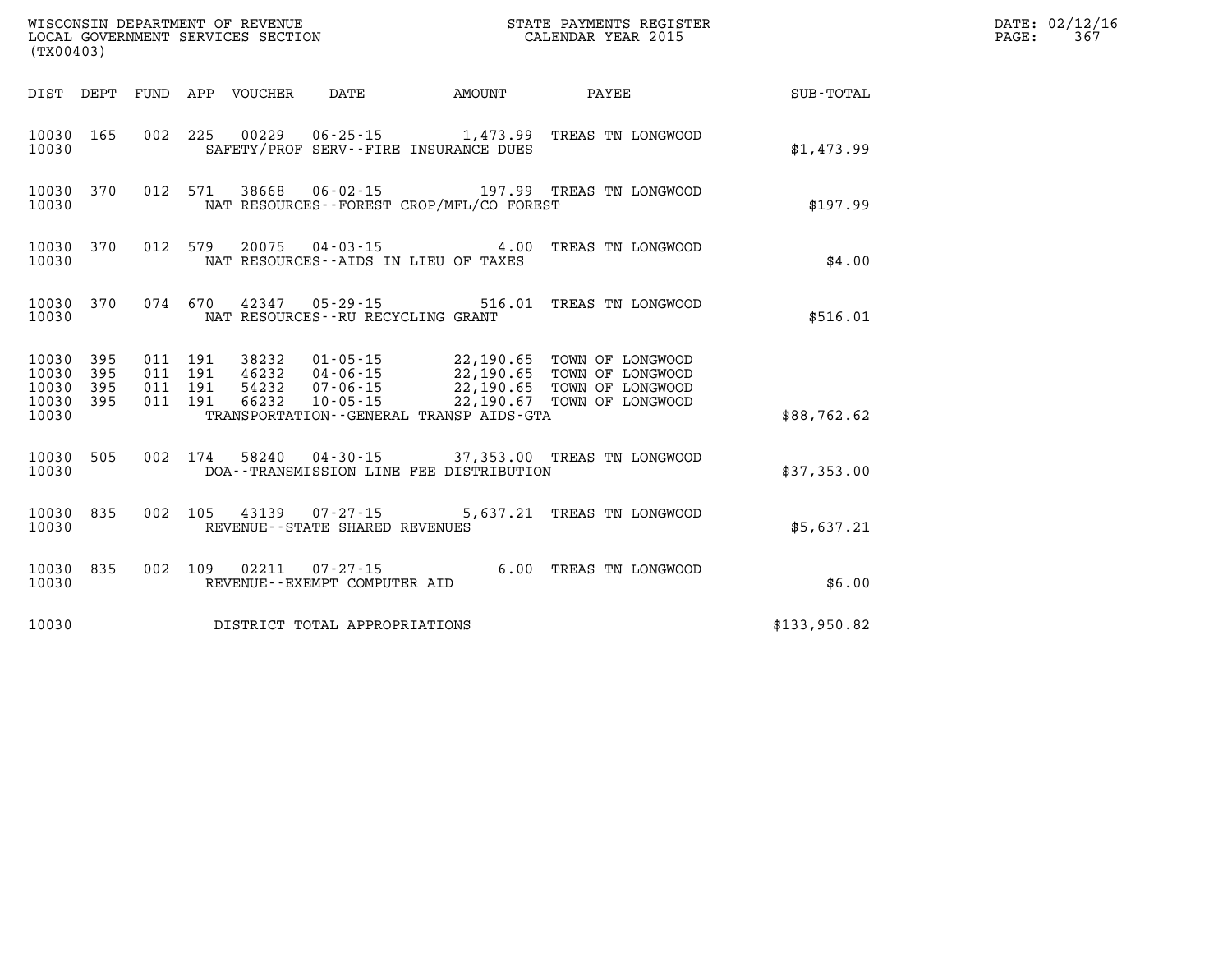| WISCONSIN DEPARTMENT OF REVENUE<br>LOCAL GOVERNMENT SERVICES SECTION<br>(TX00403) |              |  |                                          |                            |                                          |                                                                                                                                                                      | STATE PAYMENTS REGISTER<br>CALENDAR YEAR 2015   |              | DATE: 02/12/16<br>PAGE:<br>368 |
|-----------------------------------------------------------------------------------|--------------|--|------------------------------------------|----------------------------|------------------------------------------|----------------------------------------------------------------------------------------------------------------------------------------------------------------------|-------------------------------------------------|--------------|--------------------------------|
|                                                                                   |              |  |                                          | DIST DEPT FUND APP VOUCHER | DATE                                     | AMOUNT                                                                                                                                                               | PAYEE                                           | SUB-TOTAL    |                                |
| 10032                                                                             | 10032 165    |  |                                          |                            |                                          | 002 225 00230 06-25-15 1,592.08 TREAS TN LOYAL<br>SAFETY/PROF SERV--FIRE INSURANCE DUES                                                                              |                                                 | \$1,592.08   |                                |
| 10032                                                                             | 10032 370    |  |                                          |                            |                                          | 012 571 38669 06-02-15 73.33 TREAS TN LOYAL<br>NAT RESOURCES - - FOREST CROP/MFL/CO FOREST                                                                           |                                                 | \$73.33      |                                |
| 10032 370<br>10032                                                                |              |  | 074 670                                  |                            | NAT RESOURCES - - RU RECYCLING GRANT     | 42348 05-29-15 1,472.41 TREAS TN LOYAL                                                                                                                               |                                                 | \$1,472.41   |                                |
| 10032 395<br>10032<br>10032<br>10032 395                                          | - 395<br>395 |  | 011 191<br>011 191<br>011 191<br>011 191 | 66233                      |                                          | 38233  01-05-15  31,037.19  TOWN OF LOYAL<br>46233 04-06-15 31,037.19 TOWN OF LOYAL<br>54233  07-06-15  31,037.19  TOWN OF LOYAL<br>10-05-15 31,037.19 TOWN OF LOYAL |                                                 |              |                                |
| 10032                                                                             |              |  |                                          |                            |                                          | TRANSPORTATION - - GENERAL TRANSP AIDS - GTA                                                                                                                         |                                                 | \$124.148.76 |                                |
| 10032                                                                             | 10032 835    |  |                                          |                            | REVENUE--STATE SHARED REVENUES           |                                                                                                                                                                      | 002 105 43140 07-27-15 12,089.20 TREAS TN LOYAL | \$12,089.20  |                                |
| 10032                                                                             | 10032 835    |  |                                          | 002 109 02212              | 07-27-15<br>REVENUE--EXEMPT COMPUTER AID |                                                                                                                                                                      | 8.00 TREAS TN LOYAL                             | \$8.00       |                                |
| 10032                                                                             |              |  |                                          |                            | DISTRICT TOTAL APPROPRIATIONS            |                                                                                                                                                                      |                                                 | \$139,383.78 |                                |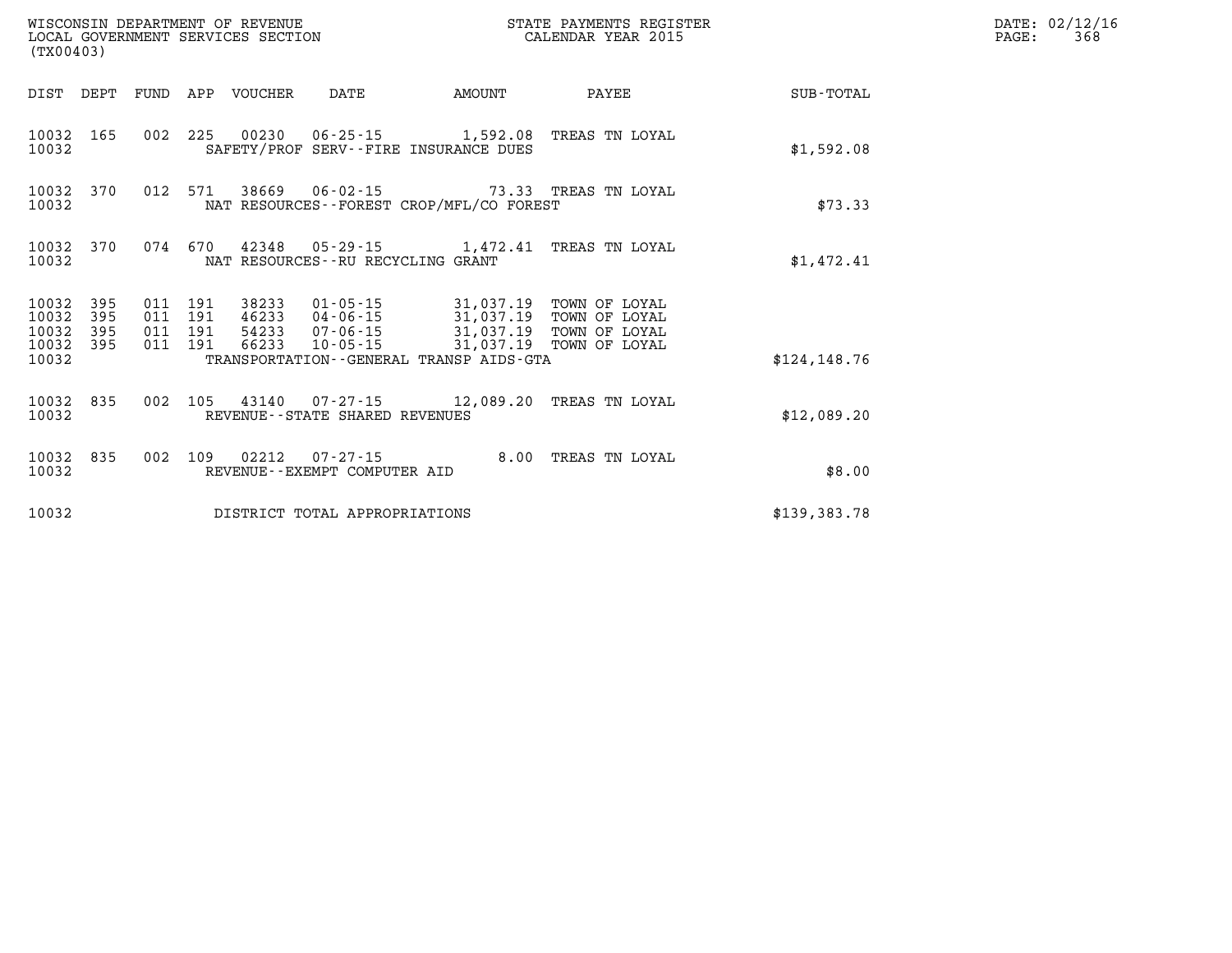|                                 | (TX00403) |                   |         |  |                                                                  |                                                                                                                                                                         |                                                           |              | DATE: 02/12/16<br>PAGE:<br>369 |
|---------------------------------|-----------|-------------------|---------|--|------------------------------------------------------------------|-------------------------------------------------------------------------------------------------------------------------------------------------------------------------|-----------------------------------------------------------|--------------|--------------------------------|
|                                 |           |                   |         |  |                                                                  |                                                                                                                                                                         | DIST DEPT FUND APP VOUCHER DATE AMOUNT PAYEE              | SUB-TOTAL    |                                |
| 10034                           | 10034 165 |                   |         |  |                                                                  | 002 225 00231 06-25-15 1,533.51 TREAS TN LYNN<br>SAFETY/PROF SERV--FIRE INSURANCE DUES                                                                                  |                                                           | \$1,533.51   |                                |
| 10034                           |           |                   |         |  |                                                                  | NAT RESOURCES-SEVERANCE/YIELD/WITHDRAWAL                                                                                                                                | 10034 370 000 001 05DNR 09-28-15 7,091.11 TREAS TOWN LYNN | \$7,091.11   |                                |
| 10034                           |           |                   |         |  |                                                                  | 10034 370 012 571 38670 06-02-15 1,109.49 TREAS TN LYNN<br>NAT RESOURCES - - FOREST CROP/MFL/CO FOREST                                                                  |                                                           | \$1,109.49   |                                |
| 10034                           | 10034 370 |                   |         |  |                                                                  | 074 670 42349 05-29-15 246.71 TREAS TN LYNN<br>NAT RESOURCES--RU RECYCLING GRANT                                                                                        |                                                           | \$246.71     |                                |
| 10034                           |           |                   |         |  |                                                                  | 10034 370 074 673 42349 05-29-15 226.45 TREAS TN LYNN<br>NAT RESOURCES--RU CONSOLIDATED GRANT                                                                           |                                                           | \$226.45     |                                |
| 10034 395<br>10034              | 395       | 011 191           |         |  |                                                                  | 011 191 38234 01-05-15 28,862.71 TOWN OF LYNN                                                                                                                           |                                                           |              |                                |
| 10034 395<br>10034 395<br>10034 |           | 011 191           | 011 191 |  |                                                                  | 46234 04-06-15 28,862.71 TOWN OF LYNN<br>54234 07-06-15 28,862.71 TOWN OF LYNN<br>66234 10-05-15 28,862.73 TOWN OF LYNN<br>TRANSPORTATION - - GENERAL TRANSP AIDS - GTA |                                                           | \$115,450.86 |                                |
| 10034                           |           | 10034 835 002 105 |         |  | REVENUE--STATE SHARED REVENUES                                   | 43141  07-27-15  7,703.78  TREAS TN LYNN                                                                                                                                |                                                           | \$7,703.78   |                                |
| 10034                           |           |                   |         |  | 10034 835 002 109 02213 07-27-15<br>REVENUE--EXEMPT COMPUTER AID |                                                                                                                                                                         | 63.00 TREAS TN LYNN                                       | \$63.00      |                                |
| 10034                           |           |                   |         |  | DISTRICT TOTAL APPROPRIATIONS                                    |                                                                                                                                                                         |                                                           | \$133,424.91 |                                |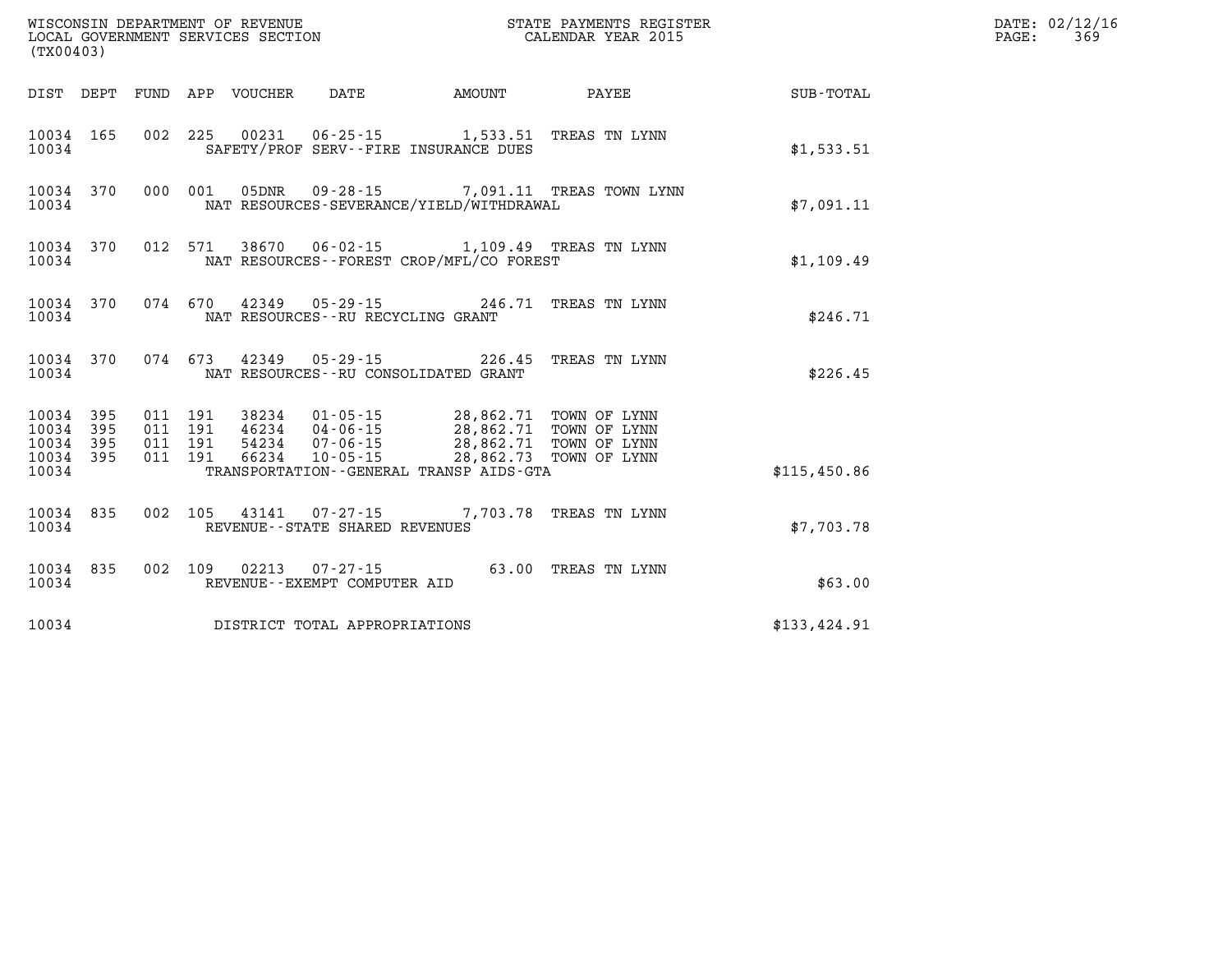| $\mathtt{DATE}$ : | 02/12/16 |
|-------------------|----------|
| PAGE:             | 370      |

| (TX00403)                                                                                         | WISCONSIN DEPARTMENT OF REVENUE<br>STATE PAYMENTS REGISTER<br>LOCAL GOVERNMENT SERVICES SECTION<br>CALENDAR YEAR 2015                                                                                                               |                                                                                              |  |  |  |  |  |
|---------------------------------------------------------------------------------------------------|-------------------------------------------------------------------------------------------------------------------------------------------------------------------------------------------------------------------------------------|----------------------------------------------------------------------------------------------|--|--|--|--|--|
| DEPT<br>FUND<br>DIST                                                                              | APP<br>VOUCHER<br><b>DATE</b><br>AMOUNT                                                                                                                                                                                             | PAYEE<br>SUB-TOTAL                                                                           |  |  |  |  |  |
| 10036<br>165<br>002<br>10036                                                                      | 225<br>00232<br>$06 - 25 - 15$<br>1,991.49<br>SAFETY/PROF SERV--FIRE INSURANCE DUES                                                                                                                                                 | TREAS TN MAYVILLE<br>\$1,991.49                                                              |  |  |  |  |  |
| 370<br>000<br>10036<br>000<br>10036<br>370<br>10036                                               | 001<br>$01$ DNR<br>$04 - 09 - 15$<br>001<br>$09 - 28 - 15$<br>05DNR<br>NAT RESOURCES-SEVERANCE/YIELD/WITHDRAWAL                                                                                                                     | 336.17<br>TREAS TOWN MAYVILLE<br>174.21<br>TREAS TOWN MAYVILLE<br>\$510.38                   |  |  |  |  |  |
| 012<br>10036<br>370<br>10036                                                                      | 571<br>38671<br>$06 - 02 - 15$<br>NAT RESOURCES - - FOREST CROP/MFL/CO FOREST                                                                                                                                                       | 68.72<br>TREAS TN MAYVILLE<br>\$68.72                                                        |  |  |  |  |  |
| 10036<br>370<br>074<br>10036                                                                      | 670<br>42350<br>$05 - 29 - 15$<br>NAT RESOURCES - - RU RECYCLING GRANT                                                                                                                                                              | 525.52<br>TREAS TN MAYVILLE<br>\$525.52                                                      |  |  |  |  |  |
| 10036<br>395<br>011<br>10036<br>395<br>011<br>10036<br>395<br>011<br>10036<br>395<br>011<br>10036 | 191<br>38235<br>$01 - 05 - 15$<br>30,288.51<br>191<br>46235<br>$04 - 06 - 15$<br>30,288.51<br>30,288.51<br>191<br>54235<br>$07 - 06 - 15$<br>66235<br>191<br>$10 - 05 - 15$<br>30,288.51<br>TRANSPORTATION--GENERAL TRANSP AIDS-GTA | TOWN OF MAYVILLE<br>TOWN OF MAYVILLE<br>TOWN OF MAYVILLE<br>TOWN OF MAYVILLE<br>\$121,154.04 |  |  |  |  |  |
| 002<br>10036<br>835<br>10036                                                                      | 105<br>43142<br>$07 - 27 - 15$<br>10,292.71<br>REVENUE - - STATE SHARED REVENUES                                                                                                                                                    | TREAS TN MAYVILLE<br>\$10, 292.71                                                            |  |  |  |  |  |
| 835<br>002<br>10036<br>10036                                                                      | 109<br>02214<br>$07 - 27 - 15$<br>REVENUE - - EXEMPT COMPUTER AID                                                                                                                                                                   | 7.00<br>TREAS TN MAYVILLE<br>\$7.00                                                          |  |  |  |  |  |
| 10036<br>835<br>021<br>10036                                                                      | 363<br>35540<br>$03 - 23 - 15$<br>REVENUE - - LOTTERY CREDIT -                                                                                                                                                                      | 77.88<br>TREAS TN MAYVILLE<br>\$77.88                                                        |  |  |  |  |  |
| 10036                                                                                             | DISTRICT TOTAL APPROPRIATIONS                                                                                                                                                                                                       | \$134,627.74                                                                                 |  |  |  |  |  |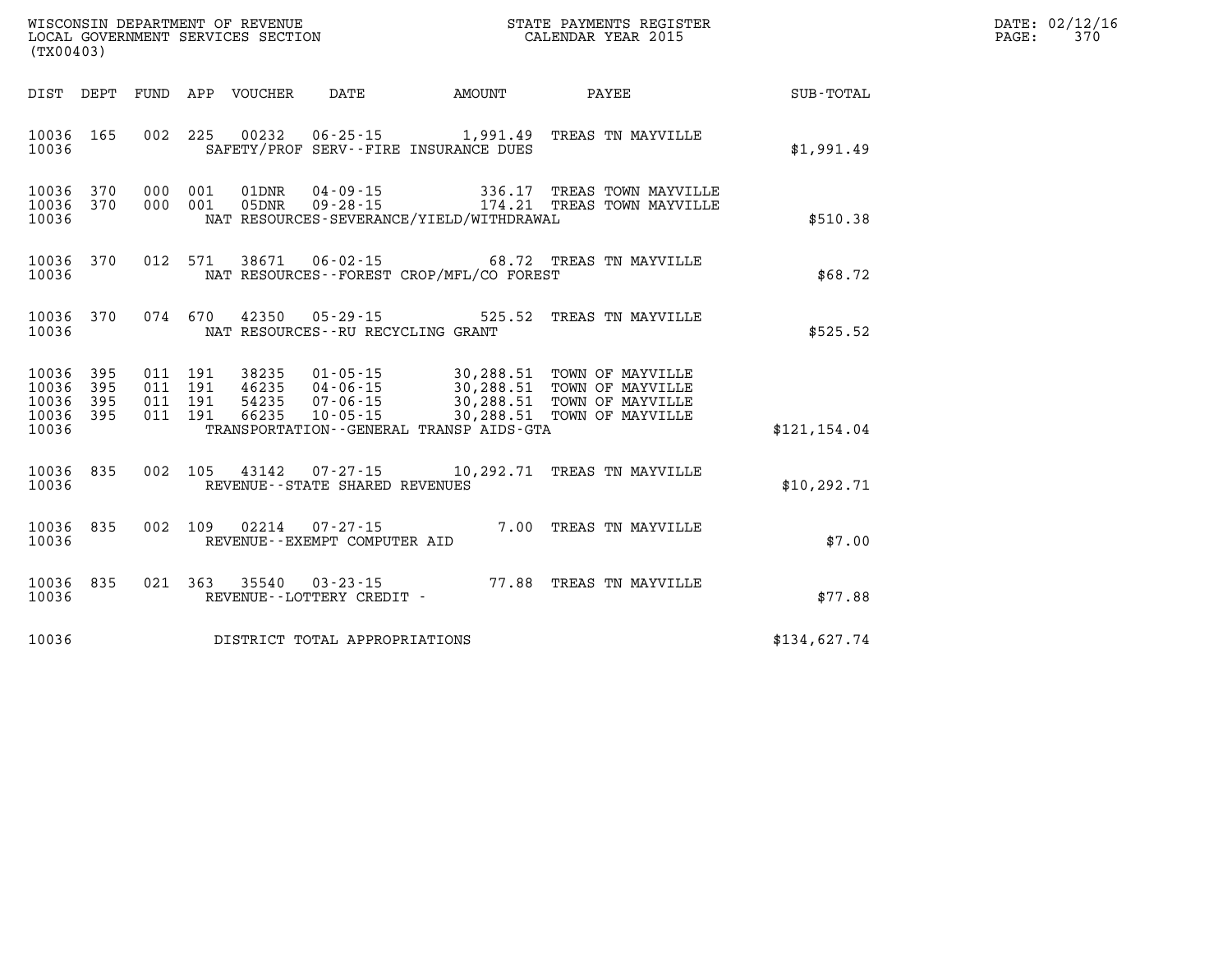| (TX00403)                                 |                          |                          |                          | WISCONSIN DEPARTMENT OF REVENUE<br>LOCAL GOVERNMENT SERVICES SECTION |                                                                                                     | STATE PAYMENTS REGISTER<br>CALENDAR YEAR 2015    |                                                              |              |  |
|-------------------------------------------|--------------------------|--------------------------|--------------------------|----------------------------------------------------------------------|-----------------------------------------------------------------------------------------------------|--------------------------------------------------|--------------------------------------------------------------|--------------|--|
| DIST                                      | DEPT                     | FUND                     | APP                      | <b>VOUCHER</b>                                                       | DATE                                                                                                | AMOUNT                                           | PAYEE                                                        | SUB-TOTAL    |  |
| 10038<br>10038                            | 165                      | 002                      | 225                      | 00233                                                                | 06-25-15<br>SAFETY/PROF SERV--FIRE INSURANCE DUES                                                   | 1,063.39                                         | TREAS TN MEAD                                                | \$1,063.39   |  |
| 10038<br>10038                            | 370                      | 000                      | 001                      | 01DNR                                                                | $04 - 09 - 15$<br>NAT RESOURCES-SEVERANCE/YIELD/WITHDRAWAL                                          |                                                  | 25,139.84 TREAS TOWN MEAD                                    | \$25, 139.84 |  |
| 10038<br>10038<br>10038                   | 370<br>370               | 012<br>012               | 571<br>571               | 38672<br>38672                                                       | 06-02-15<br>$06 - 02 - 15$<br>NAT RESOURCES - - FOREST CROP/MFL/CO FOREST                           |                                                  | 1,299.66 TREAS TN MEAD<br>1,444.70 TREAS TN MEAD             | \$2,744.36   |  |
| 10038<br>10038                            | 370                      | 074                      | 670                      | 42351                                                                | $05 - 29 - 15$<br>NAT RESOURCES - - RU RECYCLING GRANT                                              | 833.06                                           | TREAS TN MEAD                                                | \$833.06     |  |
| 10038<br>10038<br>10038<br>10038<br>10038 | 395<br>395<br>395<br>395 | 011<br>011<br>011<br>011 | 191<br>191<br>191<br>191 | 38236<br>46236<br>54236<br>66236                                     | $01 - 05 - 15$<br>04-06-15<br>07-06-15<br>$10 - 05 - 15$<br>TRANSPORTATION--GENERAL TRANSP AIDS-GTA | 24,210.99<br>24,210.99<br>24,210.99<br>24,210.99 | TOWN OF MEAD<br>TOWN OF MEAD<br>TOWN OF MEAD<br>TOWN OF MEAD | \$96,843.96  |  |
| 10038<br>10038                            | 835                      | 002                      | 105                      | 43143                                                                | $07 - 27 - 15$<br>REVENUE--STATE SHARED REVENUES                                                    | 1,356.53                                         | TREAS TN MEAD                                                | \$1,356.53   |  |
| 10038                                     |                          |                          |                          |                                                                      | DISTRICT TOTAL APPROPRIATIONS                                                                       |                                                  |                                                              | \$127,981.14 |  |

**DATE: 02/12/16<br>PAGE: 371**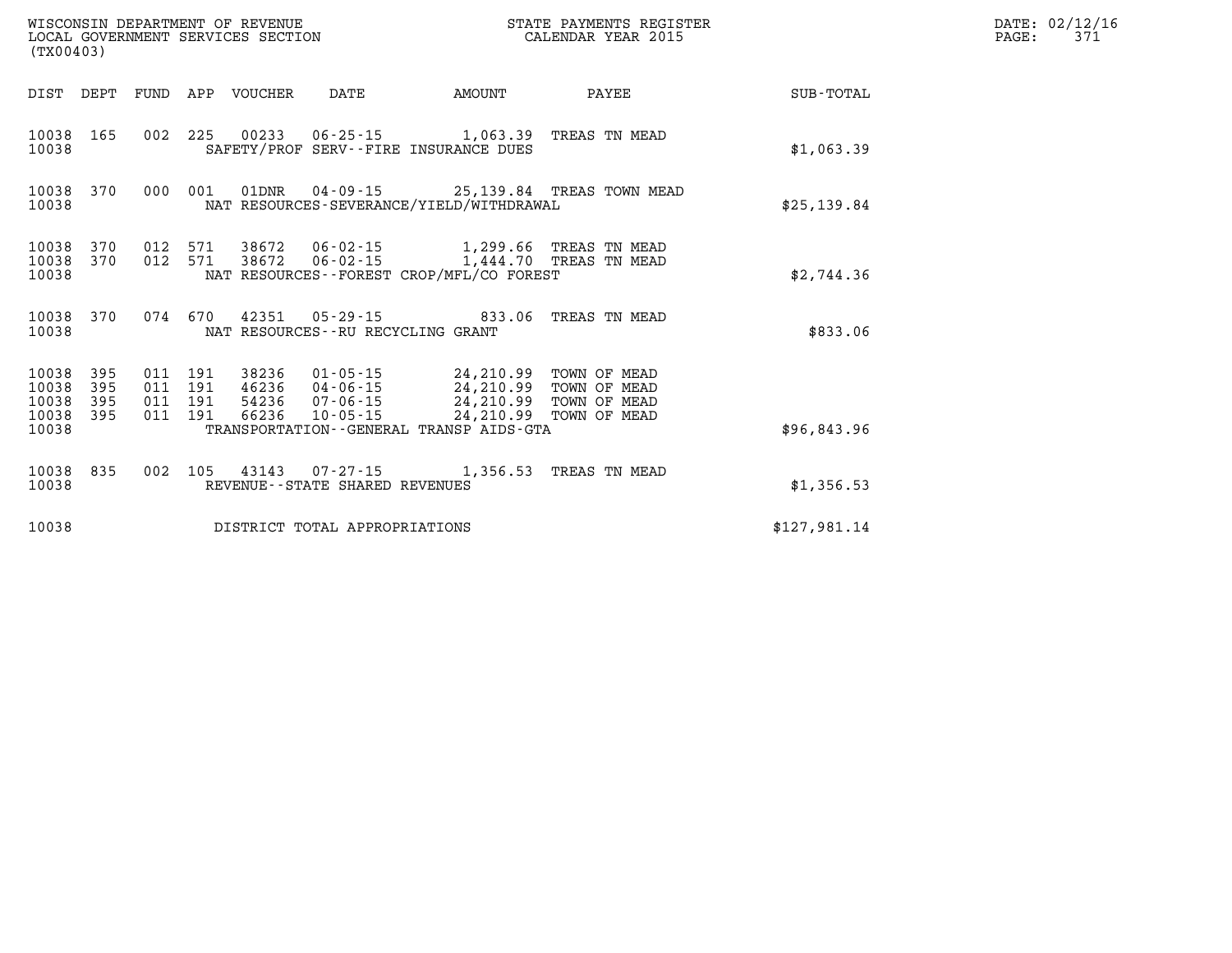| WISCONSIN DEPARTMENT OF REVENUE<br>LOCAL GOVERNMENT SERVICES SECTION<br>LOCAL GOVERNMENT SERVICES SECTION<br>CALENDAR YEAR 2015<br>(TX00403) |                        |  |  |  |                                   |                                          |                                                                                                  |                                                    | DATE: 02/12/16<br>PAGE:<br>372 |
|----------------------------------------------------------------------------------------------------------------------------------------------|------------------------|--|--|--|-----------------------------------|------------------------------------------|--------------------------------------------------------------------------------------------------|----------------------------------------------------|--------------------------------|
|                                                                                                                                              |                        |  |  |  |                                   |                                          |                                                                                                  | DIST DEPT FUND APP VOUCHER DATE AMOUNT PAYEE TOTAL |                                |
| 10040                                                                                                                                        | 10040 165              |  |  |  |                                   | SAFETY/PROF SERV--FIRE INSURANCE DUES    | 002 225 00234 06-25-15 1,011.81 TREAS TN MENTOR                                                  | \$1,011.81                                         |                                |
| 10040                                                                                                                                        |                        |  |  |  |                                   | NAT RESOURCES-SEVERANCE/YIELD/WITHDRAWAL | 10040 370 000 001 04DNR 06-03-15 1,304.22 TREAS TOWN MENTOR                                      | \$1,304.22                                         |                                |
| 10040                                                                                                                                        | 10040 370<br>10040 370 |  |  |  |                                   | NAT RESOURCES--FOREST CROP/MFL/CO FOREST | 012 571 38673 06-02-15 372.71 TREAS TN MENTOR<br>012 571 38673 06-02-15 2,701.74 TREAS TN MENTOR | \$3,074.45                                         |                                |
| 10040                                                                                                                                        | 10040 370              |  |  |  | NAT RESOURCES--RU RECYCLING GRANT |                                          | 074 670 42352 05-29-15 3,656.48 TREAS TN MENTOR                                                  | \$3,656.48                                         |                                |
| 10040 395<br>10040 395<br>10040 395<br>10040 395<br>10040                                                                                    |                        |  |  |  |                                   | TRANSPORTATION--GENERAL TRANSP AIDS-GTA  |                                                                                                  | \$76,850.48                                        |                                |
| 10040                                                                                                                                        | 10040 395              |  |  |  |                                   | TRANSPORTATION - - LRIP/TRIP/MSIP GRANTS | 011 278 52858 07-06-15 37,393.00 TREAS TN MENTOR                                                 | \$37,393.00                                        |                                |
| 10040                                                                                                                                        | 10040 835              |  |  |  | REVENUE--STATE SHARED REVENUES    |                                          | 002 105 43144 07-27-15 7,686.16 TREAS TN MENTOR                                                  | \$7.686.16                                         |                                |
| 10040                                                                                                                                        | 10040 835              |  |  |  | REVENUE--EXEMPT COMPUTER AID      |                                          | 002 109 02215 07-27-15 3.00 TREAS TN MENTOR                                                      | \$3.00                                             |                                |
| 10040                                                                                                                                        |                        |  |  |  | DISTRICT TOTAL APPROPRIATIONS     |                                          |                                                                                                  | \$130,979.60                                       |                                |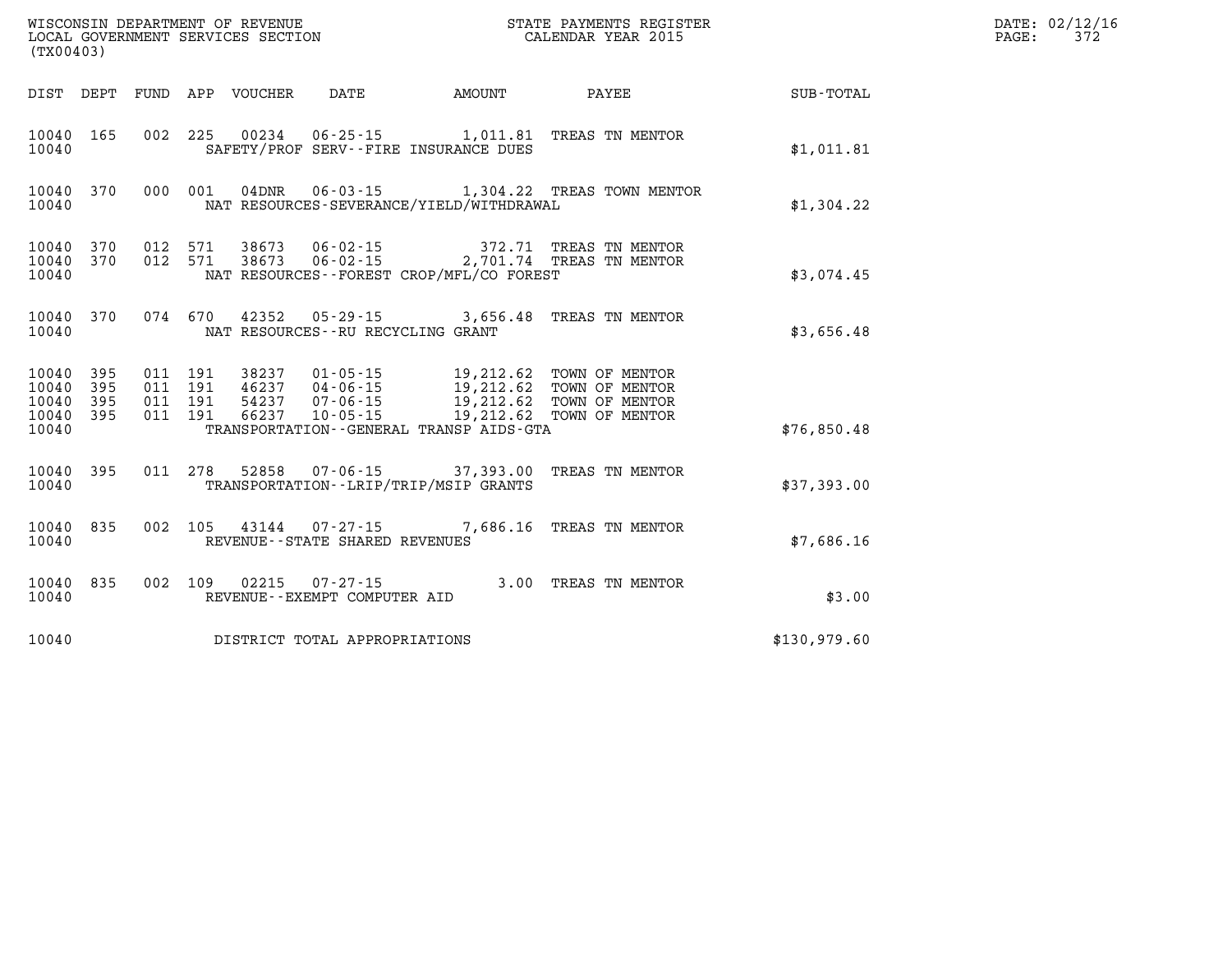| DATE: | 02/12/16 |
|-------|----------|
| PAGE: | 373      |

| WISCONSIN DEPARTMENT OF REVENUE<br>LOCAL GOVERNMENT SERVICES SECTION<br>CALENDAR YEAR 2015<br>(TX00403) |                                                       |       |  |         |  |                                |                                                                                                                                                                                                                                                                              | STATE PAYMENTS REGISTER |              | DATE: 02/12/1<br>PAGE:<br>373 |
|---------------------------------------------------------------------------------------------------------|-------------------------------------------------------|-------|--|---------|--|--------------------------------|------------------------------------------------------------------------------------------------------------------------------------------------------------------------------------------------------------------------------------------------------------------------------|-------------------------|--------------|-------------------------------|
|                                                                                                         |                                                       |       |  |         |  |                                |                                                                                                                                                                                                                                                                              |                         |              |                               |
|                                                                                                         | 10042 165<br>10042                                    |       |  |         |  |                                | 002 225 00235 06-25-15 3, 212.63 TREAS TN PINE VALLEY<br>SAFETY/PROF SERV--FIRE INSURANCE DUES                                                                                                                                                                               |                         | \$3, 212.63  |                               |
|                                                                                                         | 10042 370<br>10042 370<br>10042                       |       |  |         |  |                                | 000 001 01DNR 04-09-15 16,605.82 TREAS TOWN PINE VALLEY<br>000 001 04DNR 06-03-15 802.84 TREAS TOWN PINE VALLEY<br>NAT RESOURCES-SEVERANCE/YIELD/WITHDRAWAL                                                                                                                  |                         | \$17,408.66  |                               |
|                                                                                                         | 10042 370<br>10042                                    |       |  |         |  |                                | 012 571 38674 06-02-15 291.65 TREAS TN PINE VALLEY<br>NAT RESOURCES--FOREST CROP/MFL/CO FOREST                                                                                                                                                                               |                         | \$291.65     |                               |
|                                                                                                         | 10042 370<br>10042                                    |       |  | 012 579 |  |                                | 20076  04-03-15  1.42 TREAS TN PINE VALLEY<br>NAT RESOURCES--AIDS IN LIEU OF TAXES                                                                                                                                                                                           |                         | \$1.42       |                               |
|                                                                                                         | 10042 370<br>10042                                    |       |  |         |  |                                | 074 670 42353 05-29-15 3,769.79 TREAS TN PINE VALLEY<br>NAT RESOURCES--RU RECYCLING GRANT                                                                                                                                                                                    |                         | \$3,769.79   |                               |
|                                                                                                         | 10042 370<br>10042                                    |       |  |         |  |                                | 074 673 42353 05-29-15 303.15 TREAS TN PINE VALLEY<br>NAT RESOURCES--RU CONSOLIDATED GRANT                                                                                                                                                                                   |                         | \$303.15     |                               |
|                                                                                                         | 10042 395<br>10042 395<br>10042<br>10042 395<br>10042 | - 395 |  |         |  |                                | 011 191 38238 01-05-15 31,906.98 TOWN OF PINE VALLEY<br>011 191 46238 04-06-15 31,906.98 TOWN OF PINE VALLEY<br>011 191 54238 07-06-15 31,906.98 TOWN OF PINE VALLEY<br>011 191 66238 10-05-15 31,906.98 TOWN OF PINE VALLEY<br>TRANSPORTATION - - GENERAL TRANSP AIDS - GTA |                         | \$127,627.92 |                               |
|                                                                                                         | 10042 835<br>10042                                    |       |  |         |  | REVENUE--STATE SHARED REVENUES | 002 105 43145 07-27-15 8,992.49 TREAS TN PINE VALLEY                                                                                                                                                                                                                         |                         | \$8,992.49   |                               |
|                                                                                                         | 10042 835<br>10042                                    |       |  |         |  | REVENUE--EXEMPT COMPUTER AID   | 002 109 02216 07-27-15 21.00 TREAS TN PINE VALLEY                                                                                                                                                                                                                            |                         | \$21.00      |                               |
|                                                                                                         | 10042 835<br>10042                                    |       |  |         |  | REVENUE--LOTTERY CREDIT -      | 021 363 35541 03-23-15 986.27 TREAS TN PINE VALLEY                                                                                                                                                                                                                           |                         | \$986.27     |                               |
|                                                                                                         | 10042                                                 |       |  |         |  | DISTRICT TOTAL APPROPRIATIONS  |                                                                                                                                                                                                                                                                              |                         | \$162,614.98 |                               |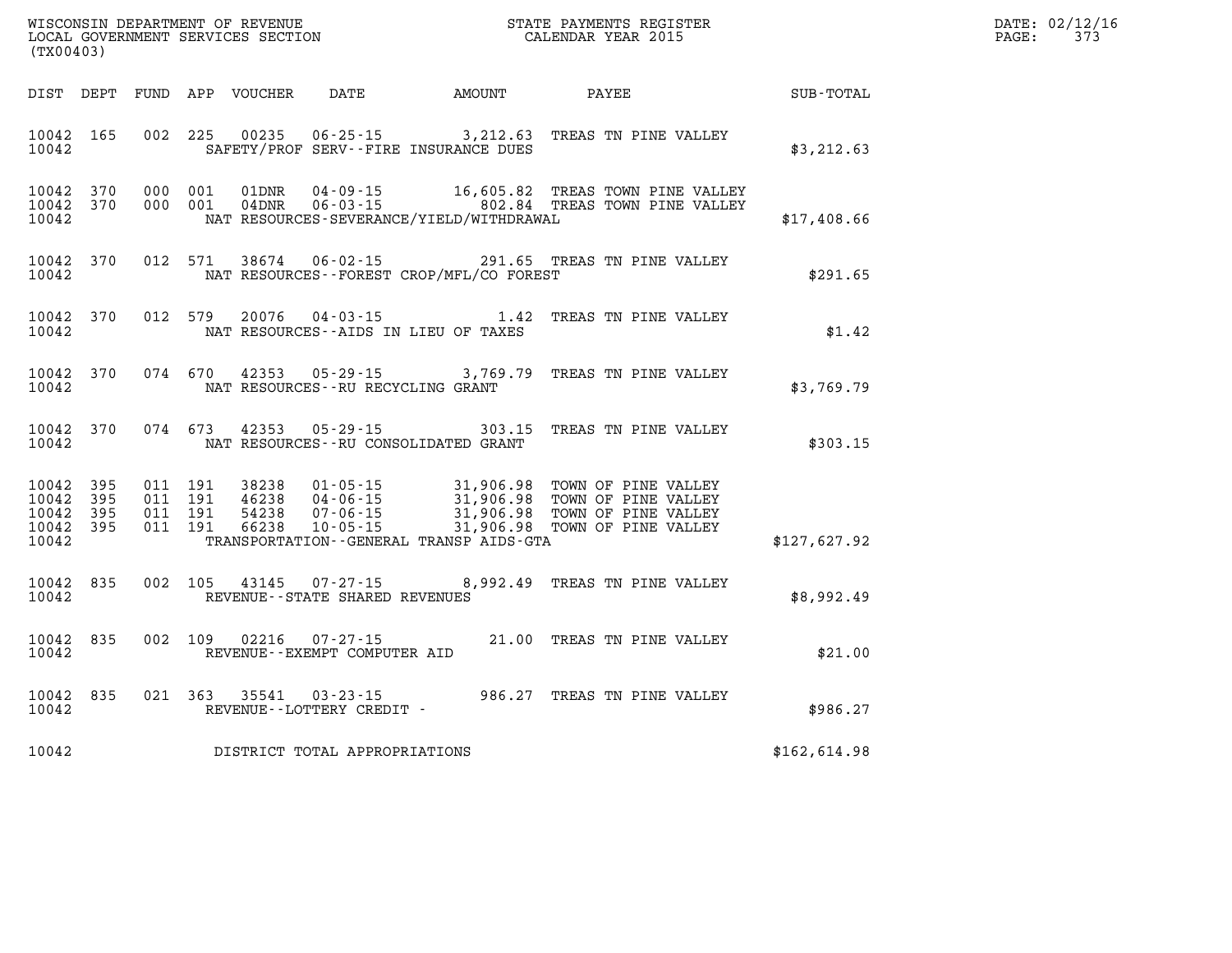| (TX00403) |                                                  |  |  |                                 |                                                        |                                             |                                                                                                                                                                                                                                                                                                     |               | DATE: 02/12/16<br>$\mathtt{PAGE:}$<br>374 |
|-----------|--------------------------------------------------|--|--|---------------------------------|--------------------------------------------------------|---------------------------------------------|-----------------------------------------------------------------------------------------------------------------------------------------------------------------------------------------------------------------------------------------------------------------------------------------------------|---------------|-------------------------------------------|
|           |                                                  |  |  | DIST DEPT FUND APP VOUCHER DATE |                                                        | <b>AMOUNT</b>                               | <b>PAYEE</b> PAYEE                                                                                                                                                                                                                                                                                  | SUB-TOTAL     |                                           |
| 10044     | 10044 165                                        |  |  |                                 |                                                        | SAFETY/PROF SERV--FIRE INSURANCE DUES       | 002 225 00236 06-25-15 1,325.42 TREAS TN RESEBURG                                                                                                                                                                                                                                                   | \$1,325.42    |                                           |
| 10044     |                                                  |  |  |                                 |                                                        | NAT RESOURCES-SEVERANCE/YIELD/WITHDRAWAL    | 10044 370 000 001 01DNR 04-09-15 816.75 TREAS TOWN RESEBURG                                                                                                                                                                                                                                         | \$816.75      |                                           |
| 10044     |                                                  |  |  |                                 |                                                        | NAT RESOURCES - - FOREST CROP/MFL/CO FOREST | 10044 370 012 571 38675 06-02-15 96.10 TREAS TN RESEBURG                                                                                                                                                                                                                                            | \$96.10       |                                           |
| 10044     |                                                  |  |  |                                 | NAT RESOURCES--RU RECYCLING GRANT                      |                                             | 10044 370 074 670 42354 05-29-15 2,475.41 TREAS TN RESEBURG                                                                                                                                                                                                                                         | \$2,475.41    |                                           |
| 10044     | 10044 395<br>10044 395<br>10044 395<br>10044 395 |  |  |                                 |                                                        | TRANSPORTATION--GENERAL TRANSP AIDS-GTA     | $\begin{tabular}{cccccc} 011 & 191 & 38239 & 01-05-15 & 30,640.83 & TOWN OF RESEBURG \\ 011 & 191 & 46239 & 04-06-15 & 30,640.83 & TOWN OF RESEBURG \\ 011 & 191 & 54239 & 07-06-15 & 30,640.83 & TOWN OF RESEBURG \\ 011 & 191 & 66239 & 10-05-15 & 30,640.83 & TOWN OF RESEBURG \\ \end{tabular}$ | \$122, 563.32 |                                           |
| 10044     |                                                  |  |  |                                 | REVENUE--STATE SHARED REVENUES                         |                                             | 10044 835 002 105 43146 07-27-15 6,319.30 TREAS TN RESEBURG                                                                                                                                                                                                                                         | \$6,319.30    |                                           |
| 10044     | 10044 835                                        |  |  |                                 | 002 109 02217 07-27-15<br>REVENUE--EXEMPT COMPUTER AID |                                             | 27.00 TREAS TN RESEBURG                                                                                                                                                                                                                                                                             | \$27.00       |                                           |
| 10044     |                                                  |  |  |                                 | DISTRICT TOTAL APPROPRIATIONS                          |                                             |                                                                                                                                                                                                                                                                                                     | \$133,623.30  |                                           |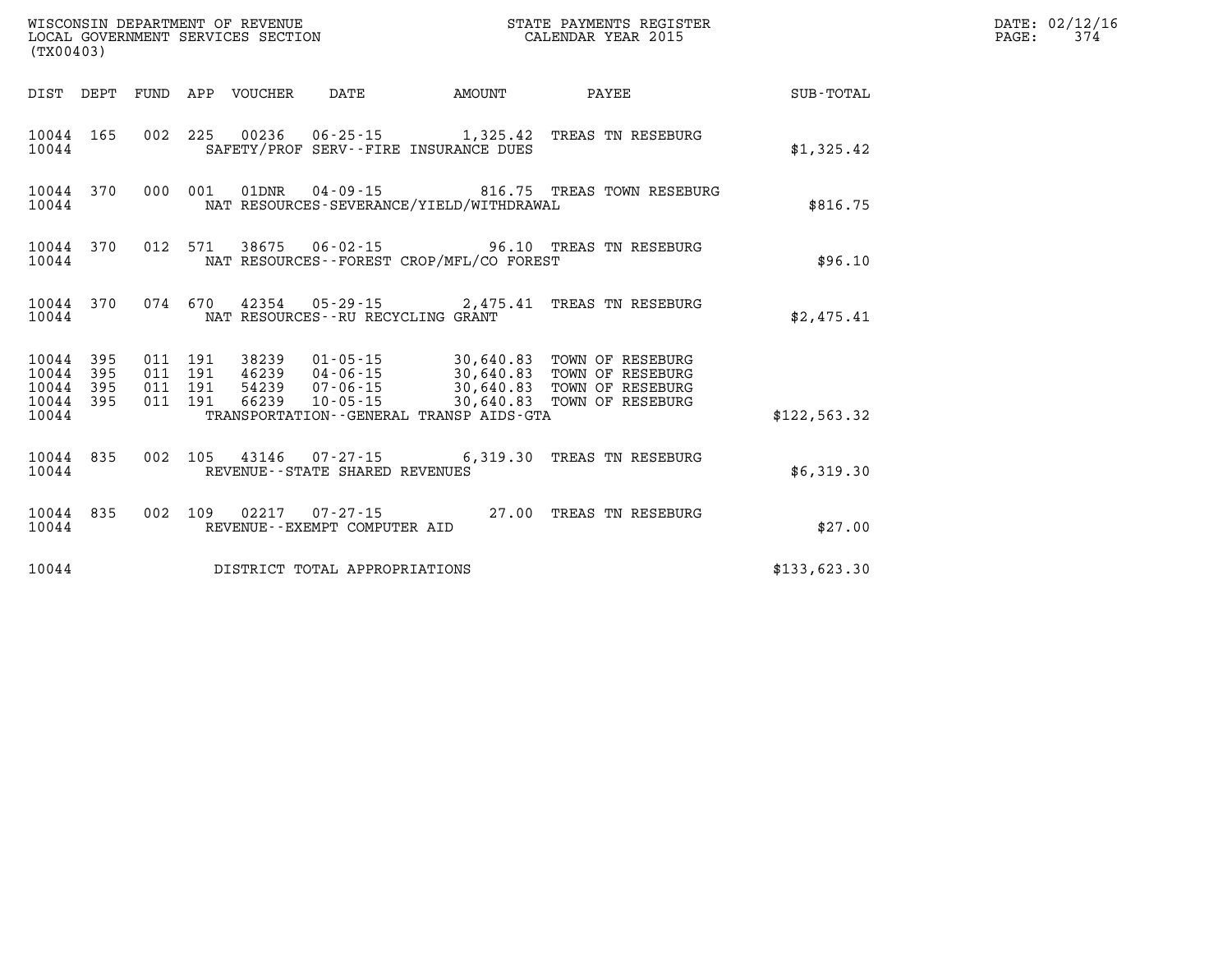| (TX00403) |  |  |  |                                      | STATE PAYMENTS REGISTER                                                                                                                                                                                                                                                                                                                          |                                                           |              | $\mathtt{PAGE:}$ | DATE: 02/12/16<br>375 |
|-----------|--|--|--|--------------------------------------|--------------------------------------------------------------------------------------------------------------------------------------------------------------------------------------------------------------------------------------------------------------------------------------------------------------------------------------------------|-----------------------------------------------------------|--------------|------------------|-----------------------|
|           |  |  |  |                                      | DIST DEPT FUND APP VOUCHER DATE AMOUNT                                                                                                                                                                                                                                                                                                           | <b>PAYEE</b>                                              | SUB-TOTAL    |                  |                       |
| 10046     |  |  |  |                                      | 10046 165 002 225 00237 06-25-15 489.09 TREAS TN SEIF<br>SAFETY/PROF SERV--FIRE INSURANCE DUES                                                                                                                                                                                                                                                   |                                                           | \$489.09     |                  |                       |
| 10046     |  |  |  |                                      | NAT RESOURCES-SEVERANCE/YIELD/WITHDRAWAL                                                                                                                                                                                                                                                                                                         | 10046 370 000 001 04DNR 06-03-15 3,422.05 TREAS TOWN SELF | \$3,422.05   |                  |                       |
| 10046     |  |  |  |                                      | $\begin{array}{cccccccc} 10046 & 370 & 012 & 571 & 38676 & 06-02-15 & & & & 652.21 & \text{TREAS TN SEIF} \\ 10046 & 370 & 012 & 571 & 38676 & 06-02-15 & & & 3,514.73 & \text{TREAS TN SEIF} \end{array}$<br>NAT RESOURCES--FOREST CROP/MFL/CO FOREST                                                                                           |                                                           | \$4,166.94   |                  |                       |
| 10046     |  |  |  | NAT RESOURCES - - RU RECYCLING GRANT | 10046 370 074 670 42355 05-29-15 706.24 TREAS TN SEIF                                                                                                                                                                                                                                                                                            |                                                           | \$706.24     |                  |                       |
| 10046     |  |  |  |                                      | $\begin{tabular}{cccccc} 10046 & 395 & 011 & 191 & 38240 & 01-05-15 & 11,885.29 & TOWN OF SEIF \\ 10046 & 395 & 011 & 191 & 46240 & 04-06-15 & 11,885.29 & TOWN OF SEIF \\ 10046 & 395 & 011 & 191 & 54240 & 07-06-15 & 11,885.29 & TOWN OF SEIF \\ 10046 & 395 & 011 & 191 & 66240 & 10-05-15 & 11,$<br>TRANSPORTATION--GENERAL TRANSP AIDS-GTA |                                                           | \$47,541.18  |                  |                       |
| 10046     |  |  |  | REVENUE--STATE SHARED REVENUES       | 10046 835 002 105 43147 07-27-15 2,914.34 TREAS TN SEIF                                                                                                                                                                                                                                                                                          |                                                           | \$2,914.34   |                  |                       |
| 10046     |  |  |  | DISTRICT TOTAL APPROPRIATIONS        |                                                                                                                                                                                                                                                                                                                                                  |                                                           | \$59, 239.84 |                  |                       |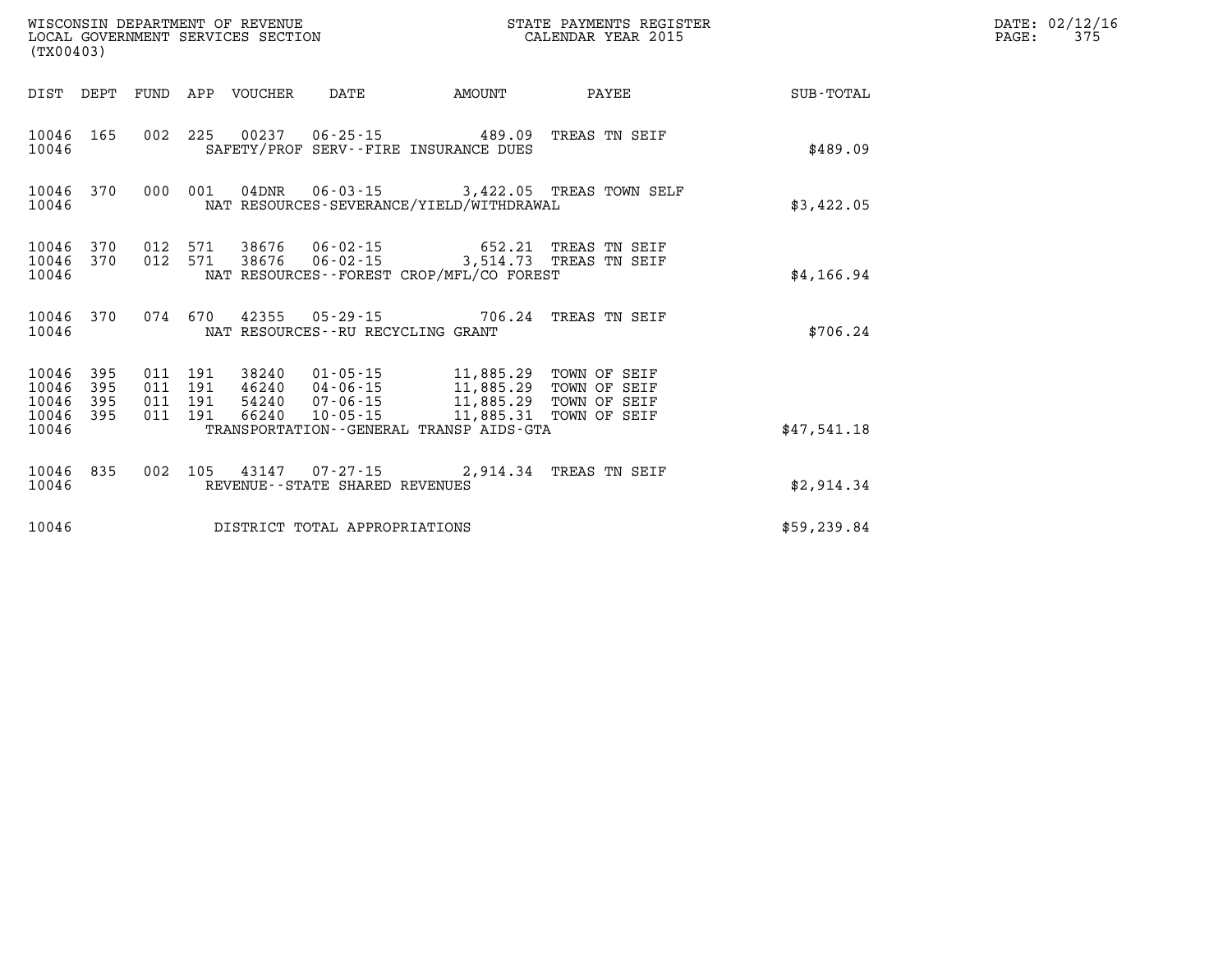| (TX00403)                                |            |                                          |         | WISCONSIN DEPARTMENT OF REVENUE<br>LOCAL GOVERNMENT SERVICES SECTION |                                |                                             | STATE PAYMENTS REGISTER<br>CALENDAR YEAR 2015                                                                                                                                   |              | DATE: 02/12/16<br>$\mathtt{PAGE}$ :<br>376 |
|------------------------------------------|------------|------------------------------------------|---------|----------------------------------------------------------------------|--------------------------------|---------------------------------------------|---------------------------------------------------------------------------------------------------------------------------------------------------------------------------------|--------------|--------------------------------------------|
|                                          |            |                                          |         | DIST DEPT FUND APP VOUCHER                                           | DATE                           | AMOUNT                                      | PAYEE                                                                                                                                                                           | SUB-TOTAL    |                                            |
| 10048 165<br>10048                       |            |                                          |         |                                                                      |                                | SAFETY/PROF SERV--FIRE INSURANCE DUES       | 002 225 00238 06-25-15 1,884.47 TREAS TN SHERMAN                                                                                                                                | \$1,884.47   |                                            |
| 10048<br>10048 370<br>10048              | 370        | 000 001                                  | 000 001 |                                                                      |                                | NAT RESOURCES-SEVERANCE/YIELD/WITHDRAWAL    |                                                                                                                                                                                 | \$1,478.69   |                                            |
| 10048 370<br>10048                       |            |                                          |         |                                                                      |                                | NAT RESOURCES - - FOREST CROP/MFL/CO FOREST | 012 571 38677 06-02-15 170.94 TREAS TN SHERMAN                                                                                                                                  | \$170.94     |                                            |
| 10048                                    |            |                                          |         |                                                                      |                                | NAT RESOURCES - - RU RECYCLING GRANT        | 10048 370 074 670 42356 05-29-15 561.98 TREAS TN SHERMAN                                                                                                                        | \$561.98     |                                            |
| 10048<br>10048<br>10048 395<br>10048 395 | 395<br>395 | 011 191<br>011 191<br>011 191<br>011 191 |         |                                                                      |                                |                                             | 38241  01-05-15  29,016.85  TOWN OF SHERMAN<br>46241 04-06-15 29,016.85 TOWN OF SHERMAN<br>54241 07-06-15 29,016.85 TOWN OF SHERMAN<br>66241 10-05-15 29,016.87 TOWN OF SHERMAN |              |                                            |
| 10048                                    |            |                                          |         |                                                                      |                                | TRANSPORTATION--GENERAL TRANSP AIDS-GTA     |                                                                                                                                                                                 | \$116,067.42 |                                            |
| 10048 835<br>10048                       |            |                                          |         |                                                                      | REVENUE--STATE SHARED REVENUES |                                             | 002 105 43148 07-27-15 8,593.39 TREAS TN SHERMAN                                                                                                                                | \$8,593.39   |                                            |
| 10048 835<br>10048                       |            |                                          |         |                                                                      | REVENUE--EXEMPT COMPUTER AID   |                                             | 002 109 02218 07-27-15 4.00 TREAS TN SHERMAN                                                                                                                                    | \$4.00       |                                            |
| 10048                                    |            |                                          |         |                                                                      | DISTRICT TOTAL APPROPRIATIONS  |                                             |                                                                                                                                                                                 | \$128,760.89 |                                            |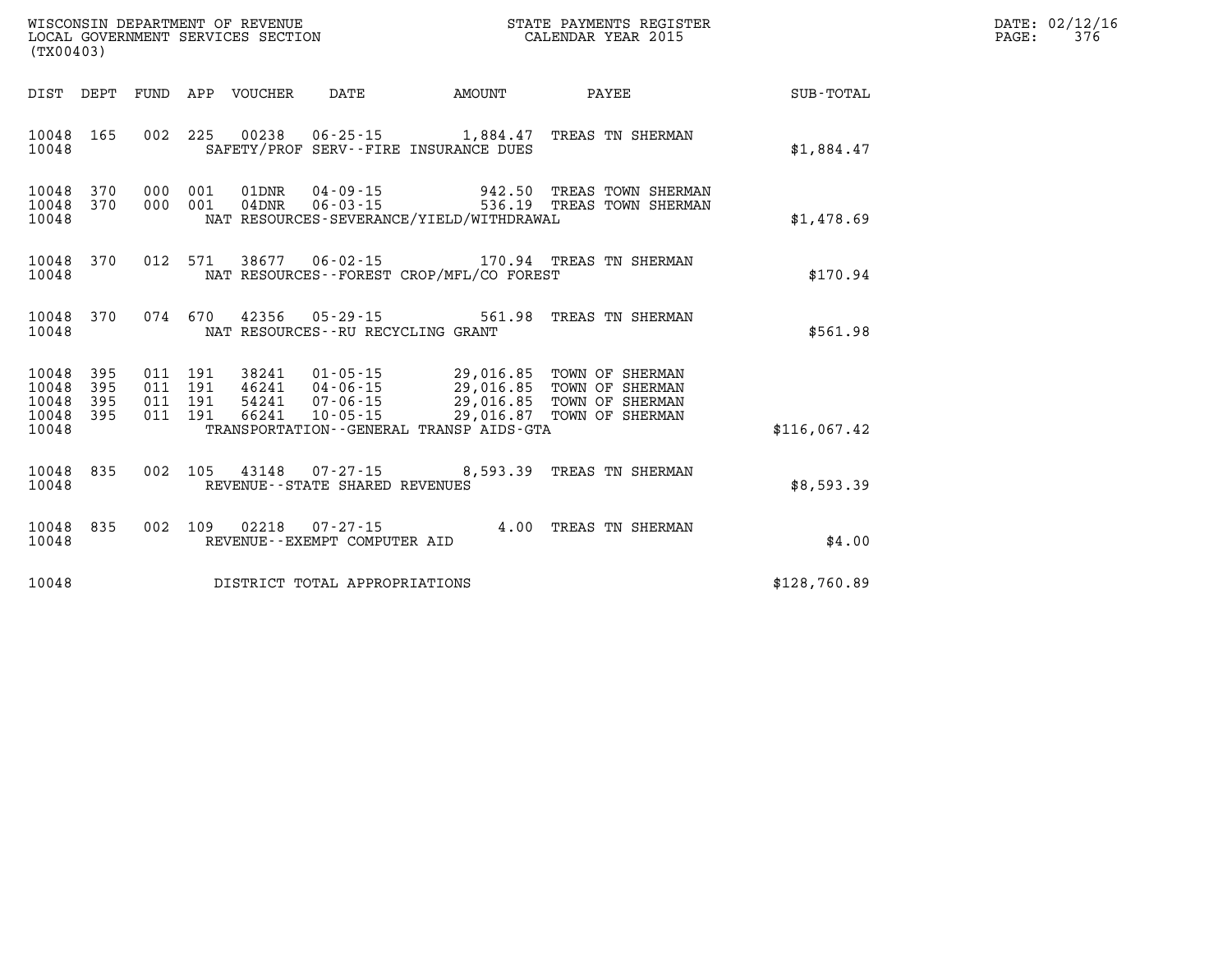| $\mathtt{DATE}$ : | 02/12/16 |
|-------------------|----------|
| PAGE:             | 377      |

| WISCONSIN DEPARTMENT OF REVENUE<br>STATE PAYMENTS REGISTER<br>CALENDAR YEAR 2015<br>LOCAL GOVERNMENT SERVICES SECTION<br>(TX00403) |                          |                                                              |                                                                      |                                                                                             |                                                                              |                  |
|------------------------------------------------------------------------------------------------------------------------------------|--------------------------|--------------------------------------------------------------|----------------------------------------------------------------------|---------------------------------------------------------------------------------------------|------------------------------------------------------------------------------|------------------|
| DIST<br>DEPT                                                                                                                       | FUND                     | APP<br>VOUCHER                                               | <b>DATE</b>                                                          | AMOUNT                                                                                      | PAYEE                                                                        | <b>SUB-TOTAL</b> |
| 10050<br>165<br>10050                                                                                                              | 002                      | 225<br>00239                                                 | $06 - 25 - 15$                                                       | 538.29<br>SAFETY/PROF SERV--FIRE INSURANCE DUES                                             | TREAS TN SHERWOOD                                                            | \$538.29         |
| 370<br>10050<br>10050<br>370<br>10050                                                                                              | 000<br>000               | 001<br>$04$ DNR<br>001<br>05DNR                              | $06 - 03 - 15$<br>$09 - 28 - 15$                                     | 367.44<br>1,892.21<br>NAT RESOURCES-SEVERANCE/YIELD/WITHDRAWAL                              | TREAS TOWN SHERWOOD<br>TREAS TOWN SHERWOOD                                   | \$2,259.65       |
| 10050<br>370<br>10050<br>370<br>10050                                                                                              | 012<br>012               | 571<br>38678<br>571<br>38678                                 | $06 - 02 - 15$<br>06-02-15                                           | 2,264.53<br>NAT RESOURCES -- FOREST CROP/MFL/CO FOREST                                      | 1,103.39 TREAS TN SHERWOOD<br>TREAS TN SHERWOOD                              | \$3,367.92       |
| 10050<br>370<br>10050                                                                                                              | 074                      | 670<br>42357                                                 | $05 - 29 - 15$<br>NAT RESOURCES - - RU RECYCLING GRANT               | 477.17                                                                                      | TREAS TN SHERWOOD                                                            | \$477.17         |
| 10050<br>395<br>10050<br>395<br>10050<br>395<br>10050<br>395<br>10050                                                              | 011<br>011<br>011<br>011 | 191<br>38242<br>191<br>46242<br>191<br>54242<br>66242<br>191 | $01 - 05 - 15$<br>$04 - 06 - 15$<br>$07 - 06 - 15$<br>$10 - 05 - 15$ | 10,040.83<br>10,040.83<br>10,040.83<br>10,040.86<br>TRANSPORTATION--GENERAL TRANSP AIDS-GTA | TOWN OF SHERWOOD<br>TOWN OF SHERWOOD<br>TOWN OF SHERWOOD<br>TOWN OF SHERWOOD | \$40, 163.35     |
| 835<br>10050<br>10050                                                                                                              | 002                      | 105                                                          | 43149 07-27-15<br>REVENUE - - STATE SHARED REVENUES                  | 2,342.93                                                                                    | TREAS TN SHERWOOD                                                            | \$2,342.93       |
| 835<br>10050<br>10050                                                                                                              | 002                      | 109<br>02219                                                 | $07 - 27 - 15$<br>REVENUE--EXEMPT COMPUTER AID                       | 1.00                                                                                        | TREAS TN SHERWOOD                                                            | \$1.00           |
| 10050                                                                                                                              |                          |                                                              | DISTRICT TOTAL APPROPRIATIONS                                        |                                                                                             |                                                                              | \$49,150.31      |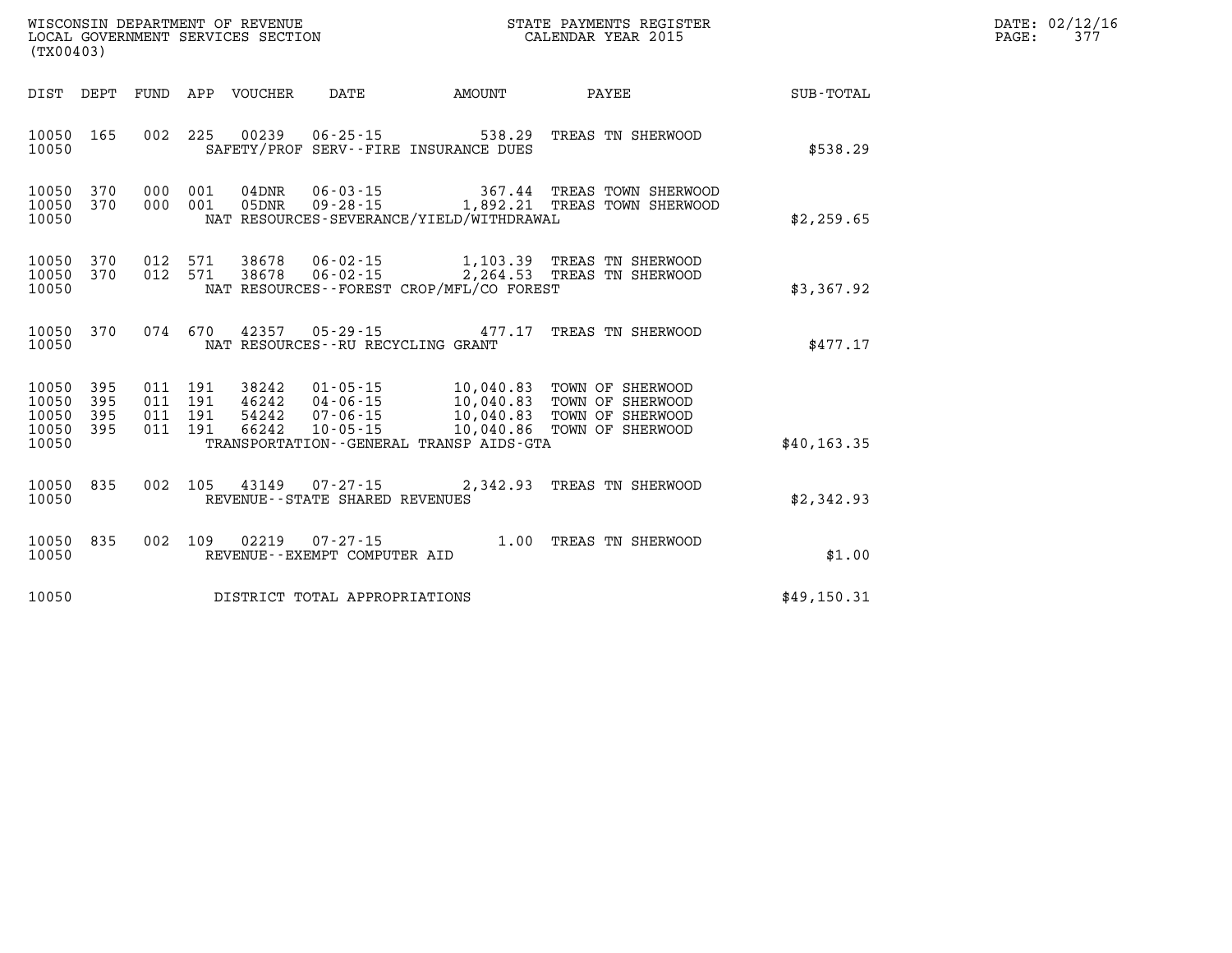| (TX00403)               |                   |                    |                    | WISCONSIN DEPARTMENT OF REVENUE | LOCAL GOVERNMENT SERVICES SECTION |                                                                                                                                                                      | STATE PAYMENTS REGISTER<br>CALENDAR YEAR 2015 |              | DATE: 02/12/16<br>PAGE:<br>378 |
|-------------------------|-------------------|--------------------|--------------------|---------------------------------|-----------------------------------|----------------------------------------------------------------------------------------------------------------------------------------------------------------------|-----------------------------------------------|--------------|--------------------------------|
|                         |                   |                    |                    | DIST DEPT FUND APP VOUCHER      | DATE                              | AMOUNT                                                                                                                                                               | PAYEE                                         | SUB-TOTAL    |                                |
| 10052                   | 10052 165         |                    |                    |                                 |                                   | 002 225 00240 06-25-15 1,741.28 TREAS TN THORP<br>SAFETY/PROF SERV--FIRE INSURANCE DUES                                                                              |                                               | \$1,741.28   |                                |
| 10052 370<br>10052      |                   |                    | 012 571            |                                 |                                   | NAT RESOURCES - - FOREST CROP/MFL/CO FOREST                                                                                                                          |                                               | \$32.80      |                                |
| 10052 370<br>10052      |                   |                    | 074 670            |                                 | NAT RESOURCES--RU RECYCLING GRANT | 42358 05-29-15 2,790.68 TREAS TN THORP                                                                                                                               |                                               | \$2,790.68   |                                |
| 10052<br>10052<br>10052 | 395<br>395<br>395 | 011 191<br>011 191 | 011 191<br>011 191 | 66243                           |                                   | 38243  01-05-15  33,723.82  TOWN OF THORP<br>46243 04-06-15 33,723.82 TOWN OF THORP<br>54243  07-06-15  33,723.82  TOWN OF THORP<br>10-05-15 33,723.82 TOWN OF THORP |                                               |              |                                |
| 10052 395<br>10052      |                   |                    |                    |                                 |                                   | TRANSPORTATION - - GENERAL TRANSP AIDS - GTA                                                                                                                         |                                               | \$134,895.28 |                                |
| 10052                   | 10052 835         |                    |                    |                                 | REVENUE--STATE SHARED REVENUES    | 002 105 43150 07-27-15 8,368.70 TREAS TN THORP                                                                                                                       |                                               | \$8,368.70   |                                |
| 10052                   | 10052 835         | 002 109            |                    |                                 | REVENUE--EXEMPT COMPUTER AID      |                                                                                                                                                                      | 43.00 TREAS TN THORP                          | \$43.00      |                                |
| 10052                   |                   |                    |                    |                                 | DISTRICT TOTAL APPROPRIATIONS     |                                                                                                                                                                      |                                               | \$147,871.74 |                                |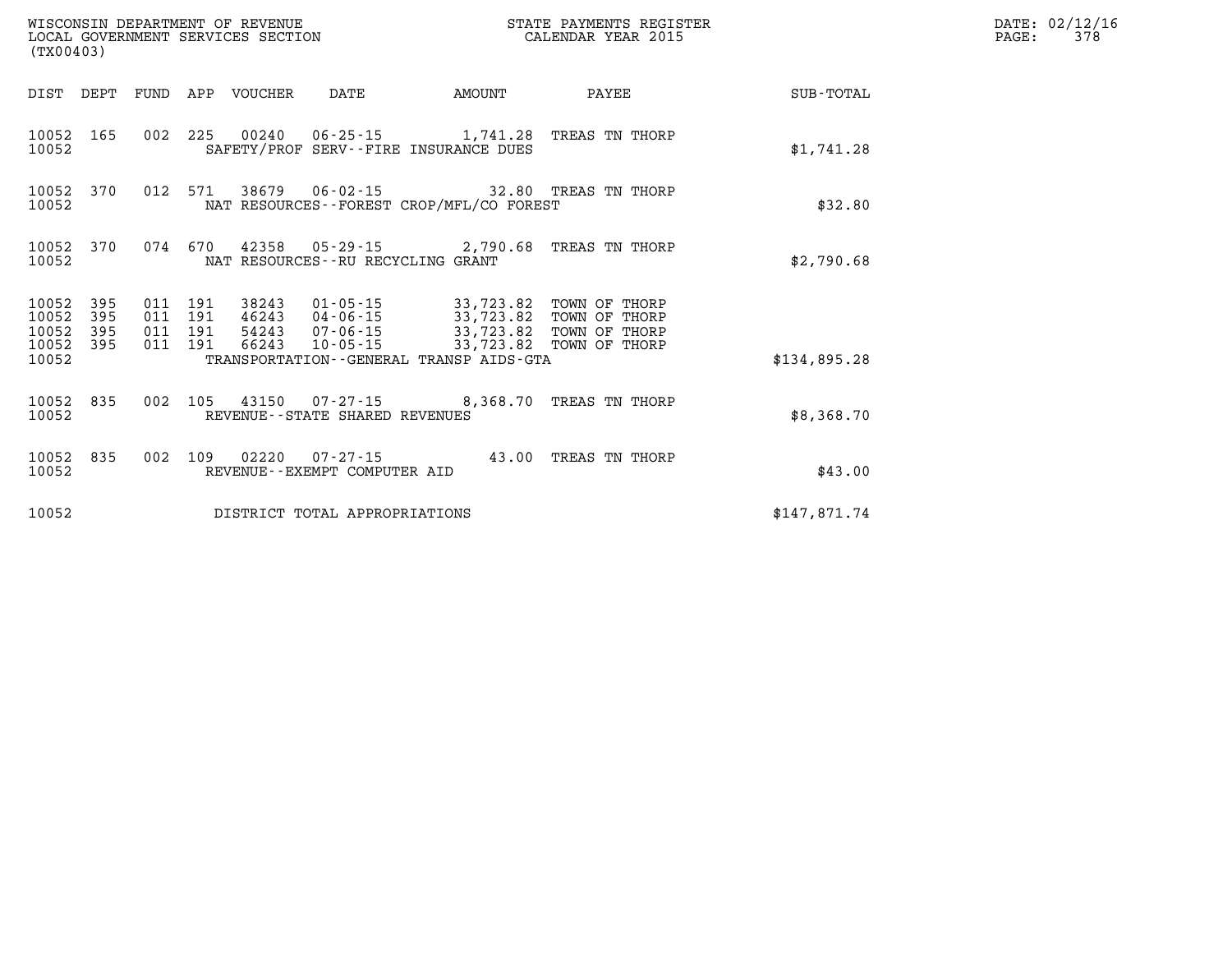| PAGE: | DATE: 02/12/16<br>379 |
|-------|-----------------------|
|       |                       |

| (TX00403)                                 |                                               | WISCONSIN DEPARTMENT OF REVENUE                            | STATE PAYMENTS REGISTER<br>LOCAL GOVERNMENT SERVICES SECTION<br>CALENDAR YEAR 2015                                       |                                     |                                                                            |                  |  |
|-------------------------------------------|-----------------------------------------------|------------------------------------------------------------|--------------------------------------------------------------------------------------------------------------------------|-------------------------------------|----------------------------------------------------------------------------|------------------|--|
| DIST                                      | DEPT<br>FUND                                  | APP<br>VOUCHER                                             | DATE                                                                                                                     | AMOUNT                              | PAYEE                                                                      | <b>SUB-TOTAL</b> |  |
| 10054<br>10054                            | 002<br>165                                    | 225<br>00241                                               | 06-25-15 1,491.08 TREAS TN UNITY<br>SAFETY/PROF SERV--FIRE INSURANCE DUES                                                |                                     |                                                                            | \$1,491.08       |  |
| 10054<br>10054<br>10054                   | 370<br>000<br>370<br>000                      | 001<br>01DNR<br>001<br>05DNR                               | 04-09-15<br>$09 - 28 - 15$<br>NAT RESOURCES-SEVERANCE/YIELD/WITHDRAWAL                                                   | 291.21                              | 294.10 TREAS TOWN UNITY<br>TREAS TOWN UNITY                                | \$585.31         |  |
| 10054<br>10054                            | 370                                           | 012<br>571<br>38680                                        | 06-02-15<br>NAT RESOURCES - - FOREST CROP/MFL/CO FOREST                                                                  |                                     | 140.72 TREAS TN UNITY                                                      | \$140.72         |  |
| 10054<br>10054                            | 370                                           | 670<br>074<br>42359                                        | $05 - 29 - 15$ 3,498.33<br>NAT RESOURCES - - RU RECYCLING GRANT                                                          |                                     | TREAS TN UNITY                                                             | \$3,498.33       |  |
| 10054<br>10054<br>10054<br>10054<br>10054 | 395<br>395<br>011<br>395<br>011<br>011<br>395 | 011<br>191<br>38244<br>191<br>191<br>54244<br>191<br>66244 | $01 - 05 - 15$<br>$46244$ $04-06-15$<br>$07 - 06 - 15$<br>$10 - 05 - 15$<br>TRANSPORTATION - - GENERAL TRANSP AIDS - GTA | 33,453.88<br>33,453.88<br>33,453.90 | 33,453.88 TOWN OF UNITY<br>TOWN OF UNITY<br>TOWN OF UNITY<br>TOWN OF UNITY | \$133,815.54     |  |
| 10054<br>10054                            | 835<br>002                                    | 105                                                        | 43151  07-27-15  13,330.27<br>REVENUE - - STATE SHARED REVENUES                                                          |                                     | TREAS TN UNITY                                                             | \$13,330.27      |  |
| 10054<br>10054                            | 835<br>002                                    | 109<br>02221                                               | $07 - 27 - 15$<br>REVENUE--EXEMPT COMPUTER AID                                                                           | 8.00                                | TREAS TN UNITY                                                             | \$8.00           |  |
| 10054                                     |                                               |                                                            | DISTRICT TOTAL APPROPRIATIONS                                                                                            |                                     |                                                                            | \$152,869.25     |  |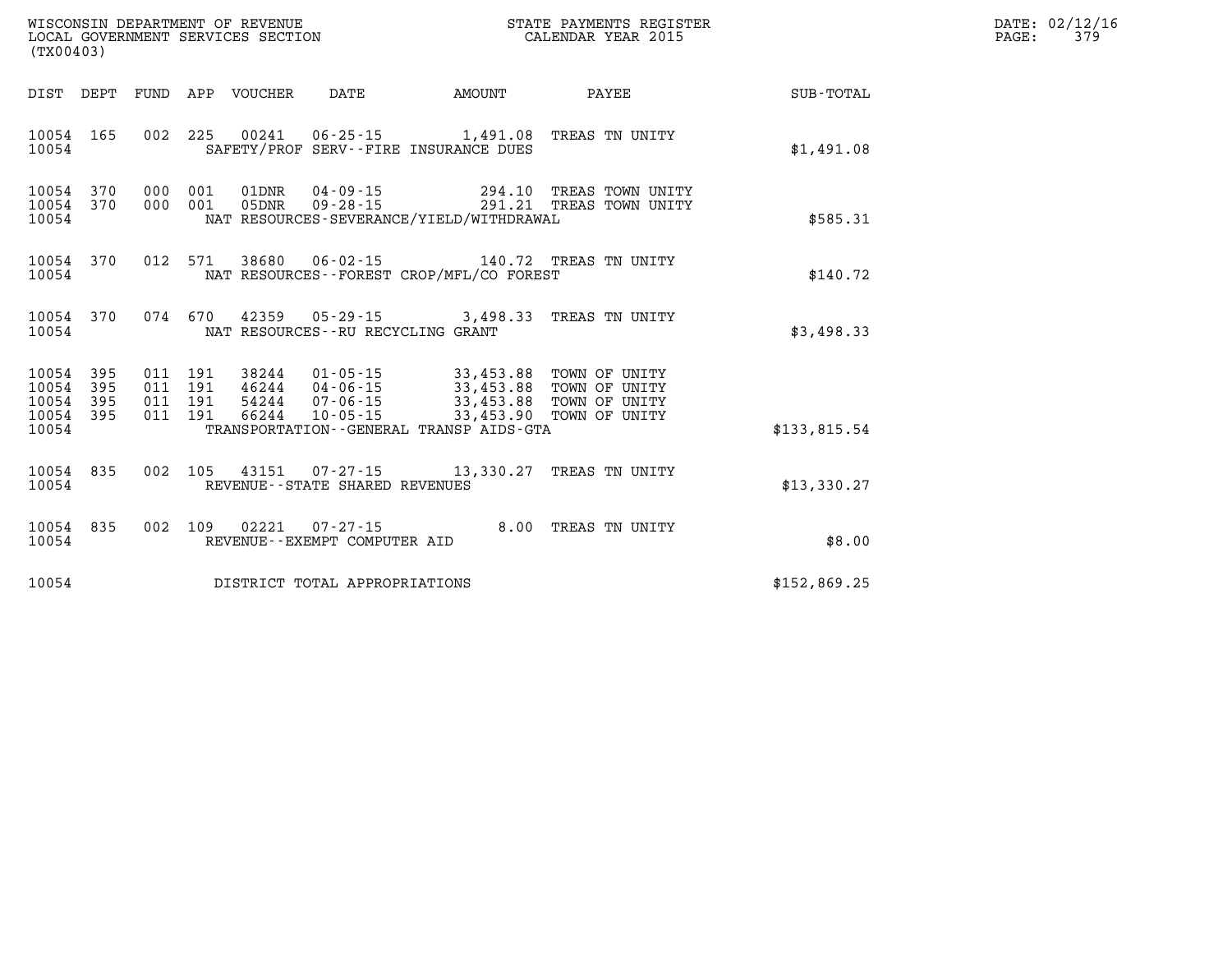|                                                       | WISCONSIN DEPARTMENT OF REVENUE<br>LOCAL GOVERNMENT SERVICES SECTION<br>CALENDAR YEAR 2015<br>(TX00403) |  |  |  |                                   |                                              |                                                                                                                                                                                                                                                                                                                                        |                 | DATE: 02/12/16<br>$\mathtt{PAGE:}$<br>380 |
|-------------------------------------------------------|---------------------------------------------------------------------------------------------------------|--|--|--|-----------------------------------|----------------------------------------------|----------------------------------------------------------------------------------------------------------------------------------------------------------------------------------------------------------------------------------------------------------------------------------------------------------------------------------------|-----------------|-------------------------------------------|
|                                                       |                                                                                                         |  |  |  |                                   | DIST DEPT FUND APP VOUCHER DATE AMOUNT       |                                                                                                                                                                                                                                                                                                                                        | PAYEE SUB-TOTAL |                                           |
| 10056 165<br>10056                                    |                                                                                                         |  |  |  |                                   | SAFETY/PROF SERV--FIRE INSURANCE DUES        | 002 225 00242 06-25-15 1,042.70 TREAS TN WARNER                                                                                                                                                                                                                                                                                        | \$1,042.70      |                                           |
| 10056 370<br>10056                                    |                                                                                                         |  |  |  |                                   | NAT RESOURCES-SEVERANCE/YIELD/WITHDRAWAL     | 000 001 04DNR 06-03-15 548.53 TREAS TOWN WARNER                                                                                                                                                                                                                                                                                        | \$548.53        |                                           |
| 10056 370<br>10056 370<br>10056                       |                                                                                                         |  |  |  |                                   | NAT RESOURCES--FOREST CROP/MFL/CO FOREST     | 012 571 38681 06-02-15 511.30 TREAS TN WARNER<br>012 571 38681 06-02-15 5.85 TREAS TN WARNER                                                                                                                                                                                                                                           | \$517.15        |                                           |
| 10056 370<br>10056                                    |                                                                                                         |  |  |  | NAT RESOURCES--RU RECYCLING GRANT |                                              | 074 670 42360 05-29-15 2,289.93 TREAS TN WARNER                                                                                                                                                                                                                                                                                        | \$2,289.93      |                                           |
| 10056 395<br>10056<br>10056 395<br>10056 395<br>10056 | 395                                                                                                     |  |  |  |                                   | TRANSPORTATION - - GENERAL TRANSP AIDS - GTA | $\begin{array}{cccc} 011 & 191 & 38245 & 01\cdot 05\cdot 15 & 26\,693\,.74 & \textrm{TOWN OF WARMER} \\ 011 & 191 & 46245 & 04\cdot 06\cdot 15 & 26\,693\,.74 & \textrm{TOWN OF WARMER} \\ 011 & 191 & 54245 & 07\cdot 06\cdot 15 & 26\,693\,.74 & \textrm{TOWN OF WARMER} \\ 011 & 191 & 66245 & 10\cdot 05\cdot 15 & 26\,693\,.76 &$ | \$106,774.98    |                                           |
| 10056 395<br>10056 395<br>10056                       |                                                                                                         |  |  |  |                                   | TRANSPORTATION - - LRIP/TRIP/MSIP GRANTS     | 011  278  37152  01-21-15  32,031.25  TREAS TN WARNER<br>011  278  68147  12-04-15  15,468.75  TREAS TN WARNER                                                                                                                                                                                                                         | \$47,500.00     |                                           |
| 10056 835<br>10056                                    |                                                                                                         |  |  |  | REVENUE - - STATE SHARED REVENUES |                                              | 002 105 43152 07-27-15 7,778.26 TREAS TN WARNER                                                                                                                                                                                                                                                                                        | \$7,778.26      |                                           |
| 10056 835<br>10056                                    |                                                                                                         |  |  |  | REVENUE--EXEMPT COMPUTER AID      |                                              | 002 109 02222 07-27-15 12.00 TREAS TN WARNER                                                                                                                                                                                                                                                                                           | \$12.00         |                                           |
| 10056                                                 |                                                                                                         |  |  |  | DISTRICT TOTAL APPROPRIATIONS     |                                              |                                                                                                                                                                                                                                                                                                                                        | \$166, 463.55   |                                           |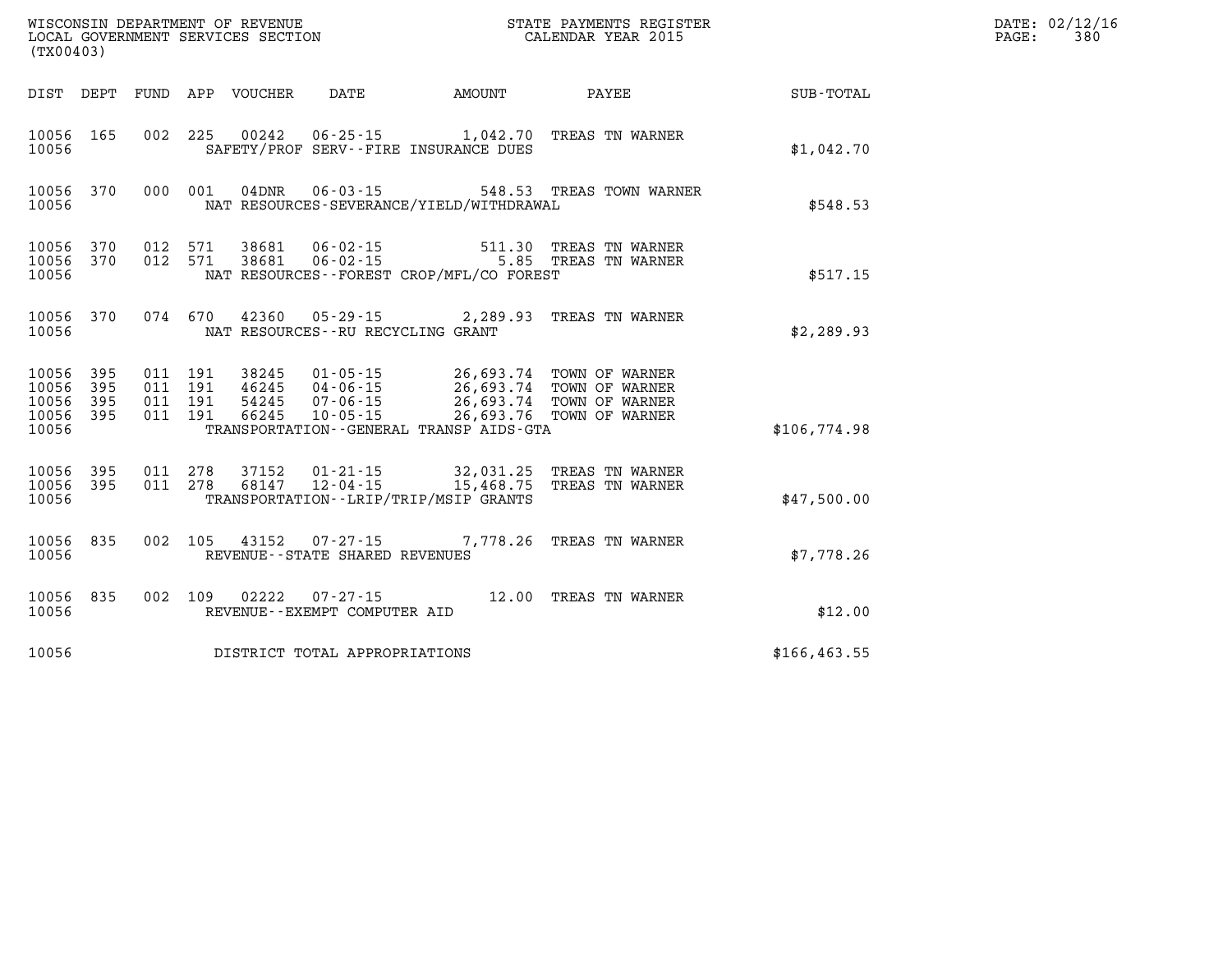| WISCONSIN DEPARTMENT OF REVENUE   | STATE PAYMENTS REGISTER | DATE: 02/12/16 |
|-----------------------------------|-------------------------|----------------|
| LOCAL GOVERNMENT SERVICES SECTION | CALENDAR YEAR 2015      | 381<br>PAGE:   |
| $1 - 2 - 0 - 1 - 0$               |                         |                |

| (TX00403)                                    |     |  | LOCAL GOVERNMENT SERVICES SECTION |                                |                                          | CALENDAR YEAR 2015                                                                                                                                                                                               |             | PAGE: | 381 |
|----------------------------------------------|-----|--|-----------------------------------|--------------------------------|------------------------------------------|------------------------------------------------------------------------------------------------------------------------------------------------------------------------------------------------------------------|-------------|-------|-----|
|                                              |     |  |                                   |                                |                                          |                                                                                                                                                                                                                  |             |       |     |
| 10058 165<br>10058                           |     |  |                                   |                                | SAFETY/PROF SERV--FIRE INSURANCE DUES    | 002 225 00243 06-25-15 604.04 TREAS TN WASHBURN                                                                                                                                                                  | \$604.04    |       |     |
| 10058 370<br>10058                           |     |  |                                   |                                | NAT RESOURCES-SEVERANCE/YIELD/WITHDRAWAL | 000 001 05DNR 09-28-15 705.49 TREAS TOWN WASHBURN                                                                                                                                                                | \$705.49    |       |     |
| 10058 370<br>10058 370<br>10058              |     |  |                                   |                                | NAT RESOURCES--FOREST CROP/MFL/CO FOREST | 012 571 38682 06-02-15 456.67 TREAS TN WASHBURN<br>012 571 38682 06-02-15 2,747.11 TREAS TN WASHBURN                                                                                                             | \$3,203.78  |       |     |
| 10058                                        |     |  |                                   |                                | NAT RESOURCES--RU RECYCLING GRANT        | 10058 370 074 670 42361 05-29-15 1,051.04 TREAS TN WASHBURN                                                                                                                                                      | \$1.051.04  |       |     |
| 10058 370<br>10058                           |     |  |                                   |                                | NAT RESOURCES--RU CONSOLIDATED GRANT     | 074 673 42361 05-29-15 75.92 TREAS TN WASHBURN                                                                                                                                                                   | \$75.92     |       |     |
| 10058 395<br>10058<br>10058 395<br>10058 395 | 395 |  |                                   |                                |                                          | 011 191 38246 01-05-15 21,909.90 TOWN OF WASHBURN<br>011 191 46246 04-06-15 21,909.90 TOWN OF WASHBURN<br>011 191 54246 07-06-15 21,909.90 TOWN OF WASHBURN<br>011 191 66246 10-05-15 21,909.90 TOWN OF WASHBURN |             |       |     |
| 10058                                        |     |  |                                   |                                | TRANSPORTATION--GENERAL TRANSP AIDS-GTA  |                                                                                                                                                                                                                  | \$87,639.60 |       |     |
| 10058                                        |     |  |                                   | REVENUE--STATE SHARED REVENUES |                                          | 10058 835 002 105 43153 07-27-15 4,388.47 TREAS TN WASHBURN                                                                                                                                                      | \$4,388.47  |       |     |
| 10058                                        |     |  |                                   | DISTRICT TOTAL APPROPRIATIONS  |                                          |                                                                                                                                                                                                                  | \$97,668.34 |       |     |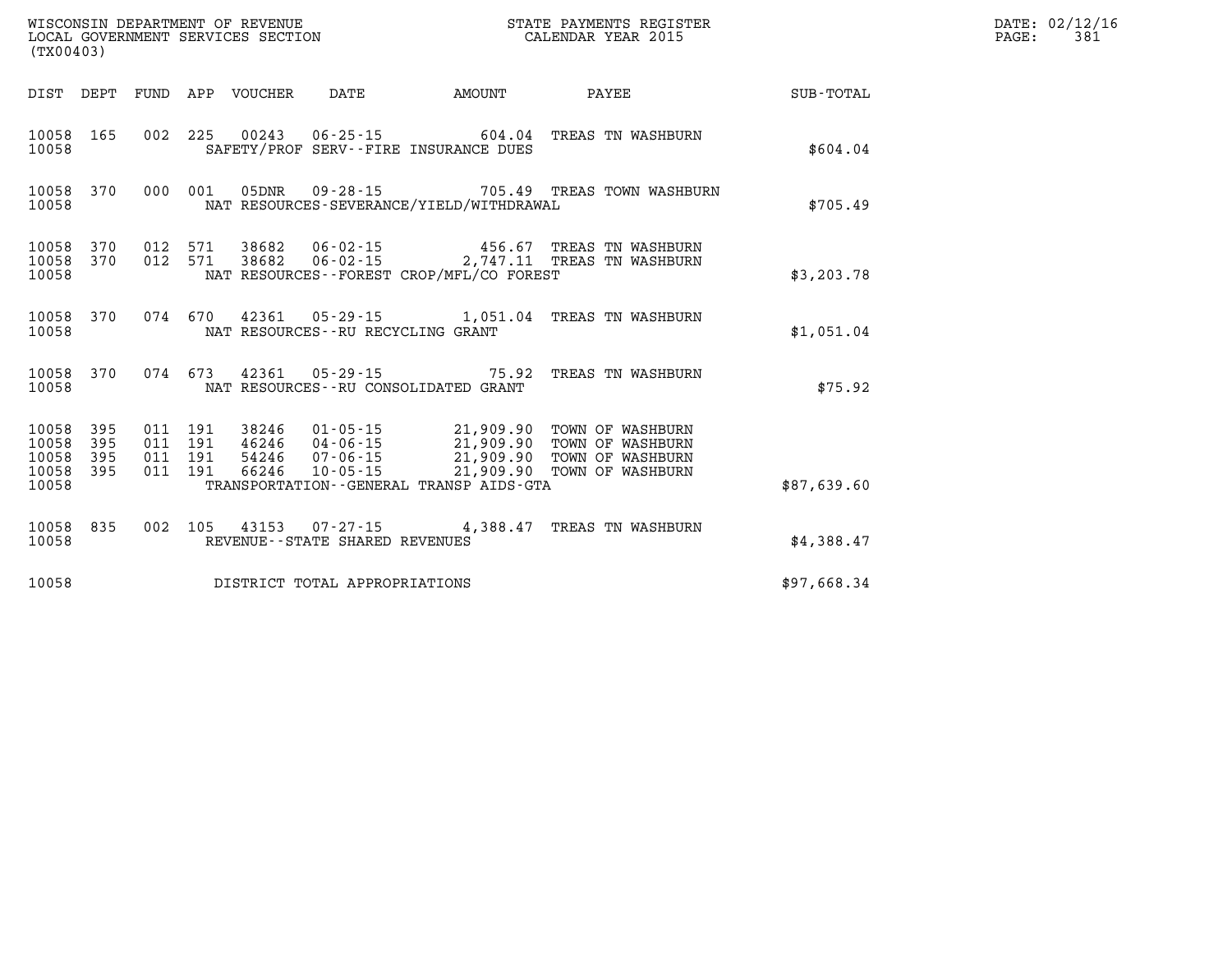| PAGE: | DATE: 02/12/16<br>382 |
|-------|-----------------------|
|       |                       |

| WISCONSIN DEPARTMENT OF REVENUE<br>LOCAL GOVERNMENT SERVICES SECTION<br>(TX00403)                 | STATE PAYMENTS REGISTER<br>CALENDAR YEAR 2015                                                                                                                                                                                       |                                                                                     |  |
|---------------------------------------------------------------------------------------------------|-------------------------------------------------------------------------------------------------------------------------------------------------------------------------------------------------------------------------------------|-------------------------------------------------------------------------------------|--|
| <b>FUND</b><br>DIST<br>DEPT                                                                       | APP<br><b>DATE</b><br><b>VOUCHER</b><br><b>AMOUNT</b>                                                                                                                                                                               | <b>SUB-TOTAL</b><br>PAYEE                                                           |  |
| 002<br>165<br>10060<br>10060                                                                      | 225<br>00244<br>$06 - 25 - 15$<br>1,376.81<br>SAFETY/PROF SERV--FIRE INSURANCE DUES                                                                                                                                                 | TREAS TN WESTON<br>\$1,376.81                                                       |  |
| 10060<br>370<br>000<br>000<br>10060<br>370<br>10060                                               | 001<br>01DNR<br>$04 - 09 - 15$<br>001<br>$06 - 03 - 15$<br>$04$ DNR<br>6,556.32<br>NAT RESOURCES-SEVERANCE/YIELD/WITHDRAWAL                                                                                                         | 140.05<br>TREAS TOWN WESTON<br>TREAS TOWN WESTON<br>\$6,696.37                      |  |
| 012<br>370<br>10060<br>10060                                                                      | 38683<br>571<br>$06 - 02 - 15$<br>NAT RESOURCES - - FOREST CROP/MFL/CO FOREST                                                                                                                                                       | 413.15<br>TREAS TN WESTON<br>\$413.15                                               |  |
| 370<br>074<br>10060<br>10060                                                                      | 670<br>42362<br>$05 - 29 - 15$<br>2,340.66<br>NAT RESOURCES - - RU RECYCLING GRANT                                                                                                                                                  | TREAS TN WESTON<br>\$2,340.66                                                       |  |
| 10060<br>395<br>011<br>10060<br>395<br>011<br>10060<br>395<br>011<br>10060<br>395<br>011<br>10060 | 38247<br>$01 - 05 - 15$<br>22,564.99<br>191<br>191<br>22,564.99<br>46247<br>$04 - 06 - 15$<br>191<br>22,564.99<br>54247<br>$07 - 06 - 15$<br>66247<br>22,565.01<br>191<br>$10 - 05 - 15$<br>TRANSPORTATION--GENERAL TRANSP AIDS-GTA | TOWN OF WESTON<br>TOWN OF WESTON<br>TOWN OF WESTON<br>TOWN OF WESTON<br>\$90,259.98 |  |
| 835<br>002<br>10060<br>10060                                                                      | 105<br>43154<br>6,839.95<br>07-27-15<br>REVENUE - - STATE SHARED REVENUES                                                                                                                                                           | TREAS TN WESTON<br>\$6,839.95                                                       |  |
| 002<br>10060<br>835<br>10060                                                                      | 109<br>02223<br>$07 - 27 - 15$<br>REVENUE--EXEMPT COMPUTER AID                                                                                                                                                                      | 5.00<br>TREAS TN WESTON<br>\$5.00                                                   |  |
| 10060                                                                                             | DISTRICT TOTAL APPROPRIATIONS                                                                                                                                                                                                       | \$107,931.92                                                                        |  |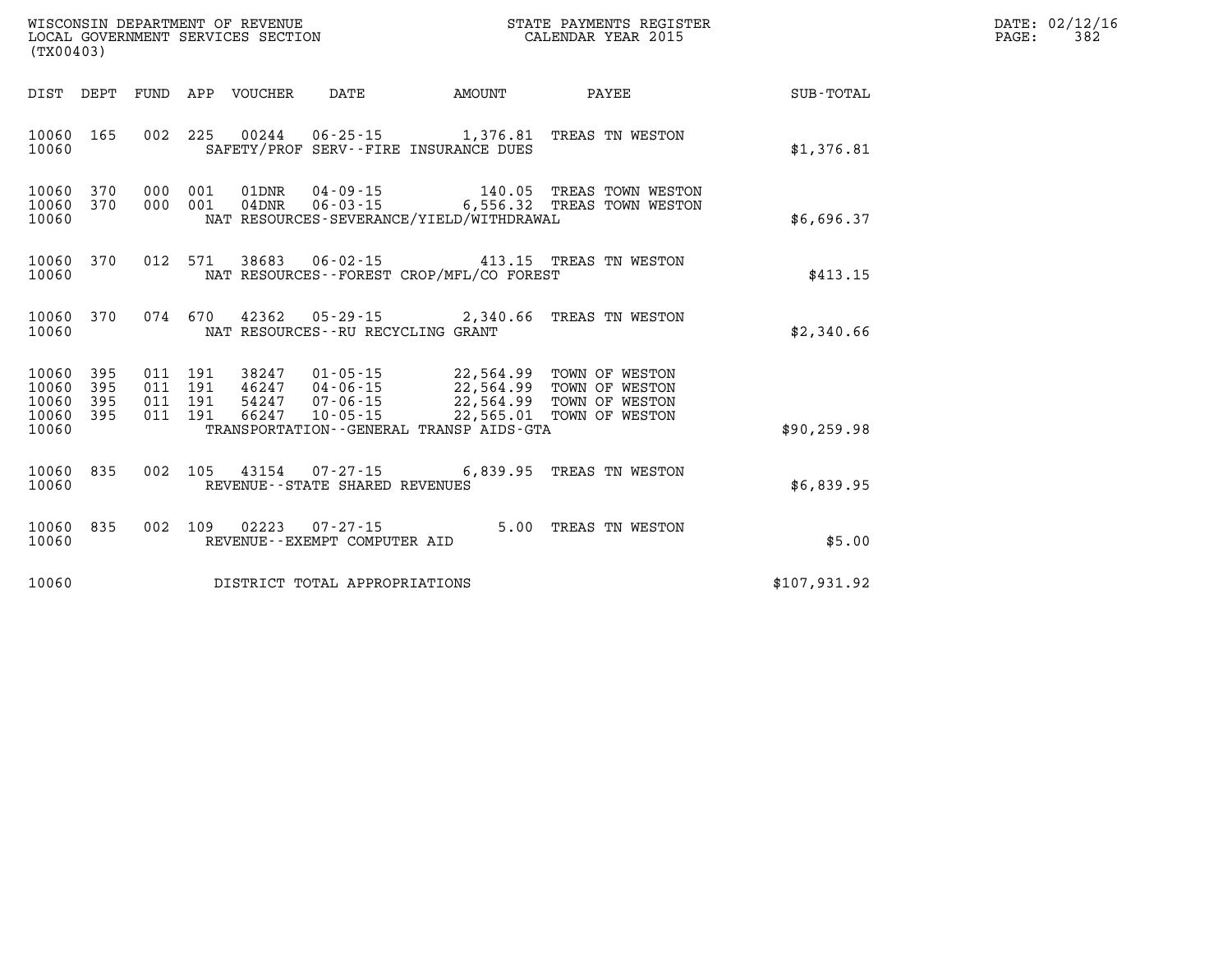| (TX00403)                   |            |                               | WISCONSIN DEPARTMENT OF REVENUE | LOCAL GOVERNMENT SERVICES SECTION           |        | STATE PAYMENTS REGISTER<br>CALENDAR YEAR 2015                                                                                       |              | DATE: 02/12/16<br>PAGE:<br>383 |
|-----------------------------|------------|-------------------------------|---------------------------------|---------------------------------------------|--------|-------------------------------------------------------------------------------------------------------------------------------------|--------------|--------------------------------|
|                             |            |                               | DIST DEPT FUND APP VOUCHER      | DATE                                        | AMOUNT | PAYEE                                                                                                                               | SUB-TOTAL    |                                |
| 10062                       | 10062 165  |                               |                                 | SAFETY/PROF SERV--FIRE INSURANCE DUES       |        | 002 225 00245 06-25-15 1,752.93 TREAS TN WITHEE                                                                                     | \$1,752.93   |                                |
| 10062                       | 10062 370  |                               |                                 | NAT RESOURCES - - FOREST CROP/MFL/CO FOREST |        | 012 571 38684 06-02-15 71.00 TREAS TN WITHEE                                                                                        | \$71.00      |                                |
| 10062 370<br>10062          |            | 074 670                       |                                 | NAT RESOURCES--RU RECYCLING GRANT           |        | 42363  05-29-15  1,364.92  TREAS TN WITHEE                                                                                          | \$1,364.92   |                                |
| 10062 395<br>10062<br>10062 | 395<br>395 | 011 191<br>011 191<br>011 191 |                                 |                                             |        | 38248  01-05-15  31,763.85  TOWN OF WITHEE<br>46248 04-06-15 31,763.85 TOWN OF WITHEE<br>54248  07-06-15  31,763.85  TOWN OF WITHEE |              |                                |
| 10062 395<br>10062          |            | 011 191                       |                                 | TRANSPORTATION--GENERAL TRANSP AIDS-GTA     |        | 66248  10-05-15  31,763.85  TOWN OF WITHEE                                                                                          | \$127.055.40 |                                |
| 10062                       | 10062 835  |                               |                                 | REVENUE - - STATE SHARED REVENUES           |        | 002 105 43155 07-27-15 8,744.16 TREAS TN WITHEE                                                                                     | \$8,744.16   |                                |
| 10062                       | 10062 835  | 002 109                       |                                 | REVENUE--EXEMPT COMPUTER AID                |        | 62.00 TREAS TN WITHEE                                                                                                               | \$62.00      |                                |
| 10062                       |            |                               |                                 | DISTRICT TOTAL APPROPRIATIONS               |        |                                                                                                                                     | \$139,050.41 |                                |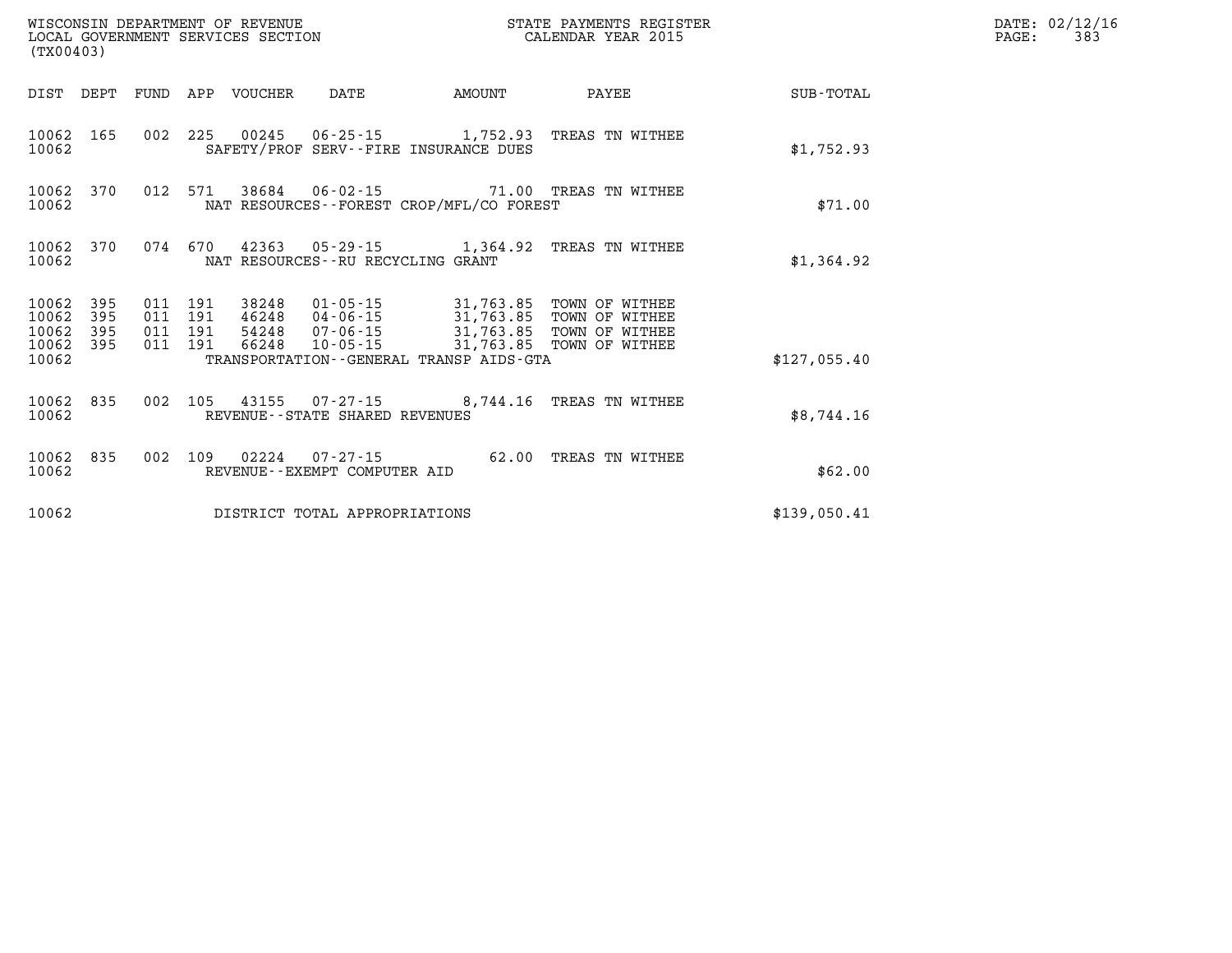| (TX00403)                                           |                                          | WISCONSIN DEPARTMENT OF REVENUE<br>LOCAL GOVERNMENT SERVICES SECTION |                                                        | STATE PAYMENTS REGISTER<br>CALENDAR YEAR 2015                                                                        |              | DATE: 02/12/16<br>$\mathtt{PAGE}$ :<br>384 |
|-----------------------------------------------------|------------------------------------------|----------------------------------------------------------------------|--------------------------------------------------------|----------------------------------------------------------------------------------------------------------------------|--------------|--------------------------------------------|
|                                                     |                                          | DIST DEPT FUND APP VOUCHER                                           | DATE<br>AMOUNT                                         | PAYEE                                                                                                                | SUB-TOTAL    |                                            |
| 10064 165<br>10064                                  |                                          |                                                                      | SAFETY/PROF SERV--FIRE INSURANCE DUES                  | 002 225 00246 06-25-15 1,380.27 TREAS TN WORDEN                                                                      | \$1,380.27   |                                            |
| 10064 370<br>10064                                  |                                          |                                                                      | NAT RESOURCES-SEVERANCE/YIELD/WITHDRAWAL               | 000 001 05DNR 09-28-15 1,492.98 TREAS TOWN WORDEN                                                                    | \$1,492.98   |                                            |
| 10064 370<br>10064                                  |                                          |                                                                      | NAT RESOURCES - - FOREST CROP/MFL/CO FOREST            | 012 571 38685 06-02-15 292.80 TREAS TN WORDEN                                                                        | \$292.80     |                                            |
| 10064 370<br>10064                                  |                                          |                                                                      | NAT RESOURCES--RU RECYCLING GRANT                      | 074 670 42364 05-29-15 1,994.28 TREAS TN WORDEN                                                                      | \$1,994.28   |                                            |
| 10064 395<br>10064 395<br>10064<br>395<br>10064 395 | 011 191<br>011 191<br>011 191<br>011 191 | 66249 10-05-15                                                       | 38249  01-05-15  29,886.64  TOWN OF WORDEN             | 46249  04-06-15  29,886.64  TOWN OF WORDEN<br>54249  07-06-15  29,886.64  TOWN OF WORDEN<br>29,886.66 TOWN OF WORDEN |              |                                            |
| 10064                                               |                                          |                                                                      | TRANSPORTATION--GENERAL TRANSP AIDS-GTA                |                                                                                                                      | \$119,546.58 |                                            |
| 10064 835<br>10064                                  |                                          |                                                                      | REVENUE - - STATE SHARED REVENUES                      | 002 105 43156 07-27-15 7,447.84 TREAS TN WORDEN                                                                      | \$7,447.84   |                                            |
| 10064 835<br>10064                                  |                                          |                                                                      | 002 109 02225 07-27-15<br>REVENUE--EXEMPT COMPUTER AID | 43.00 TREAS TN WORDEN                                                                                                | \$43.00      |                                            |
| 10064                                               |                                          |                                                                      | DISTRICT TOTAL APPROPRIATIONS                          |                                                                                                                      | \$132,197.75 |                                            |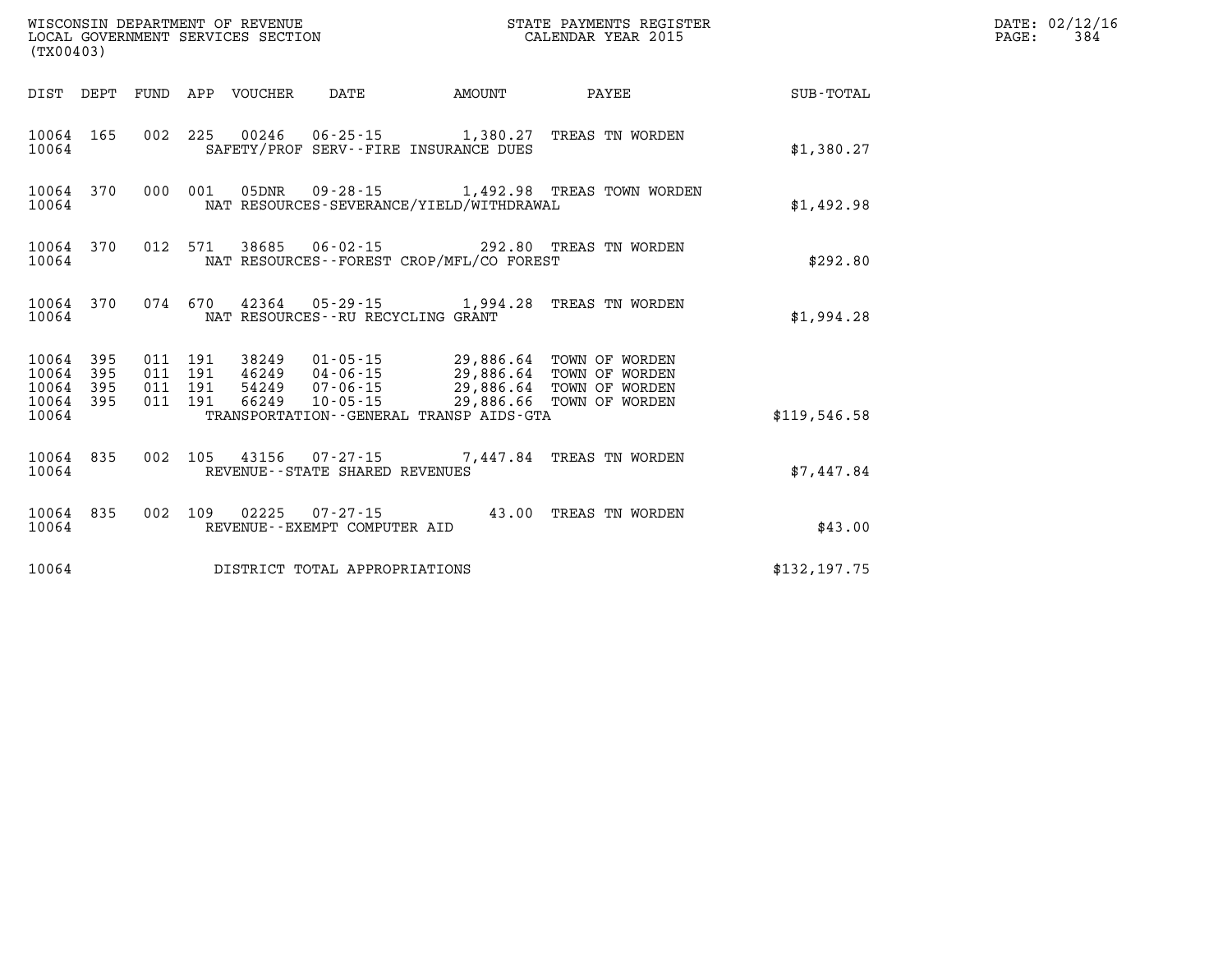| (TX00403)                                |              |                               |         | WISCONSIN DEPARTMENT OF REVENUE<br>LOCAL GOVERNMENT SERVICES SECTION |                                          |                                                                                           | STATE PAYMENTS REGISTER<br>CALENDAR YEAR 2015 |               | DATE: 02/12/16<br>PAGE:<br>385 |
|------------------------------------------|--------------|-------------------------------|---------|----------------------------------------------------------------------|------------------------------------------|-------------------------------------------------------------------------------------------|-----------------------------------------------|---------------|--------------------------------|
|                                          |              |                               |         | DIST DEPT FUND APP VOUCHER                                           | DATE                                     | AMOUNT                                                                                    | PAYEE                                         | SUB-TOTAL     |                                |
| 10066                                    | 10066 165    |                               |         |                                                                      |                                          | 002 225 00247 06-25-15 1,335.26 TREAS TN YORK<br>SAFETY/PROF SERV--FIRE INSURANCE DUES    |                                               | \$1,335.26    |                                |
| 10066 370<br>10066                       |              |                               |         |                                                                      |                                          | 012 571 38686 06-02-15 27.40 TREAS TN YORK<br>NAT RESOURCES - - FOREST CROP/MFL/CO FOREST |                                               | \$27.40       |                                |
| 10066 370<br>10066                       |              | 074 670                       |         |                                                                      | NAT RESOURCES--RU RECYCLING GRANT        | 42365 05-29-15 1,975.26 TREAS TN YORK                                                     |                                               | \$1,975.26    |                                |
| 10066 395<br>10066<br>10066<br>10066 395 | - 395<br>395 | 011 191<br>011 191<br>011 191 | 011 191 | 38250<br>66250                                                       | 10-05-15                                 | 46250 04-06-15 31,059.21<br>54250  07-06-15  31,059.21<br>31,059.21 TOWN OF YORK          | TOWN OF YORK<br>TOWN OF YORK                  |               |                                |
| 10066                                    |              |                               |         |                                                                      |                                          | TRANSPORTATION - - GENERAL TRANSP AIDS - GTA                                              |                                               | \$124, 236.84 |                                |
| 10066                                    | 10066 835    |                               | 002 105 |                                                                      | REVENUE--STATE SHARED REVENUES           | 43157  07-27-15  12,749.45  TREAS TN YORK                                                 |                                               | \$12,749.45   |                                |
| 10066                                    | 10066 835    |                               |         | 002 109 02226                                                        | 07-27-15<br>REVENUE--EXEMPT COMPUTER AID |                                                                                           | 2.00 TREAS TN YORK                            | \$2.00        |                                |
| 10066                                    |              |                               |         |                                                                      | DISTRICT TOTAL APPROPRIATIONS            |                                                                                           |                                               | \$140, 326.21 |                                |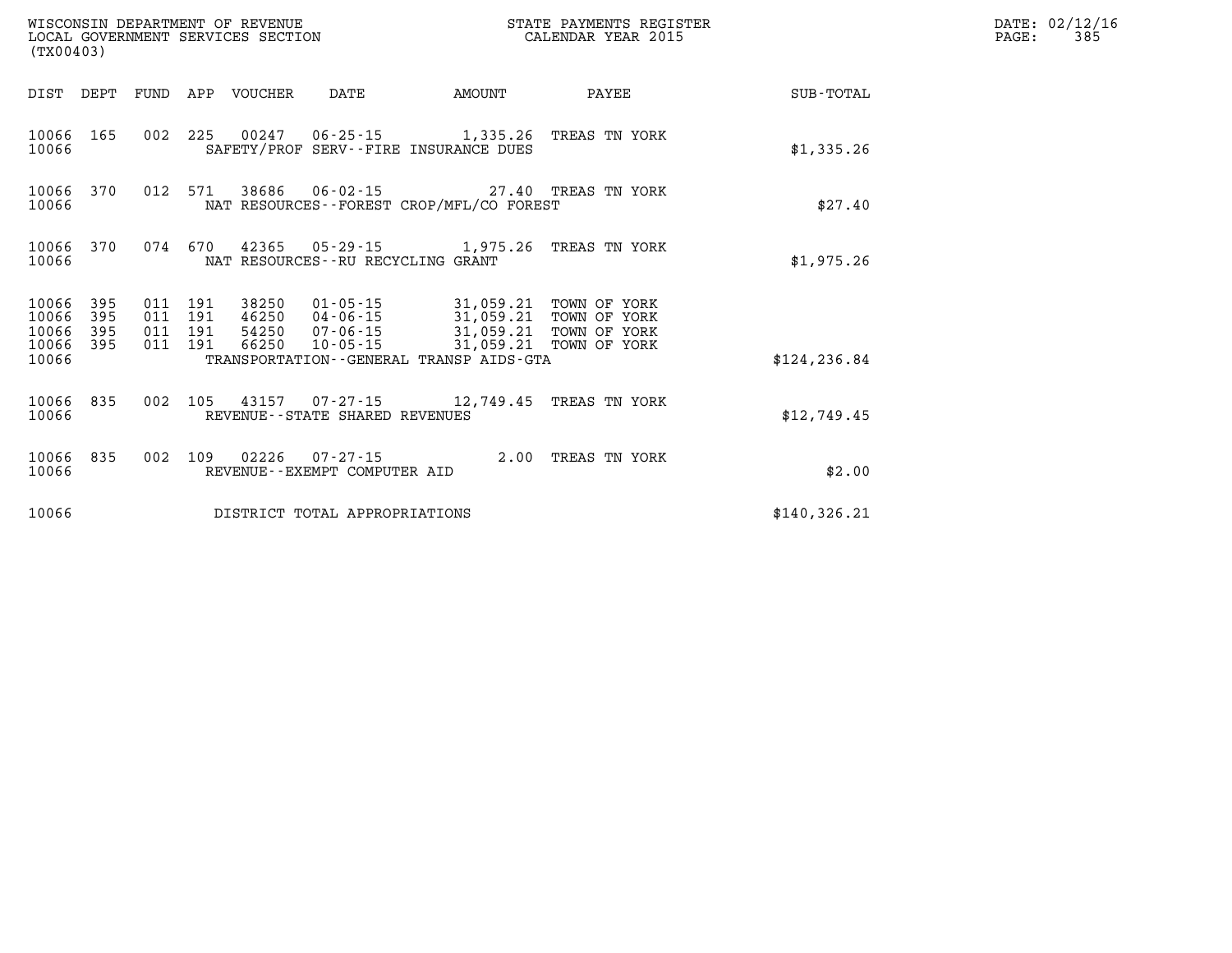|                                           | WISCONSIN DEPARTMENT OF REVENUE<br>STATE PAYMENTS REGISTER<br>CALENDAR YEAR 2015<br>LOCAL GOVERNMENT SERVICES SECTION<br>(TX00403) |                          |                          |                                  |                                                                  |                                                                |                                                                                                                          |               |  |
|-------------------------------------------|------------------------------------------------------------------------------------------------------------------------------------|--------------------------|--------------------------|----------------------------------|------------------------------------------------------------------|----------------------------------------------------------------|--------------------------------------------------------------------------------------------------------------------------|---------------|--|
| DIST                                      | DEPT                                                                                                                               | <b>FUND</b>              | APP                      | VOUCHER                          | DATE                                                             | AMOUNT                                                         | PAYEE                                                                                                                    | SUB-TOTAL     |  |
| 10111<br>10111                            | 165                                                                                                                                | 002                      | 225                      | 00248                            |                                                                  | $06 - 25 - 15$ 635.19<br>SAFETY/PROF SERV--FIRE INSURANCE DUES | TREAS VIL CURTISS                                                                                                        | \$635.19      |  |
| 10111<br>10111                            | 370                                                                                                                                | 074                      | 670                      | 42366                            | NAT RESOURCES - - RU RECYCLING GRANT                             |                                                                | 05-29-15 630.94 TREAS VIL CURTISS                                                                                        | \$630.94      |  |
| 10111<br>10111<br>10111<br>10111<br>10111 | 395<br>395<br>395<br>395                                                                                                           | 011<br>011<br>011<br>011 | 191<br>191<br>191<br>191 | 38251<br>46251<br>54251<br>66251 | $01 - 05 - 15$<br>$04 - 06 - 15$<br>07-06-15<br>$10 - 05 - 15$   | TRANSPORTATION--GENERAL TRANSP AIDS-GTA                        | 3,834.17 VILLAGE OF CURTISS<br>3,834.17 VILLAGE OF CURTISS<br>3,834.17 VILLAGE OF CURTISS<br>3,834.17 VILLAGE OF CURTISS | \$15,336.68   |  |
| 10111<br>10111                            | 505                                                                                                                                | 002                      | 743                      |                                  | DOA--HOUSING ASSISTANCE GRANTS                                   |                                                                | 01374  09-14-15  78,343.00  TREAS VIL CURTISS                                                                            | \$78,343.00   |  |
| 10111<br>10111                            | 835                                                                                                                                | 002                      | 105                      |                                  | REVENUE - - STATE SHARED REVENUES                                | 43158 07-27-15 21,360.26                                       | TREAS VIL CURTISS                                                                                                        | \$21,360.26   |  |
| 10111<br>10111<br>10111                   | 835<br>835                                                                                                                         | 002<br>002               | 109<br>109               | 02227<br>05044                   | $07 - 27 - 15$<br>$07 - 27 - 15$<br>REVENUE--EXEMPT COMPUTER AID | 15.00<br>1,991.00                                              | TREAS VIL CURTISS<br>TREAS VIL CURTISS                                                                                   | \$2,006.00    |  |
| 10111<br>10111                            | 835                                                                                                                                | 021                      | 363                      | 35542                            | $03 - 23 - 15$<br>REVENUE - - LOTTERY CREDIT -                   | 813.96                                                         | TREAS VIL CURTISS                                                                                                        | \$813.96      |  |
| 10111                                     |                                                                                                                                    |                          |                          |                                  | DISTRICT TOTAL APPROPRIATIONS                                    |                                                                |                                                                                                                          | \$119, 126.03 |  |

**DATE: 02/12/16<br>PAGE: 386**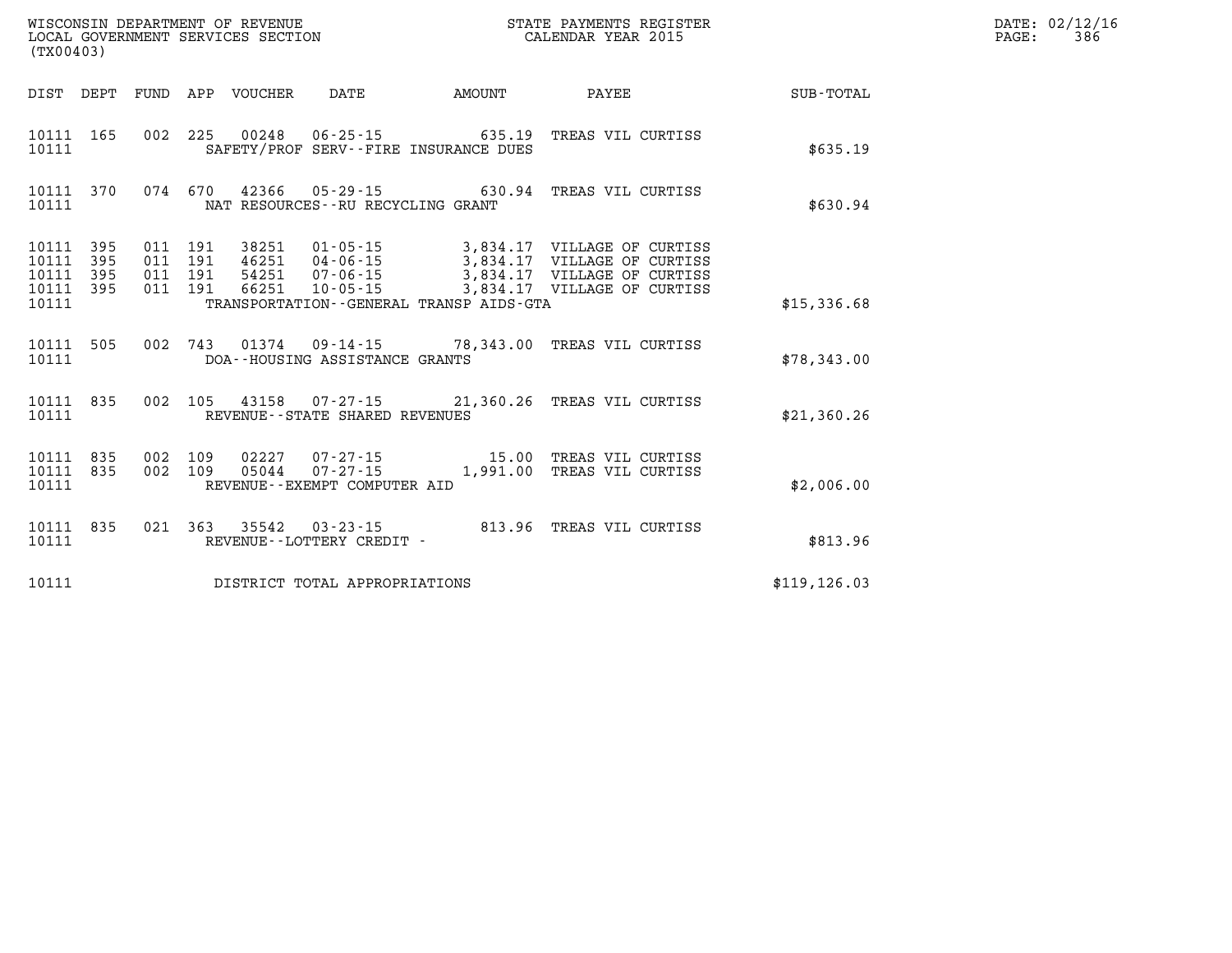| PAGE: | DATE: 02/12/16<br>387 |
|-------|-----------------------|
|-------|-----------------------|

| DIST<br>DEPT                                                          | FUND                     | APP<br><b>VOUCHER</b>                                        | DATE                                                                                                            | <b>AMOUNT</b>                                    | PAYEE                                                                                            | SUB-TOTAL   |
|-----------------------------------------------------------------------|--------------------------|--------------------------------------------------------------|-----------------------------------------------------------------------------------------------------------------|--------------------------------------------------|--------------------------------------------------------------------------------------------------|-------------|
| 10116<br>165<br>10116                                                 | 002                      | 225<br>00249                                                 | 06-25-15<br>SAFETY/PROF SERV--FIRE INSURANCE DUES                                                               | 2,005.58                                         | TREAS VIL DORCHESTER                                                                             | \$2,005.58  |
| 10116<br>370<br>10116                                                 | 074                      | 670<br>42367                                                 | $05 - 29 - 15$<br>NAT RESOURCES - - RU RECYCLING GRANT                                                          | 1,532.17                                         | TREAS VIL DORCHESTER                                                                             | \$1,532.17  |
| 395<br>10116<br>10116<br>395<br>395<br>10116<br>10116<br>395<br>10116 | 011<br>011<br>011<br>011 | 191<br>38252<br>191<br>46252<br>191<br>54252<br>191<br>66252 | $01 - 05 - 15$<br>$04 - 06 - 15$<br>$07 - 06 - 15$<br>$10 - 05 - 15$<br>TRANSPORTATION--GENERAL TRANSP AIDS-GTA | 13,299.95<br>13,299.95<br>13,299.95<br>13,299.98 | VILLAGE OF DORCHESTER<br>VILLAGE OF DORCHESTER<br>VILLAGE OF DORCHESTER<br>VILLAGE OF DORCHESTER | \$53,199.83 |
| 455<br>10116<br>10116                                                 | 002                      | 231<br>16                                                    | $04 - 20 - 15$<br>JUSTICE - - LAW ENFORCEMENT TRAINING                                                          | 160.00                                           | TREAS VIL DORCHESTER                                                                             | \$160.00    |
| 835<br>10116<br>10116                                                 | 002                      | 105                                                          | 43159 07-27-15 30,708.25<br>REVENUE - - STATE SHARED REVENUES                                                   |                                                  | TREAS VIL DORCHESTER                                                                             | \$30,708.25 |
| 10116<br>835<br>835<br>10116<br>10116<br>835<br>10116                 | 002<br>002<br>002        | 109<br>02228<br>109<br>02887<br>109<br>05045                 | $07 - 27 - 15$<br>$07 - 27 - 15$<br>$07 - 27 - 15$<br>REVENUE - - EXEMPT COMPUTER AID                           | 364.00<br>42.00<br>4,432.00                      | TREAS VIL DORCHESTER<br>TREAS VIL DORCHESTER<br>TREAS VIL DORCHESTER                             | \$4,838.00  |
| 10116<br>835<br>10116                                                 | 021                      | 363<br>35543                                                 | $03 - 23 - 15$<br>REVENUE--LOTTERY CREDIT -                                                                     | 738.96                                           | TREAS VIL DORCHESTER                                                                             | \$738.96    |
| 10116                                                                 |                          |                                                              | DISTRICT TOTAL APPROPRIATIONS                                                                                   |                                                  |                                                                                                  | \$93,182.79 |

WISCONSIN DEPARTMENT OF REVENUE **STATE PAYMENTS REGISTER**<br>LOCAL GOVERNMENT SERVICES SECTION

LOCAL GOVERNMENT SERVICES SECTION

**(TX00403)**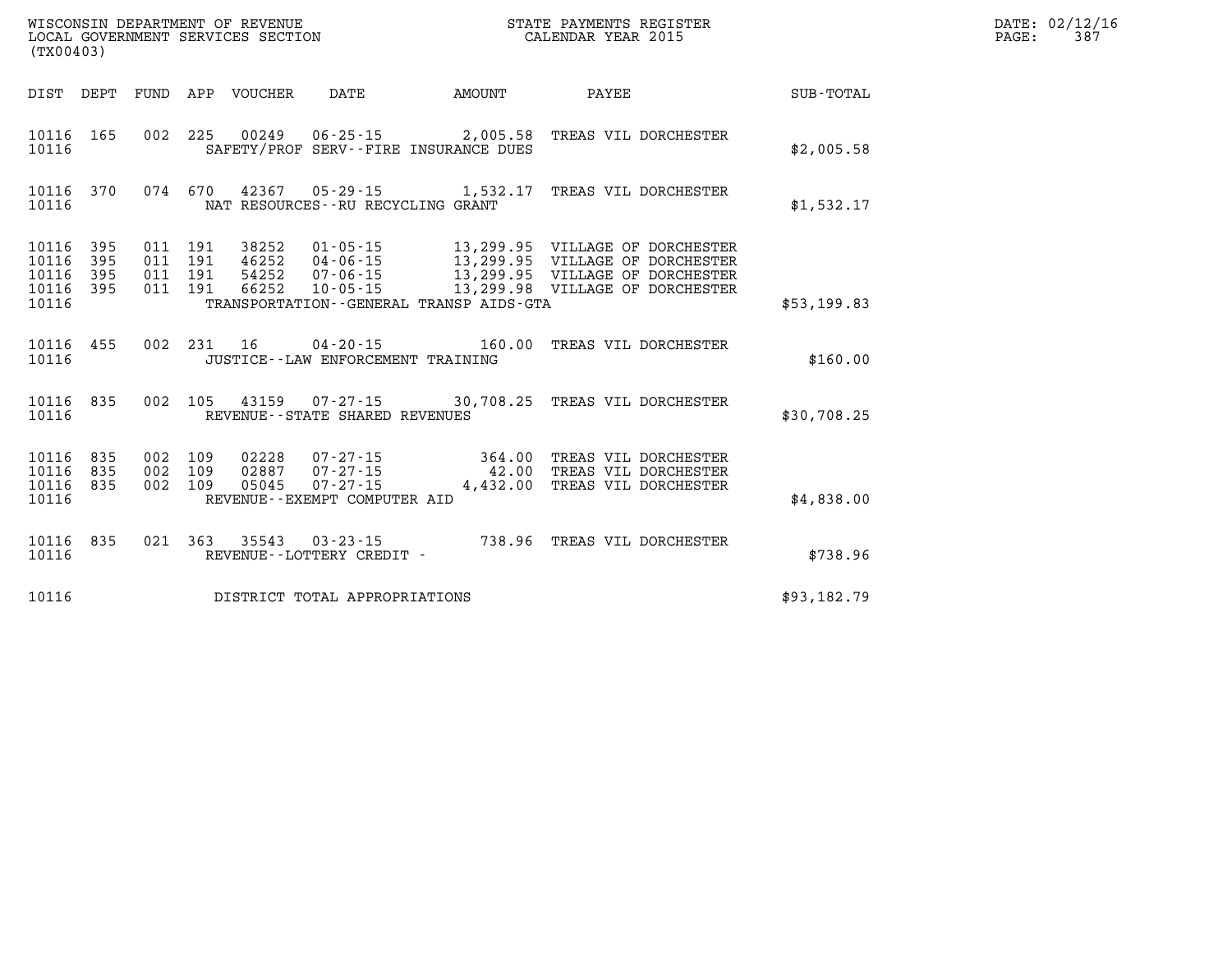| (TX00403)                        |                          |                          |                          | WISCONSIN DEPARTMENT OF REVENUE<br>LOCAL GOVERNMENT SERVICES SECTION |                                                                      |                                                                | STATE PAYMENTS REGISTER<br>CALENDAR YEAR 2015                                                                   |              |
|----------------------------------|--------------------------|--------------------------|--------------------------|----------------------------------------------------------------------|----------------------------------------------------------------------|----------------------------------------------------------------|-----------------------------------------------------------------------------------------------------------------|--------------|
| DIST                             | DEPT                     | FUND                     |                          |                                                                      | APP VOUCHER DATE AMOUNT                                              |                                                                | <b>PAYEE</b>                                                                                                    | SUB-TOTAL    |
| 10131<br>10131                   | 165                      | 002                      | 225                      | 00250                                                                |                                                                      | $06 - 25 - 15$ 494.78<br>SAFETY/PROF SERV--FIRE INSURANCE DUES | TREAS VIL GRANTON                                                                                               | \$494.78     |
| 10131<br>10131                   | 370                      | 074                      | 670                      |                                                                      | NAT RESOURCES - - RU RECYCLING GRANT                                 |                                                                | 42368  05-29-15  1,337.18  TREAS VIL GRANTON                                                                    | \$1,337.18   |
| 10131<br>10131<br>10131<br>10131 | 395<br>395<br>395<br>395 | 011<br>011<br>011<br>011 | 191<br>191<br>191<br>191 | 38253<br>46253<br>54253<br>66253                                     | $01 - 05 - 15$<br>$04 - 06 - 15$<br>$07 - 06 - 15$<br>$10 - 05 - 15$ | 7,043.28                                                       | 7,043.28 VILLAGE OF GRANTON<br>VILLAGE OF GRANTON<br>7,043.28 VILLAGE OF GRANTON<br>7,043.31 VILLAGE OF GRANTON |              |
| 10131                            |                          |                          |                          |                                                                      |                                                                      | TRANSPORTATION - - GENERAL TRANSP AIDS - GTA                   |                                                                                                                 | \$28,173.15  |
| 10131<br>10131                   | 455                      | 002                      | 231                      | 14                                                                   | $04 - 08 - 15$<br>JUSTICE - - LAW ENFORCEMENT TRAINING               | 320.00                                                         | TREAS VIL GRANTON                                                                                               | \$320.00     |
| 10131<br>10131                   | 505                      | 002                      | 743                      |                                                                      | DOA--HOUSING ASSISTANCE GRANTS                                       |                                                                | 09781  07-14-15  44,027.78  TREAS VIL GRANTON                                                                   | \$44,027.78  |
| 10131<br>10131                   | 835                      | 002                      | 105                      | 43160                                                                | REVENUE - - STATE SHARED REVENUES                                    |                                                                | 07-27-15 30,177.89 TREAS VIL GRANTON                                                                            | \$30,177.89  |
| 10131<br>10131                   | 835                      | 002                      | 109                      | 02229                                                                | $07 - 27 - 15$<br>REVENUE--EXEMPT COMPUTER AID                       |                                                                | 86.00 TREAS VIL GRANTON                                                                                         | \$86.00      |
| 10131<br>10131                   | 835                      | 021                      | 363                      | 35544                                                                | $03 - 23 - 15$<br>REVENUE--LOTTERY CREDIT -                          |                                                                | 185.88 TREAS VIL GRANTON                                                                                        | \$185.88     |
| 10131                            |                          |                          |                          |                                                                      | DISTRICT TOTAL APPROPRIATIONS                                        |                                                                |                                                                                                                 | \$104,802.66 |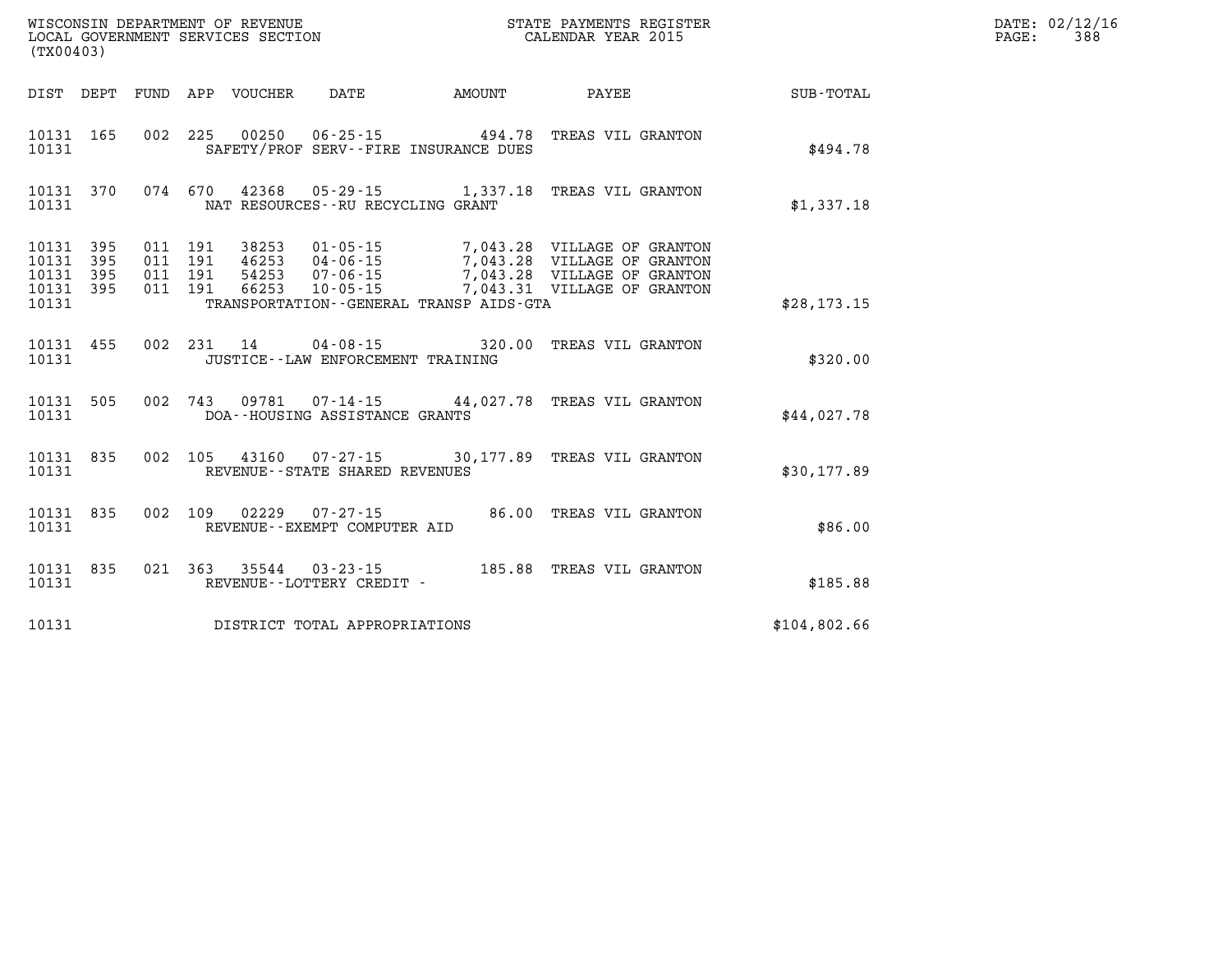| (TX00403)                                 |                          | WISCONSIN DEPARTMENT OF REVENUE<br>LOCAL GOVERNMENT SERVICES SECTION | STATE PAYMENTS REGISTER<br>CALENDAR YEAR 2015 |                    |                                                |                                                                  |                                                                                       |             |
|-------------------------------------------|--------------------------|----------------------------------------------------------------------|-----------------------------------------------|--------------------|------------------------------------------------|------------------------------------------------------------------|---------------------------------------------------------------------------------------|-------------|
| DIST                                      | DEPT                     | FUND                                                                 | APP                                           |                    |                                                | VOUCHER DATE AMOUNT                                              | <b>PAYEE</b>                                                                          | SUB-TOTAL   |
| 10191<br>10191                            | 165                      | 002                                                                  | 225                                           |                    |                                                | 00251  06-25-15  756.61<br>SAFETY/PROF SERV--FIRE INSURANCE DUES | TREAS VIL WITHEE                                                                      | \$756.61    |
| 10191<br>10191                            | 370                      | 074                                                                  | 670                                           |                    | NAT RESOURCES -- RU RECYCLING GRANT            |                                                                  | 42369 05-29-15 2,224.94 TREAS VIL WITHEE                                              | \$2,224.94  |
| 10191<br>10191<br>10191<br>10191<br>10191 | 395<br>395<br>395<br>395 | 011<br>011<br>011<br>011                                             | 191<br>191<br>191<br>191                      | 66254              |                                                | TRANSPORTATION--GENERAL TRANSP AIDS-GTA                          | 54254  07-06-15   6,124.85   VILLAGE OF WITHEE<br>10-05-15 6,124.88 VILLAGE OF WITHEE | \$24,499.43 |
| 10191<br>10191                            | 835                      | 002                                                                  |                                               |                    | REVENUE - - STATE SHARED REVENUES              |                                                                  | 105 43161 07-27-15 34, 102.61 TREAS VIL WITHEE                                        | \$34,102.61 |
| 10191<br>10191<br>10191                   | 835<br>835               | 002<br>002                                                           | 109<br>109                                    | 05046              | $07 - 27 - 15$<br>REVENUE--EXEMPT COMPUTER AID | 02231 07-27-15 355.00<br>609.00                                  | TREAS VIL WITHEE<br>TREAS VIL WITHEE                                                  | \$964.00    |
| 10191<br>10191                            | 835                      | 021                                                                  |                                               | 363 35546 03-23-15 | REVENUE - - LOTTERY CREDIT -                   |                                                                  | 1,356.12 TREAS VIL WITHEE                                                             | \$1,356.12  |
| 10191                                     |                          |                                                                      |                                               |                    | DISTRICT TOTAL APPROPRIATIONS                  |                                                                  |                                                                                       | \$63,903.71 |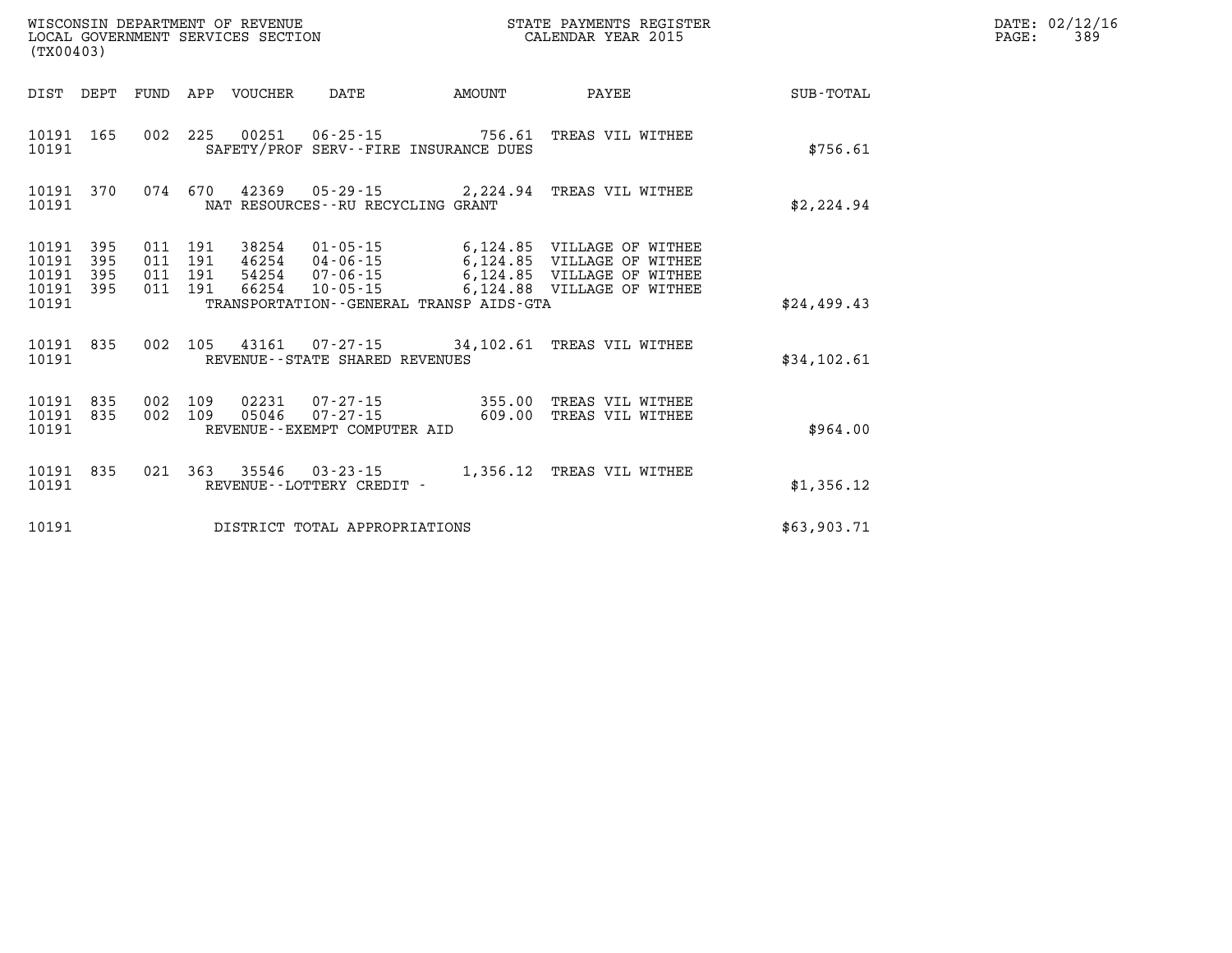| (TX00403)                                         |            |                               |         |                                  |                                                               |                                                                                                                                                                                                             |                                                |              | PAGE: | DATE: 02/12/16<br>390 |  |
|---------------------------------------------------|------------|-------------------------------|---------|----------------------------------|---------------------------------------------------------------|-------------------------------------------------------------------------------------------------------------------------------------------------------------------------------------------------------------|------------------------------------------------|--------------|-------|-----------------------|--|
|                                                   |            |                               |         | DIST DEPT FUND APP VOUCHER       | DATE                                                          | AMOUNT                                                                                                                                                                                                      | PAYEE                                          | SUB-TOTAL    |       |                       |  |
| 10201                                             | 10201 165  |                               |         | 002 225 00252                    |                                                               | $06 - 25 - 15$ 4, 761.43<br>SAFETY/PROF SERV--FIRE INSURANCE DUES                                                                                                                                           | TREAS CITY ABBOTSFORD                          | \$4,761.43   |       |                       |  |
| 10201                                             | 10201 370  |                               | 074 670 |                                  | NAT RESOURCES--RU RECYCLING GRANT                             | 42370  05-29-15  7,809.69  TREAS CITY ABBOTSFORD                                                                                                                                                            |                                                | \$7,809.69   |       |                       |  |
| 10201 395<br>10201<br>10201<br>10201 395<br>10201 | 395<br>395 | 011 191<br>011 191<br>011 191 | 011 191 | 38255<br>46255<br>54255<br>66255 |                                                               | 01-05-15 32,298.40 CITY OF ABBOTSFORD<br>04-06-15 32,298.40 CITY OF ABBOTSFORD<br>07-06-15 32,298.40 CITY OF ABBOTSFORD<br>10-05-15 32,298.40 CITY OF ABBOTSFORD<br>TRANSPORTATION--GENERAL TRANSP AIDS-GTA |                                                | \$129,193.60 |       |                       |  |
| 10201 435<br>10201                                |            |                               | 005 162 | 01DHS                            |                                                               | 09-17-15   5,035.02 ABBOTSFORD AMBULANCE SERVICE<br>HS--AMBULANCE FUNDING ASSISTANCE GRANTS                                                                                                                 |                                                | \$5,035.02   |       |                       |  |
| 10201 435<br>10201                                |            |                               | 005 163 | 01LGS                            |                                                               | 11-16-15 7,998.25 DHS PREPAID MEDICAL TRANSPORT<br>HS--PREPAID MEDICAL TRANSPORT REIMBURSE                                                                                                                  |                                                | \$7,998.25   |       |                       |  |
| 10201 505<br>10201                                |            |                               | 002 174 | 58240                            |                                                               | 04-30-15 4,523.00 TREAS CITY ABBOTSFORD<br>DOA--TRANSMISSION LINE FEE DISTRIBUTION                                                                                                                          |                                                | \$4,523.00   |       |                       |  |
| 10201 505<br>10201                                |            |                               | 002 743 |                                  | DOA--HOUSING ASSISTANCE GRANTS                                | 01297  09-14-15  226,957.00  TREAS CITY ABBOTSFORD                                                                                                                                                          |                                                | \$226,957.00 |       |                       |  |
| 10201 835<br>10201                                |            |                               | 002 105 |                                  | REVENUE--STATE SHARED REVENUES                                | 43162  07-27-15  84,817.57  TREAS CITY ABBOTSFORD                                                                                                                                                           |                                                | \$84,817.57  |       |                       |  |
| 10201 835<br>10201 835<br>10201 835<br>10201      |            | 002 109<br>002 109<br>002 109 |         | 02232<br>02898<br>05047          | $07 - 27 - 15$<br>REVENUE--EXEMPT COMPUTER AID                | 07-27-15 1,861.00 TREAS CITY ABBOTSFORD<br>07-27-15 5,465.00 TREAS CITY ABBOTSFORD<br>3,123.00                                                                                                              | TREAS CITY ABBOTSFORD                          | \$10,449.00  |       |                       |  |
| 10201 835<br>10201                                |            |                               | 002 501 | 00001                            | $02 - 02 - 15$                                                | DOA-PAYMENT FOR MUNICIPAL SERVICES AID                                                                                                                                                                      | 2,550.87 TREAS CITY ABBOTSFORD                 | \$2,550.87   |       |                       |  |
| 10201<br>10201<br>10201                           | 835<br>835 | 021 363<br>021                | 363     | 35547<br>35751                   | $03 - 23 - 15$<br>$03 - 23 - 15$<br>REVENUE--LOTTERY CREDIT - | 472.15<br>6,895.11                                                                                                                                                                                          | TREAS CITY ABBOTSFORD<br>TREAS CITY ABBOTSFORD | \$7,367.26   |       |                       |  |
| 10201                                             |            |                               |         |                                  | DISTRICT TOTAL APPROPRIATIONS                                 |                                                                                                                                                                                                             |                                                | \$491,462.69 |       |                       |  |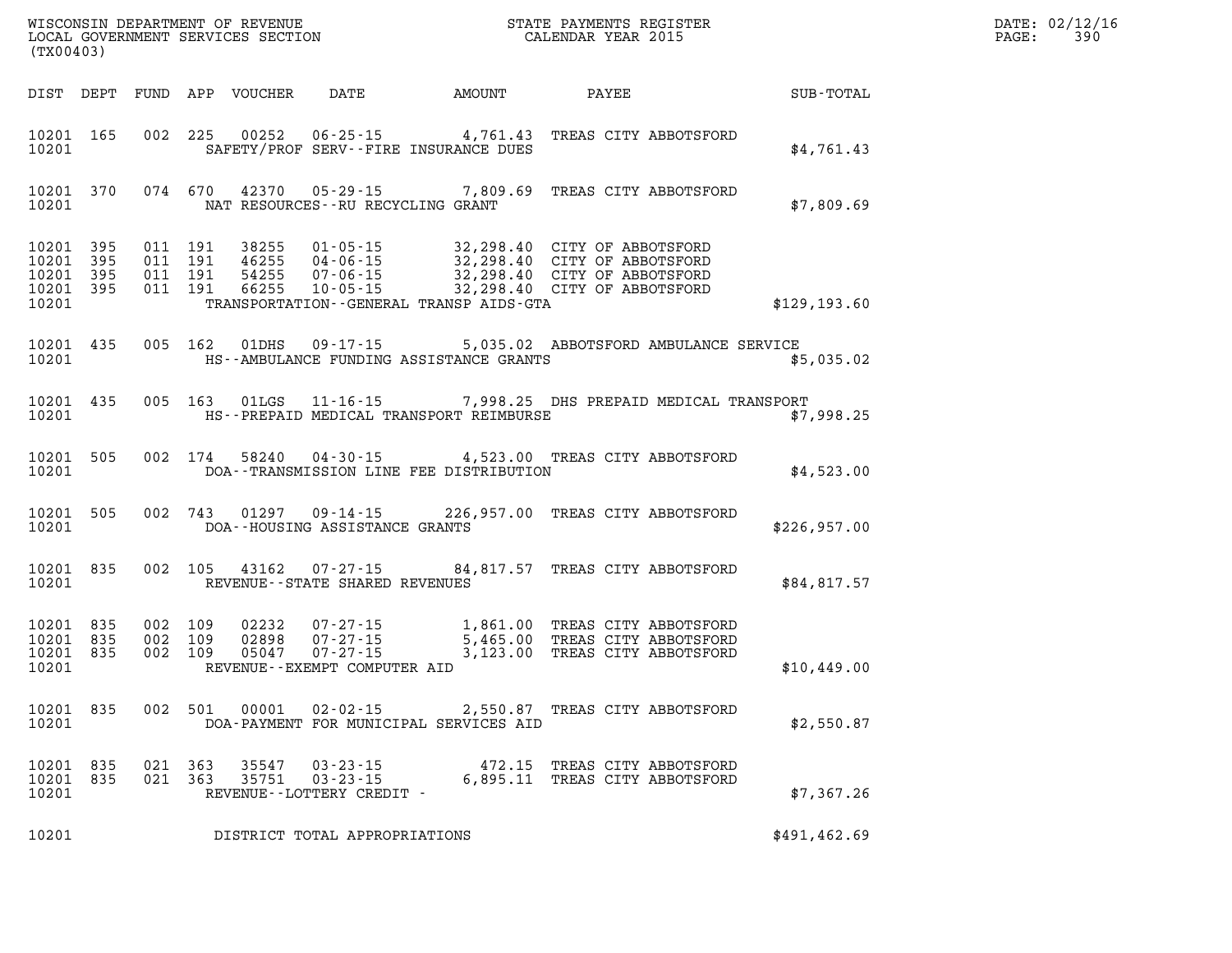| (TX00403)                                                                                                | WISCONSIN DEPARTMENT OF REVENUE<br>LOCAL GOVERNMENT SERVICES SECTION FOR THE STATE PAYMENTS REGISTER<br>LOCAL GOVERNMENT SERVICES SECTION                                                                                            |                                                      | DATE: 02/12/16<br>391<br>PAGE: |
|----------------------------------------------------------------------------------------------------------|--------------------------------------------------------------------------------------------------------------------------------------------------------------------------------------------------------------------------------------|------------------------------------------------------|--------------------------------|
|                                                                                                          | DIST DEPT FUND APP VOUCHER DATE AMOUNT PAYEE SUB-TOTAL                                                                                                                                                                               |                                                      |                                |
| 10211 165<br>10211                                                                                       | 002 225 00253 06-25-15 3,242.25 TREAS CITY COLBY<br>SAFETY/PROF SERV--FIRE INSURANCE DUES                                                                                                                                            | \$3,242.25                                           |                                |
| 10211 370<br>10211                                                                                       | 074 670 42371 05-29-15 4,620.29 TREAS CITY COLBY<br>NAT RESOURCES--RU RECYCLING GRANT                                                                                                                                                | \$4,620.29                                           |                                |
| 10211 395<br>011 191<br>10211<br>395<br>011 191<br>10211 395<br>011 191<br>10211 395<br>011 191<br>10211 | 38256  01-05-15  36,864.64  CITY OF COLBY<br>46256  04-06-15  36,864.64  CITY OF COLBY<br>54256  07-06-15  36,864.64  CITY OF COLBY<br>66256  10-05-15  36,864.64  CITY OF COLBY<br>54256<br>TRANSPORTATION--GENERAL TRANSP AIDS-GTA | \$147,458.56                                         |                                |
| 10211 435<br>10211                                                                                       | 09-17-15 4,969.07 COLBY AMBULANCE SERVICE<br>005 162 01DHS<br>HS--AMBULANCE FUNDING ASSISTANCE GRANTS                                                                                                                                | \$4,969.07                                           |                                |
| 10211 435<br>10211                                                                                       | 005 163 01LGS 11-16-15<br>HS--PREPAID MEDICAL TRANSPORT REIMBURSE                                                                                                                                                                    | 5,621.96 DHS PREPAID MEDICAL TRANSPORT<br>\$5,621.96 |                                |
| 10211 455<br>10211 455<br>002 231<br>10211                                                               | 002 231 05723<br>04-21-15 800.00 TREAS CITY COLBY<br>04-27-15 800.00 TREAS CITY COLBY<br>20<br>JUSTICE - - LAW ENFORCEMENT TRAINING                                                                                                  | \$1,600.00                                           |                                |
| 10211 835<br>10211                                                                                       | 002 105 43163 07-27-15 91,744.85 TREAS CITY COLBY<br>REVENUE--STATE SHARED REVENUES                                                                                                                                                  | \$91,744.85                                          |                                |
| 002 109<br>10211 835<br>10211 835<br>002 109<br>10211 835<br>10211                                       | 07-27-15 677.00 TREAS CITY COLBY<br>07-27-15 860.00 TREAS CITY COLBY<br>02233<br>02899<br>002 109<br>05195<br>07-27-15 6,321.00 TREAS CITY COLBY<br>REVENUE--EXEMPT COMPUTER AID                                                     | \$7,858.00                                           |                                |
| 10211 835<br>10211                                                                                       | 021 363 35752<br>$03 - 23 - 15$<br>REVENUE--LOTTERY CREDIT -                                                                                                                                                                         | 2,433.48 TREAS CITY COLBY<br>\$2,433.48              |                                |
| 10211                                                                                                    | DISTRICT TOTAL APPROPRIATIONS                                                                                                                                                                                                        | \$269,548.46                                         |                                |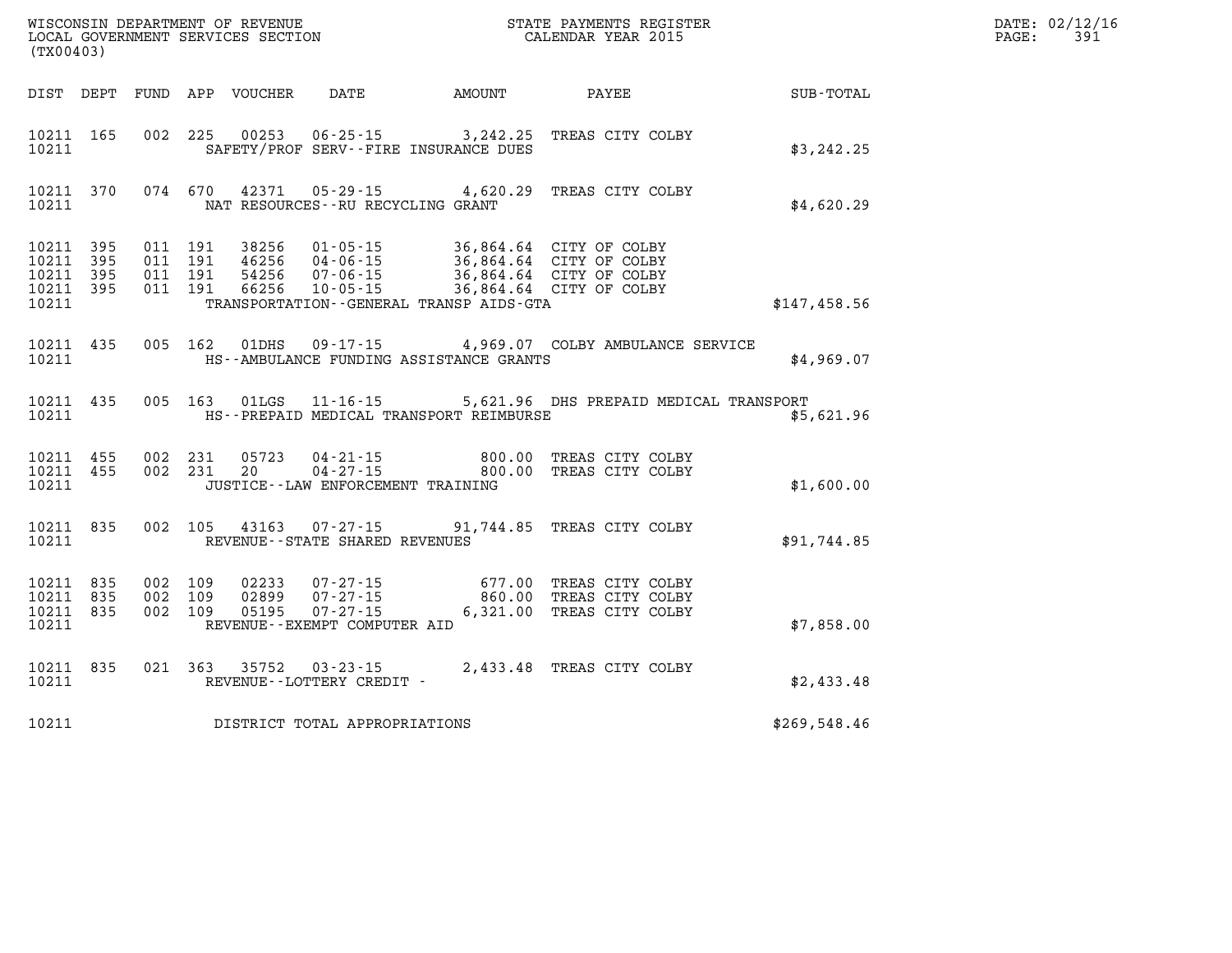| (TX00403)                                    |           |                    |                    |               |                                                     |                                                                  |                                                                                                                                                                                      |               | DATE: 02/12/16<br>$\mathtt{PAGE:}$<br>392 |
|----------------------------------------------|-----------|--------------------|--------------------|---------------|-----------------------------------------------------|------------------------------------------------------------------|--------------------------------------------------------------------------------------------------------------------------------------------------------------------------------------|---------------|-------------------------------------------|
|                                              |           |                    |                    |               |                                                     | DIST DEPT FUND APP VOUCHER DATE AMOUNT PAYEE                     |                                                                                                                                                                                      | SUB-TOTAL     |                                           |
| 10231 165<br>10231                           |           |                    | 002 225            |               |                                                     | 00254 06-25-15 1,646.46<br>SAFETY/PROF SERV--FIRE INSURANCE DUES | TREAS CITY GREENWOOD                                                                                                                                                                 | \$1,646.46    |                                           |
| 10231                                        | 10231 370 |                    |                    |               |                                                     | NAT RESOURCES-SEVERANCE/YIELD/WITHDRAWAL                         | 000 001 01DNR 04-09-15 4,335.32 TREAS CITY GREENWOOD                                                                                                                                 | \$4,335.32    |                                           |
| 10231                                        | 10231 370 |                    |                    |               |                                                     | NAT RESOURCES - - FOREST CROP/MFL/CO FOREST                      | 012 571 38687 06-02-15 7.20 TREAS CITY GREENWOOD                                                                                                                                     | \$7.20        |                                           |
| 10231                                        | 10231 370 |                    |                    |               | NAT RESOURCES--RU RECYCLING GRANT                   |                                                                  | 074 670 42372 05-29-15 2,770.27 TREAS CITY GREENWOOD                                                                                                                                 | \$2,770.27    |                                           |
| 10231 395<br>10231 395<br>10231 395<br>10231 | 10231 395 | 011 191<br>011 191 | 011 191<br>011 191 |               |                                                     | TRANSPORTATION--GENERAL TRANSP AIDS-GTA                          | 38257 01-05-15 23,542.30 CITY OF GREENWOOD<br>46257 04-06-15 23,542.30 CITY OF GREENWOOD<br>54257 07-06-15 23,542.30 CITY OF GREENWOOD<br>66257 10-05-15 23,542.31 CITY OF GREENWOOD | \$94,169.21   |                                           |
| 10231                                        | 10231 435 |                    |                    | 005 162 01DHS |                                                     | HS--AMBULANCE FUNDING ASSISTANCE GRANTS                          | 09-17-15 4,929.10 GREENWOOD AREA AMBULANCE SERV                                                                                                                                      | \$4,929.10    |                                           |
| 10231 435<br>10231                           |           |                    |                    |               |                                                     | HS--PREPAID MEDICAL TRANSPORT REIMBURSE                          | 005 163 01LGS 11-16-15 3,245.67 DHS PREPAID MEDICAL TRANSPORT                                                                                                                        | \$3,245.67    |                                           |
| 10231                                        | 10231 455 |                    |                    |               | JUSTICE - - LAW ENFORCEMENT TRAINING                |                                                                  | 002 231 14 04-08-15 480.00 TREAS CITY GREENWOOD                                                                                                                                      | \$480.00      |                                           |
| 10231                                        | 10231 835 |                    |                    |               | REVENUE - - STATE SHARED REVENUES                   |                                                                  | 002 105 43164 07-27-15 90,822.30 TREAS CITY GREENWOOD                                                                                                                                | \$90,822.30   |                                           |
| 10231 835<br>10231                           |           |                    |                    | 002 109 02234 | $07 - 27 - 15$<br>REVENUE--EXEMPT COMPUTER AID      |                                                                  | 691.00 TREAS CITY GREENWOOD                                                                                                                                                          | \$691.00      |                                           |
| 10231                                        | 10231 835 |                    |                    |               | 021 363 35548 03-23-15<br>REVENUE--LOTTERY CREDIT - |                                                                  | 3,297.24 TREAS CITY GREENWOOD                                                                                                                                                        | \$3,297.24    |                                           |
| 10231                                        |           |                    |                    |               | DISTRICT TOTAL APPROPRIATIONS                       |                                                                  |                                                                                                                                                                                      | \$206, 393.77 |                                           |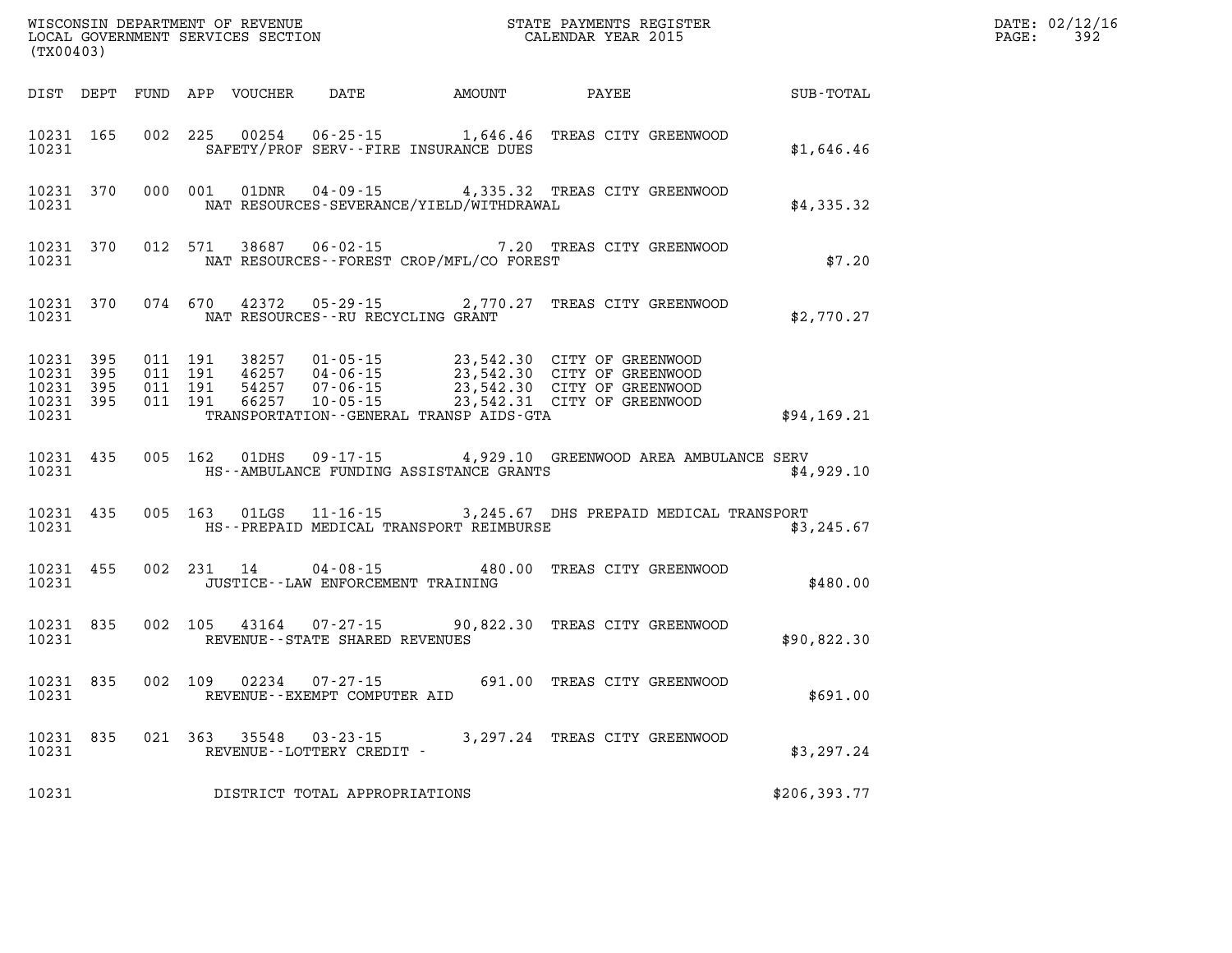|                                           | WISCONSIN DEPARTMENT OF REVENUE<br>STATE PAYMENTS REGISTER<br>LOCAL GOVERNMENT SERVICES SECTION<br>CALENDAR YEAR 2015<br>(TX00403) |                          |                          |                                  |                                                                                                                 |          |                                                                                                          |              |  |
|-------------------------------------------|------------------------------------------------------------------------------------------------------------------------------------|--------------------------|--------------------------|----------------------------------|-----------------------------------------------------------------------------------------------------------------|----------|----------------------------------------------------------------------------------------------------------|--------------|--|
| DIST                                      | DEPT                                                                                                                               | FUND                     | APP                      | VOUCHER                          | DATE                                                                                                            | AMOUNT   | PAYEE                                                                                                    | SUB-TOTAL    |  |
| 10246<br>10246                            | 165                                                                                                                                | 002                      | 225                      | 00255                            | $06 - 25 - 15$<br>SAFETY/PROF SERV--FIRE INSURANCE DUES                                                         | 2,161.66 | TREAS CITY LOYAL                                                                                         | \$2,161.66   |  |
| 10246<br>10246                            | 370                                                                                                                                | 074                      | 670                      |                                  | NAT RESOURCES - - RU RECYCLING GRANT                                                                            |          | 42373 05-29-15 4,585.42 TREAS CITY LOYAL                                                                 | \$4,585.42   |  |
| 10246<br>10246<br>10246<br>10246<br>10246 | 395<br>395<br>395<br>395                                                                                                           | 011<br>011<br>011<br>011 | 191<br>191<br>191<br>191 | 38258<br>46258<br>54258<br>66258 | $01 - 05 - 15$<br>$04 - 06 - 15$<br>$07 - 06 - 15$<br>$10 - 05 - 15$<br>TRANSPORTATION--GENERAL TRANSP AIDS-GTA |          | 19,365.18 CITY OF LOYAL<br>19,365.18 CITY OF LOYAL<br>19,365.18 CITY OF LOYAL<br>19,365.21 CITY OF LOYAL | \$77,460.75  |  |
| 10246<br>10246                            | 455                                                                                                                                | 002                      | 231                      | 15                               | $04 - 13 - 15$ 480.00<br>JUSTICE - - LAW ENFORCEMENT TRAINING                                                   |          | TREAS CITY LOYAL                                                                                         | \$480.00     |  |
| 10246<br>10246                            | 835                                                                                                                                | 002                      | 105                      |                                  | 43165 07-27-15 78,349.26<br>REVENUE - - STATE SHARED REVENUES                                                   |          | TREAS CITY LOYAL                                                                                         | \$78,349.26  |  |
| 10246<br>10246<br>10246                   | 835<br>835                                                                                                                         | 002<br>002               | 109<br>109               | 02235<br>05048                   | $07 - 27 - 15$ 3,714.00<br>$07 - 27 - 15$<br>REVENUE--EXEMPT COMPUTER AID                                       | 50.00    | TREAS CITY LOYAL<br>TREAS CITY LOYAL                                                                     | \$3,764.00   |  |
| 10246<br>10246                            | 835                                                                                                                                | 021                      | 363                      | 35549                            | $03 - 23 - 15$<br>REVENUE - - LOTTERY CREDIT -                                                                  | 1,739.52 | TREAS CITY LOYAL                                                                                         | \$1,739.52   |  |
| 10246                                     |                                                                                                                                    |                          |                          |                                  | DISTRICT TOTAL APPROPRIATIONS                                                                                   |          |                                                                                                          | \$168,540.61 |  |

**DATE: 02/12/16<br>PAGE: 393**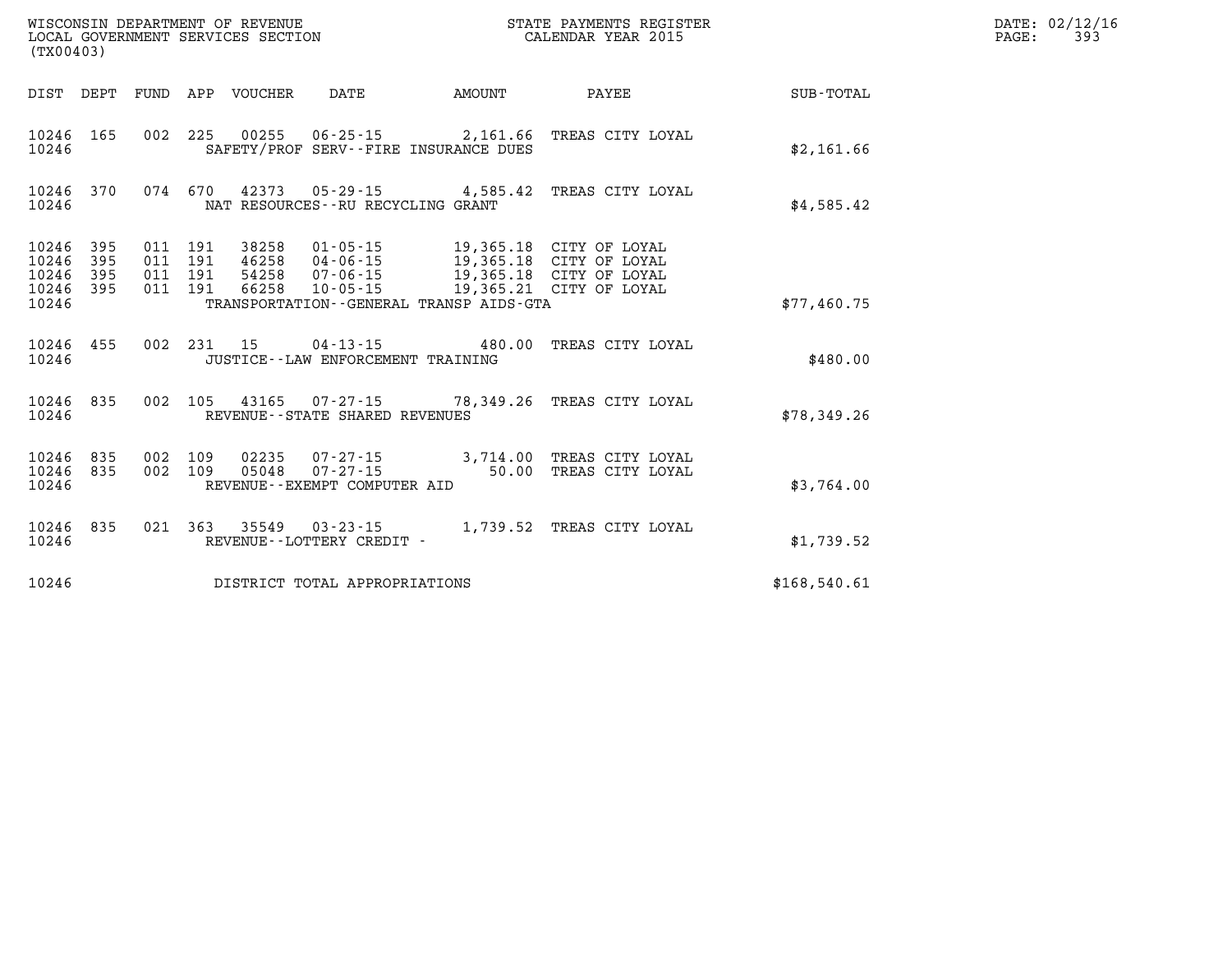| (TX00403)                       |                                     |         |         |                                            |                                                | WISCONSIN DEPARTMENT OF REVENUE<br>LOCAL GOVERNMENT SERVICES SECTION<br>(TWOO403) CALENDAR YEAR 2015                                                                                                                                                                                                                                                       | $\mathbf{F} \mathbf{E} \mathbf{R}$ | DATE: 02/12/16<br>$\mathtt{PAGE:}$<br>394 |
|---------------------------------|-------------------------------------|---------|---------|--------------------------------------------|------------------------------------------------|------------------------------------------------------------------------------------------------------------------------------------------------------------------------------------------------------------------------------------------------------------------------------------------------------------------------------------------------------------|------------------------------------|-------------------------------------------|
|                                 |                                     |         |         |                                            |                                                | DIST DEPT FUND APP VOUCHER DATE AMOUNT PAYEE PATE SUB-TOTAL                                                                                                                                                                                                                                                                                                |                                    |                                           |
|                                 | 10261 165                           |         |         |                                            | 10261 SAFETY/PROF SERV--FIRE INSURANCE DUES    | 002 225 00256 06-25-15 4,693.36 TREAS CITY NEILLSVILLE                                                                                                                                                                                                                                                                                                     | \$4,693.36                         |                                           |
|                                 |                                     |         |         |                                            | 10261 MAT RESOURCES--FOREST CROP/MFL/CO FOREST | 10261 370 012 571 38688 06-02-15 10.30 TREAS CITY NEILLSVILLE                                                                                                                                                                                                                                                                                              | \$10.30                            |                                           |
| 10261                           |                                     |         |         | NAT RESOURCES--RU RECYCLING GRANT          |                                                | 10261 370 074 670 42374 05-29-15 9,356.31 TREAS CITY NEILLSVILLE                                                                                                                                                                                                                                                                                           | \$9,356.31                         |                                           |
| 10261 395<br>10261              | 10261 395<br>10261 395<br>10261 395 |         |         |                                            | TRANSPORTATION - CONNECTING HIGHWAY AIDS       | 011 162 40011 01-05-15 5,449.86 CITY OF NEILLSVILLE<br>011 162 48011 04-06-15 5,449.86 CITY OF NEILLSVILLE<br>011 162 68011 07-06-15 5,449.86 CITY OF NEILLSVILLE<br>011 162 68011 10-05-15 5,449.86 CITY OF NEILLSVILLE                                                                                                                                   | \$21,799.44                        |                                           |
|                                 |                                     |         |         | 10261 TRANSPORTATION--TRANSIT AID          |                                                | 10261 395 011 177 44348 04-08-15 1,760.00 TREAS CITY NEILLSVILLE                                                                                                                                                                                                                                                                                           | \$1,760.00                         |                                           |
|                                 | 10261                               |         |         |                                            |                                                | $\begin{tabular}{cccc} 10261 & 395 & 011 & 191 & 38259 & 01-05-15 & 36,073.54 & CITY OF NEILLSVILLE \\ 10261 & 395 & 011 & 191 & 46259 & 04-06-15 & 36,073.54 & CITY OF NEILLSVILLE \\ 10261 & 395 & 011 & 191 & 54259 & 07-06-15 & 36,073.54 & CITY OF NEILLSVILLE \\ 10261 & 395 & 011 & 191 & 66259 & 10-05$<br>TRANSPORTATION--GENERAL TRANSP AIDS-GTA | \$144, 294.18                      |                                           |
|                                 | 10261 435                           |         |         |                                            | 10261 HS--AMBULANCE FUNDING ASSISTANCE GRANTS  | 005 162 01DHS 09-17-15 4,902.03 NEILLSVILLE MUNICIPAL AMB                                                                                                                                                                                                                                                                                                  | \$4,902.03                         |                                           |
|                                 | 10261 455                           |         |         | 10261    JUSTICE--LAW ENFORCEMENT TRAINING |                                                | 002 231 12 03-23-15 960.00 TREAS CITY NEILLSVILLE                                                                                                                                                                                                                                                                                                          | \$960.00                           |                                           |
|                                 | 10261 835                           |         |         | 10261 REVENUE - STATE SHARED REVENUES      |                                                | 002 105 43166 07-27-15 167,388.98 TREAS CITY NEILLSVILLE                                                                                                                                                                                                                                                                                                   | \$167,388.98                       |                                           |
| 10261 835<br>10261 835<br>10261 |                                     | 002 109 | 002 109 | REVENUE - - EXEMPT COMPUTER AID            |                                                |                                                                                                                                                                                                                                                                                                                                                            | \$6,035.00                         |                                           |
| 10261 835<br>10261              |                                     |         |         |                                            | DOA-PAYMENT FOR MUNICIPAL SERVICES AID         | 002 501 00001 02-02-15 2,908.30 TREAS CITY NEILLSVILLE                                                                                                                                                                                                                                                                                                     | \$2,908.30                         |                                           |
| 10261                           | 10261 835                           |         |         | REVENUE--LOTTERY CREDIT -                  |                                                | 021  363  35550  03-23-15  764.11  TREAS CITY NEILLSVILLE                                                                                                                                                                                                                                                                                                  | \$764.11                           |                                           |
| 10261                           |                                     |         |         | DISTRICT TOTAL APPROPRIATIONS              |                                                |                                                                                                                                                                                                                                                                                                                                                            | \$364,872.01                       |                                           |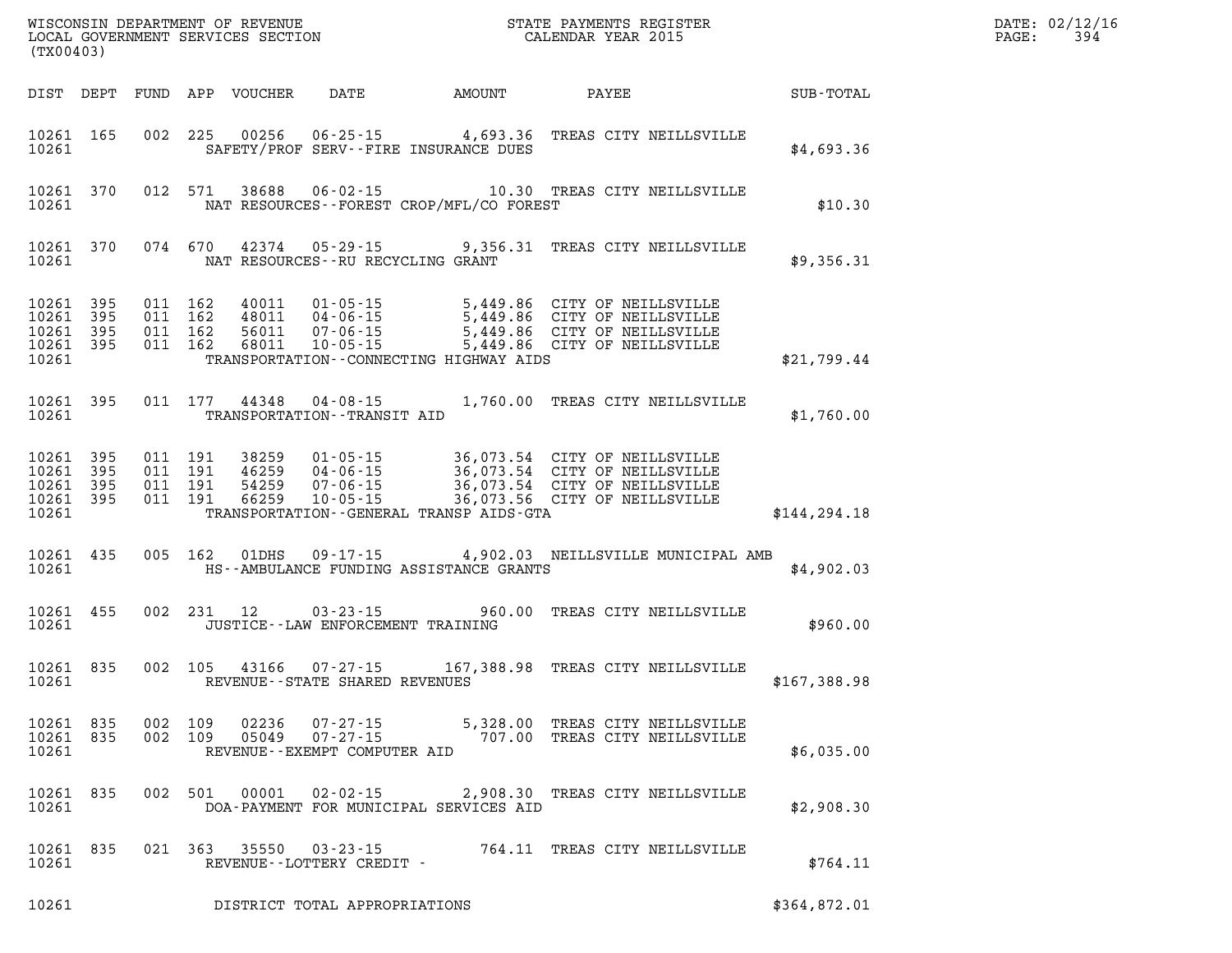| (TX00403)                                 |                            |                                          |            |                            | WISCONSIN DEPARTMENT OF REVENUE<br>LOCAL GOVERNMENT SERVICES SECTION |                                              | STATE PAYMENTS REGISTER<br>CALENDAR YEAR 2015                                                        |              | DATE: 02/12/16<br>PAGE:<br>395 |
|-------------------------------------------|----------------------------|------------------------------------------|------------|----------------------------|----------------------------------------------------------------------|----------------------------------------------|------------------------------------------------------------------------------------------------------|--------------|--------------------------------|
|                                           |                            |                                          |            | DIST DEPT FUND APP VOUCHER | DATE                                                                 | AMOUNT                                       | PAYEE                                                                                                | SUB-TOTAL    |                                |
| 10265 165<br>10265                        |                            | 002 225                                  |            |                            |                                                                      | SAFETY/PROF SERV--FIRE INSURANCE DUES        | 00257  06-25-15  1,609.35  TREAS CITY OWEN                                                           | \$1,609.35   |                                |
| 10265 370<br>10265                        |                            | 074 670                                  |            | 42375                      | NAT RESOURCES--RU RECYCLING GRANT                                    |                                              | 05-29-15 2,742.53 TREAS CITY OWEN                                                                    | \$2,742.53   |                                |
| 10265 370<br>10265                        |                            | 074 673                                  |            | 42375                      | 05 - 29 - 15                                                         | NAT RESOURCES--RU CONSOLIDATED GRANT         | 244.19 TREAS CITY OWEN                                                                               | \$244.19     |                                |
| 10265<br>10265<br>10265<br>10265<br>10265 | 395<br>395<br>395<br>- 395 | 011 191<br>011 191<br>011 191<br>011 191 |            | 38260<br>54260<br>66260    | 01-05-15<br>46260 04-06-15<br>$07 - 06 - 15$<br>$10 - 05 - 15$       | TRANSPORTATION - - GENERAL TRANSP AIDS - GTA | 11,935.61 CITY OF OWEN<br>11,935.61 CITY OF OWEN<br>11,935.61 CITY OF OWEN<br>11,935.64 CITY OF OWEN | \$47,742.47  |                                |
| 10265 455<br>10265                        |                            |                                          | 002 231 13 |                            | 03-30-15<br>JUSTICE--LAW ENFORCEMENT TRAINING                        |                                              | 480.00 TREAS CITY OWEN                                                                               | \$480.00     |                                |
| 10265 505<br>10265                        |                            | 002 743                                  |            | 00576                      | $08 - 20 - 15$<br>DOA--HOUSING ASSISTANCE GRANTS                     |                                              | 600.00 TREAS CITY OWEN                                                                               | \$600.00     |                                |
| 10265 835<br>10265                        |                            | 002 105                                  |            |                            | 43167 07-27-15<br>REVENUE--STATE SHARED REVENUES                     |                                              | 79,227.86 TREAS CITY OWEN                                                                            | \$79, 227.86 |                                |
| 10265 835<br>10265<br>10265               | 835                        | 002 109<br>002 109                       |            | 02237<br>05050             | 07-27-15<br>$07 - 27 - 15$<br>REVENUE--EXEMPT COMPUTER AID           |                                              | 697.00 TREAS CITY OWEN<br>3.00 TREAS CITY OWEN                                                       | \$700.00     |                                |
| 10265 835<br>10265                        |                            | 021 363                                  |            | 35551                      | 03-23-15<br>REVENUE--LOTTERY CREDIT -                                |                                              | 57.72 TREAS CITY OWEN                                                                                | \$57.72      |                                |
| 10265                                     |                            |                                          |            |                            | DISTRICT TOTAL APPROPRIATIONS                                        |                                              |                                                                                                      | \$133,404.12 |                                |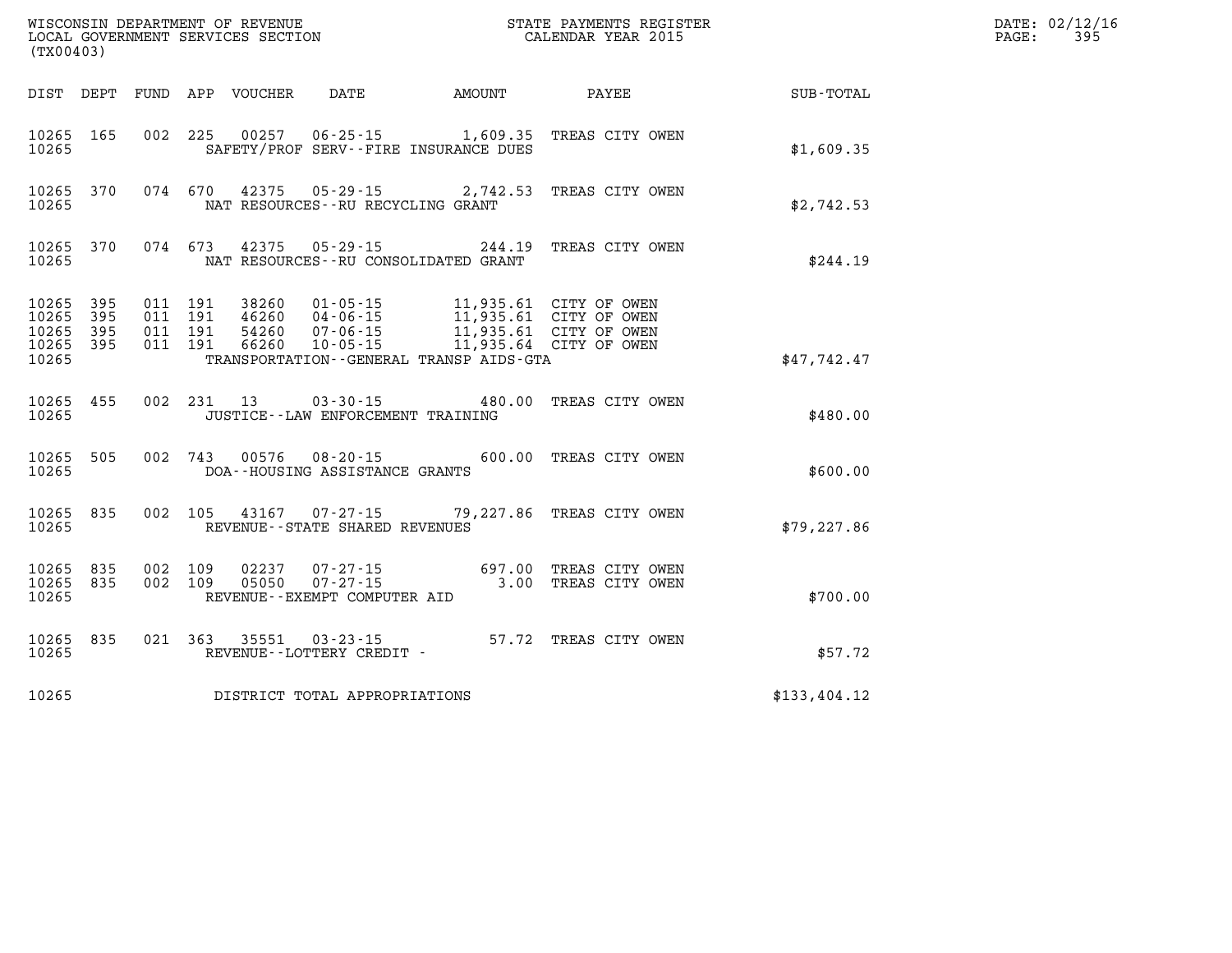| (TX00403)                                     |                   |                               |         | WISCONSIN DEPARTMENT OF REVENUE<br>LOCAL GOVERNMENT SERVICES SECTION |                                                     |                                                                                                                                                           | STATE PAYMENTS REGISTER<br>CALENDAR YEAR 2015          | DATE: 02/12/16<br>396<br>PAGE: |  |
|-----------------------------------------------|-------------------|-------------------------------|---------|----------------------------------------------------------------------|-----------------------------------------------------|-----------------------------------------------------------------------------------------------------------------------------------------------------------|--------------------------------------------------------|--------------------------------|--|
|                                               |                   |                               |         | DIST DEPT FUND APP VOUCHER                                           | DATE                                                | <b>EXAMPLE THE AMOUNT</b>                                                                                                                                 | PAYEE                                                  | SUB-TOTAL                      |  |
| 10286 165<br>10286                            |                   |                               |         |                                                                      |                                                     | SAFETY/PROF SERV--FIRE INSURANCE DUES                                                                                                                     | 002 225 00258 06-25-15 3,574.22 TREAS CITY THORP       | \$3,574.22                     |  |
| 10286                                         | 10286 370         |                               |         |                                                                      | NAT RESOURCES - - RU RECYCLING GRANT                |                                                                                                                                                           | 074 670 42376 05-29-15 10,855.23 TREAS CITY THORP      | \$10,855.23                    |  |
| 10286 395<br>10286                            |                   |                               | 011 185 |                                                                      |                                                     | TRANSPORTATION - - HIGHWAY SAFETY - FEDERAL                                                                                                               | 48567  05-26-15  4,000.00  TREAS CITY THORP            | \$4,000.00                     |  |
| 10286 395<br>10286<br>10286<br>10286<br>10286 | 395<br>395<br>395 | 011 191<br>011 191<br>011 191 | 011 191 | 38261<br>54261<br>66261                                              | 01-05-15                                            | 46261 04-06-15 29,383.72 CITY OF THORP<br>07-06-15 29,383.72 CITY OF THORP<br>10-05-15 29,383.73 CITY OF THORP<br>TRANSPORTATION--GENERAL TRANSP AIDS-GTA | 29,383.72 CITY OF THORP                                | \$117,534.89                   |  |
| 10286 455<br>10286                            |                   |                               | 002 231 | 10                                                                   | JUSTICE - - LAW ENFORCEMENT TRAINING                | $03 - 19 - 15$ 640.00                                                                                                                                     | TREAS CITY THORP                                       | \$640.00                       |  |
| 10286 835<br>10286                            |                   |                               |         |                                                                      | REVENUE - - STATE SHARED REVENUES                   |                                                                                                                                                           | 002 105 43168 07-27-15 85,963.19 TREAS CITY THORP      | \$85,963.19                    |  |
| 10286<br>10286<br>10286                       | 835<br>835        | 002 109<br>002 109            |         | 02239<br>05051                                                       | $07 - 27 - 15$<br>REVENUE--EXEMPT COMPUTER AID      | 2,523.00                                                                                                                                                  | 07-27-15 1,166.00 TREAS CITY THORP<br>TREAS CITY THORP | \$3,689.00                     |  |
| 10286 835<br>10286                            |                   |                               |         |                                                                      | 021 363 35552 03-23-15<br>REVENUE--LOTTERY CREDIT - |                                                                                                                                                           | 1,295.28 TREAS CITY THORP                              | \$1,295.28                     |  |
| 10286                                         |                   |                               |         |                                                                      | DISTRICT TOTAL APPROPRIATIONS                       |                                                                                                                                                           |                                                        | \$227,551.81                   |  |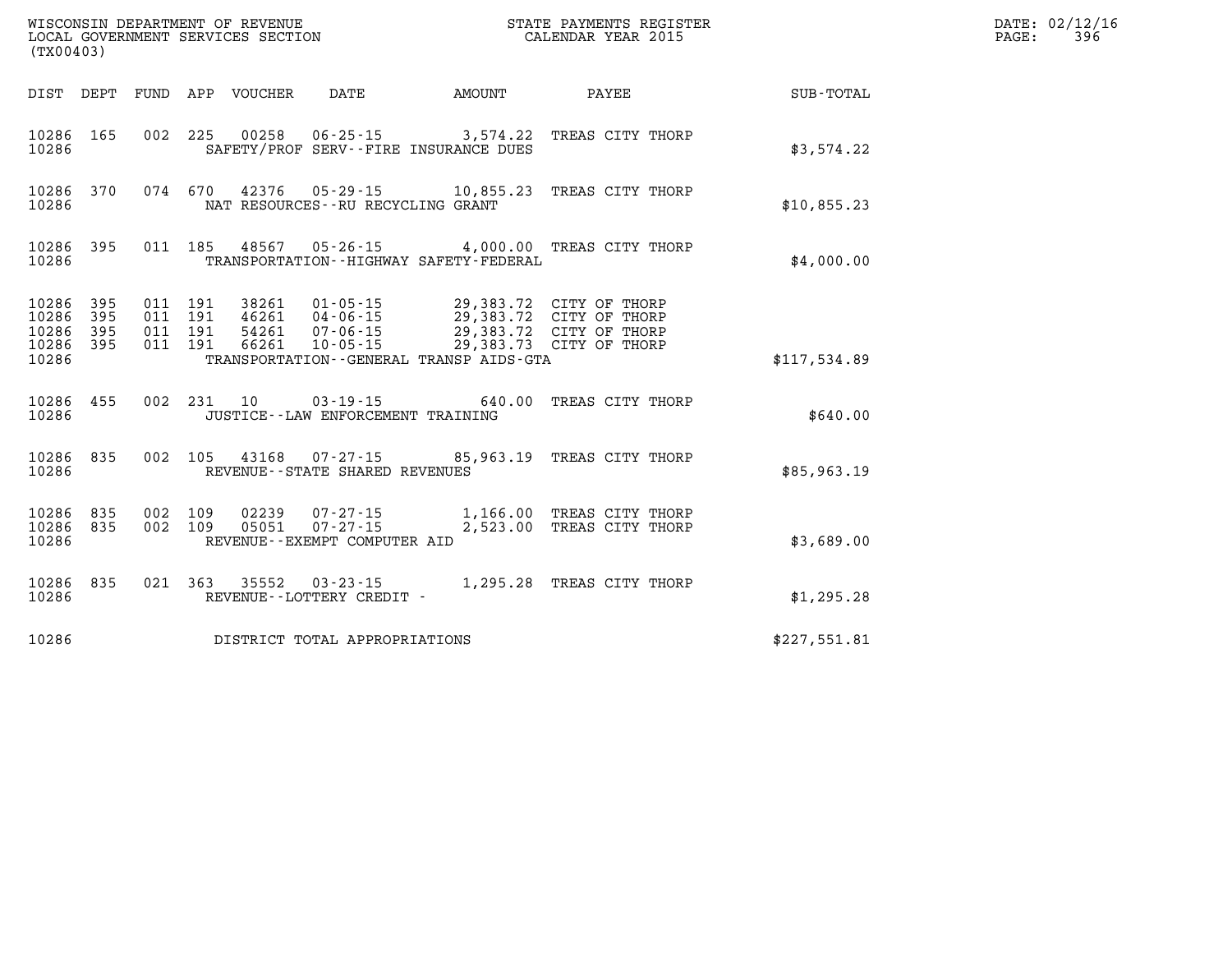| <b>District</b> | District Name (Payee) | Dept. | Agency Name                          | <b>Fund</b> | Appropriation | <b>Payment Description</b>     | Voucher  | Date            | <b>Payment Amount</b> |
|-----------------|-----------------------|-------|--------------------------------------|-------------|---------------|--------------------------------|----------|-----------------|-----------------------|
| M10000          | <b>Clark County</b>   |       | 11500 Dept of Ag, Trade & Cons Protc | 10000       | 70300         | Soil Water Resource Mgmt       | 00003220 | 12/10/2015 \$   | 42,964.40             |
| M10000          | <b>Clark County</b>   | 11500 | Dept of Ag, Trade & Cons Protc       | 27400       | 76300         | Soil_Water Mgmt_Cnty Staffing  | 00003220 | 12/10/2015 \$   | 91,534.00             |
| M10000          | <b>Clark County</b>   | 11500 | Dept of Ag, Trade & Cons Protc       | 27400       | 76400         | Soil_Water Mgmt Aids           | 00003249 | 12/11/2015 \$   | 10,612.00             |
| M10000          | <b>Clark County</b>   | 11500 | Dept of Ag, Trade & Cons Protc       | 27400       | 76400         | Soil_Water Mgmt Aids           | 00003250 | 12/11/2015 \$   | 3,024.00              |
| M10000          | <b>Clark County</b>   |       | 11500 Dept of Ag, Trade & Cons Protc | 27400       | 76400         | Soil_Water Mgmt Aids           | 00003251 | 12/11/2015 \$   | 12,432.00             |
| M10000          | <b>Clark County</b>   |       | 11500 Dept of Ag, Trade & Cons Protc | 27400       | 76400         | Soil_Water Mgmt Aids           | 00003252 | 12/11/2015 \$   | 6,132.00              |
| M10000          | <b>Clark County</b>   | 11500 | Dept of Ag, Trade & Cons Protc       | 27400       | 76400         | Soil_Water Mgmt Aids           | 00003253 | 12/11/2015 \$   | 9,240.00              |
| M10000          | <b>Clark County</b>   | 11500 | Dept of Ag, Trade & Cons Protc       | 27400       | 76400         | Soil_Water Mgmt Aids           | 00003254 | 12/11/2015 \$   | 4,060.00              |
| M10000          | <b>Clark County</b>   | 11500 | Dept of Ag, Trade & Cons Protc       | 27400       | 76400         | Soil_Water Mgmt Aids           | 00003255 | 12/11/2015 \$   | 2,380.00              |
| M10000          | <b>Clark County</b>   | 11500 | Dept of Ag, Trade & Cons Protc       | 27400       | 76400         | Soil_Water Mgmt Aids           | 00003256 | 12/11/2015 \$   | 3,752.00              |
| M10000          | <b>Clark County</b>   |       | 11500 Dept of Ag, Trade & Cons Protc | 27400       | 76400         | Soil_Water Mgmt Aids           | 00003257 | 12/11/2015 \$   | 3,976.00              |
| M10000          | <b>Clark County</b>   |       | 11500 Dept of Ag, Trade & Cons Protc | 27400       | 76400         | Soil_Water Mgmt Aids           | 00003258 | 12/11/2015 \$   | 3,584.00              |
| M10000          | <b>Clark County</b>   | 11500 | Dept of Ag, Trade & Cons Protc       | 27400       | 76400         | Soil_Water Mgmt Aids           | 00003259 | 12/11/2015 \$   | 5,768.00              |
| M10000          | <b>Clark County</b>   | 16500 | Dept of Safety & Prof Services       | 10000       | 20200         | Private sewage system replace  | 00000421 | 11/13/2015 \$   | 6,400.00              |
| M10000          | <b>Clark County</b>   | 16500 | Dept of Safety & Prof Services       | 10000       | 23600         | <b>POWTS Replacement Rehab</b> | 00000503 | 11/19/2015 \$   | 28,187.44             |
| M10000          | <b>Clark County</b>   | 25500 | Dept of Public Instruction           | 10000       | 24100         | Federal aids, local aid        | 00001171 | 10/26/2015 \$   | 405.61                |
| M10000          | <b>Clark County</b>   |       | 25500 Dept of Public Instruction     |             | 10000 24100   | Federal aids, local aid        | 00003050 | 11/16/2015 \$   | 406.45                |
| M10000          | <b>Clark County</b>   | 25500 | Dept of Public Instruction           |             | 10000 24100   | Federal aids, local aid        | 00008041 | 12/21/2015 \$   | 331.80                |
| M10000          | <b>Clark County</b>   | 37000 | Dept of Natural Resources            |             | 21200 54800   | RA- utv prj aids, gas tax pymt | 00016177 | 12/18/2015 \$   | 3,800.00              |
| M10000          | <b>Clark County</b>   | 37000 | Dept of Natural Resources            | 21200       | 55300         | Wildlife damage claims & abat  | 00013791 | 12/10/2015 \$   | 6,240.77              |
| M10000          | <b>Clark County</b>   | 37000 | Dept of Natural Resources            |             | 21200 57200   | ResAids - cnty forst & admin   | 00018100 | 12/28/2015 \$   | 30,900.00             |
| M10000          | <b>Clark County</b>   | 37000 | Dept of Natural Resources            |             | 21200 57600   | RA- atv prj aids, gas tax pymt | 00016104 | 12/18/2015 \$   | 22,800.00             |
| M10000          | <b>Clark County</b>   |       | 37000 Dept of Natural Resources      |             | 21200 57600   | RA- atv pri aids, gas tax pymt | 00016116 | 12/18/2015 \$   | 3,540.87              |
| M10000          | <b>Clark County</b>   | 37000 | Dept of Natural Resources            |             | 21200 57600   | RA- atv prj aids, gas tax pymt | 00016121 | 12/18/2015 \$   | 9,490.00              |
| M10000          | <b>Clark County</b>   | 37000 | Dept of Natural Resources            | 21200       | 57600         | RA- atv prj aids, gas tax pymt | 00016213 | 12/18/2015 \$   | 9,381.31              |
| M10000          | <b>Clark County</b>   | 41000 | Department of Corrections            | 10000       | 11600         | Reimbursing counties for proba | 00009390 | 11/19/2015 \$   | 35,947.52             |
| M10000          | <b>Clark County</b>   | 41000 | Department of Corrections            | 10000       | 31300         | Community youth and family aid | 00005494 | 11/5/2015 \$    | 55,621.00             |
| M10000          | <b>Clark County</b>   |       | 50500 Department of Administration   | 10000       | 15500         | Federal aid, local assistance  | 00000213 | 10/5/2015 \$    | 1,476.00              |
| M10000          | <b>Clark County</b>   | 50500 | Department of Administration         | 10000       | 15500         | Federal aid, local assistance  | 00001046 | 10/16/2015 \$   | 3,136.00              |
| M10000          | <b>Clark County</b>   | 50500 | Department of Administration         | 10000       | 15500         | Federal aid, local assistance  | 00006154 | 12/16/2015 \$   | 8,048.00              |
| M10000          | <b>Clark County</b>   | 83500 | Department of Revenue                | 10000       | 10500         | County and Municipal Aid       | 00000580 | 11/16/2015 \$   | 1,674,719.64          |
| M10002          | Town Of Beaver        | 83500 | Department of Revenue                | 10000       | 10500         | County and Municipal Aid       | 00000536 | 11/16/2015 \$   | 66,781.34             |
| M10004          | Town Of Butler        | 83500 | Department of Revenue                | 10000       | 10500         | County and Municipal Aid       | 00000537 | 11/16/2015 \$   | 15,849.37             |
| M10006          | Town Of Colby         |       | 83500 Department of Revenue          | 10000       | 10500         | County and Municipal Aid       | 00000538 | 11/16/2015 \$   | 73,026.27             |
| M10008          | Town Of Dewhurst      | 83500 | Department of Revenue                | 10000       | 10500         | County and Municipal Aid       | 00000539 | 11/16/2015 \$   | 3,555.46              |
| M10010          | Town Of Eaton         | 83500 | Department of Revenue                | 10000       | 10500         | County and Municipal Aid       | 00000540 | 11/16/2015 \$   | 41,779.55             |
| M10012          | Town Of Foster        | 83500 | Department of Revenue                | 10000       | 10500         | County and Municipal Aid       | 00000541 | 11/16/2015 \$   | 10,090.13             |
| M10014          | Town Of Fremont       | 83500 | Department of Revenue                | 10000       | 10500         | County and Municipal Aid       | 00000542 | 11/16/2015 \$   | 53,573.46             |
| M10016          | Town Of Grant         | 83500 | Department of Revenue                | 10000       | 10500         | County and Municipal Aid       | 00000543 | 11/16/2015 \$   | 72,769.99             |
| M10018          | Green Grove, Town of  |       | 83500 Department of Revenue          |             | 10000 10500   | County and Municipal Aid       | 00000544 | $11/16/2015$ \$ | 34,545.94             |